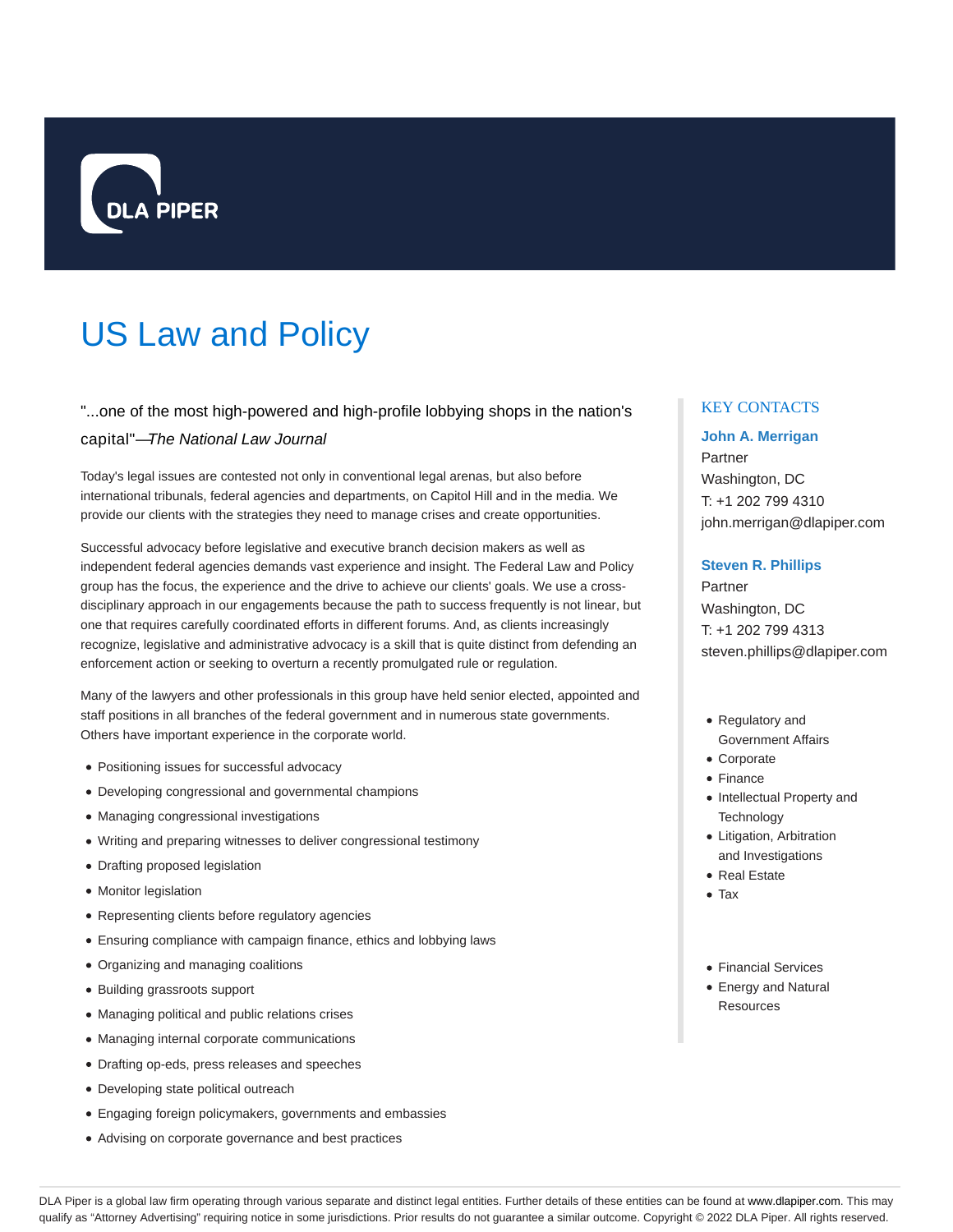# Congressional Investigations

Congressional investigations are unlike any other legal proceeding. Committees act as both judge and prosecutor. There are no evidentiary rules, and there is no right to call witnesses or to cross examine witnesses making charges against you. Many committees do not recognize the attorney client privilege and proprietary documents are not protected from public disclosure. And in many instances, these investigations play out on the front page of newspapers and on the network news. DLA Piper has very seasoned attorneys who have successfully represented scores of clients in navigating this very unsettling world of congressional investigations.

# **Cybersecurity**

DLA Piper has been working on behalf of clients with Members of Congress and staff on the committees with jurisdiction over cybersecurity, including House and Senate Homeland Security, Commerce Committees, as well as the Intelligence Committee on the House side, in order to not only help shape legislation, but to also provide advice regarding Congressional oversight of DHS, NIST, and the agencies with regulatory authority over industry sectors.

# Defense

Our team has a long record of achievement representing defense industry clients in accomplishing their business, legal, and political goals. We are the only firm in the world that offers both a top-tier US defense practice, as well as the ability to draw upon experienced defense, procurement, and infrastructure lawyers throughout the world. We provide innovative business counsel and representation to our defense clients – from contract counseling to corporate strategic advice, to securing objectives through the budget/authorization /appropriation process, to international sales and transactions, to representing companies in litigation arising in conflict and post-conflict environments.

# E-Commerce and Privacy

We work with clients to solve business problems wherever their needs may lead. We assist clients in obtaining solutions to issues posed by US legislation, compliance demands, proposed federal and state laws, international compacts, free trade agreements and the World Intellectual Property Organization treaties. Our group counseling companies on the issues they encounter while doing business online, and we counsel copyright owners, ISPs and equipment manufacturers regarding proposed privacy legislation, infringement liability and copy protection technology strategies, as well as a broad range of other liability issues. We have extensive experience in rulemaking and enforcement proceedings before the Federal Trade Commission and have participated in significant Federal Communications Commission proceedings on regulation of the Internet.

# **Energy**

Our lawyers help clients develop solutions and strategies arising from the ongoing deregulation and restructuring in the energy industry. We have extensive experience in energy and public utility law, providing assistance to industrial and commercial consumers, electric service providers and power producers. The firm has also represented all segments of the oil and gas industry in regulatory matters, as well as in the development and restructuring of federal laws.

# **Environmental**

DLA Piper environmental attorneys anticipate, track, and find solutions to emerging environmental issues that concern its local, national, and international clients. The group has extensive experience with every major environmental policy and proposed legislative issue, spanning air, water, solid and hazardous waste, wetlands, chemical substances, right-to-know, and other areas. The foundation of our group is the in-depth knowledge of these federal regulatory programs and policies, and their state counterparts.

# Financial Services

The financial services industry has seen dramatic changes in recent years in federal and state legislatures, regulatory agencies and the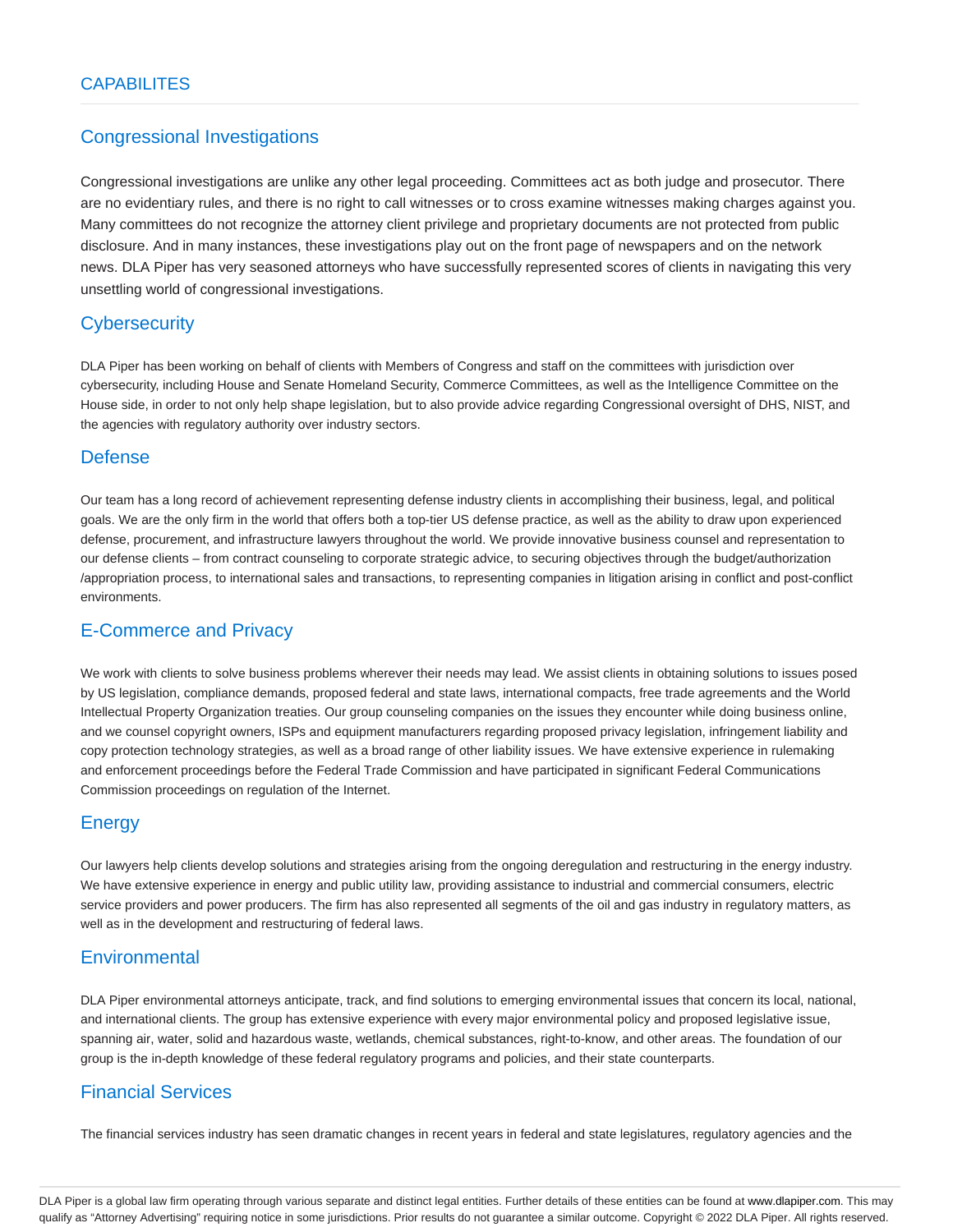marketplace. The group was actively involved in the development and passage of the Dodd-Frank law as well as subsequent legislative action. Our attorneys and consultants work extensively on the leading issues facing many of the nation's largest diversified financial institutions, trade associations, industry coalitions and individual entities before Congress, the White House, Treasury, SEC and other federal regulatory agencies.

# Foreign Government Representation

The group has represented numerous foreign governments, international business organizations, and non-governmental organizations before Congress and the Executive Branch for many years. Members of the group have led the coordinated lobbying, public affairs, and grassroots campaign to achieve NATO and have developed and directed non-governmental business coalitions supporting free trade agreements.

# International Policy Development and Business Strategy

Our team has decades of firsthand experience working with the national security committees in Congress, the Departments of State and Defense, the National Security Council and the nation's intelligence agencies. We also have the experience needed to communicate effectively with foreign governments and their diplomatic missions. Our clients are able to call on that experience and knowledge as they work to align their business strategies with evolving US national security policy. We help clients develop market-entry strategies; finance and insure their overseas trade and investments; identify strategic partners and overseas contacts; anticipate, define, and manage political, economic, and financial risk; forecast and defend against adverse action by foreign host governments and regulatory agencies; and establish ties with host government policy makers and regulators.

# Political Law

Few areas are as heavily regulated as lobbying, campaign finance and government ethics. At the federal level, new laws, amended congressional rules and policies have resulted in a patchwork of confusing, even conflicting requirements. State and local laws and rules further complicate the situation clients face. While lobbying and political activity are protected rights and often important components in achieving public policy objectives, new rules and closer scrutiny pose serious legal and reputational risks for organizations and individuals. We offer experienced, practical advice and develop appropriate, effective political law compliance programs designed to ensure that companies conduct their lobbying and campaign activities in full compliance with all relevant laws, regulations and best practices.

### Tax

We provide clients the experience and skills to integrate business strategies with evolving public policy. We regularly assist clients before Congress and the IRS in obtaining tax legislation and favorable tax rulings. We also have a strong record of representing corporate, educational, and foreign and domestic individual clients in tax related matters.

# **EXPERIENCE**

- Represented a Chinese telecom company on sanctions issues and Congressional investigation into whether the company's products could be used to aid espionage and cyber-spying. Our attorneys successfully advocated on behalf of the client to protect their brand in the US and continue to do so.
- Represent a US joint venture with Japan to develop a high speed rail system in the northeast corridor of the US on environmental impact issues relating to rail corridor development as well as relevant appropriations to fund various rail programs and the American Jobs Act which contain rail development authorizations for true high speed rail as well as creating a national infrastructure bank to support rail development projects.
- Represent a Middle Eastern cable and satellite news television channel in the purchase and launch of a US TV channel. Providing a continued government advocacy campaign to minimize adverse reaction to the acquisition by outreach to the Administration, Congress and third-party groups (think tanks, community leaders, etc.) and regulatory approval by the FCC and the Committee on Foreign Investment in the US (CFIUS).
- Worked with a large Defense company to resurrect a billion dollar defense weapons system, which had been initially cancelled by the Defense Department. The effort involved drafting legislative language and creating a significant strategy for advocating before all Congressional Defense committees.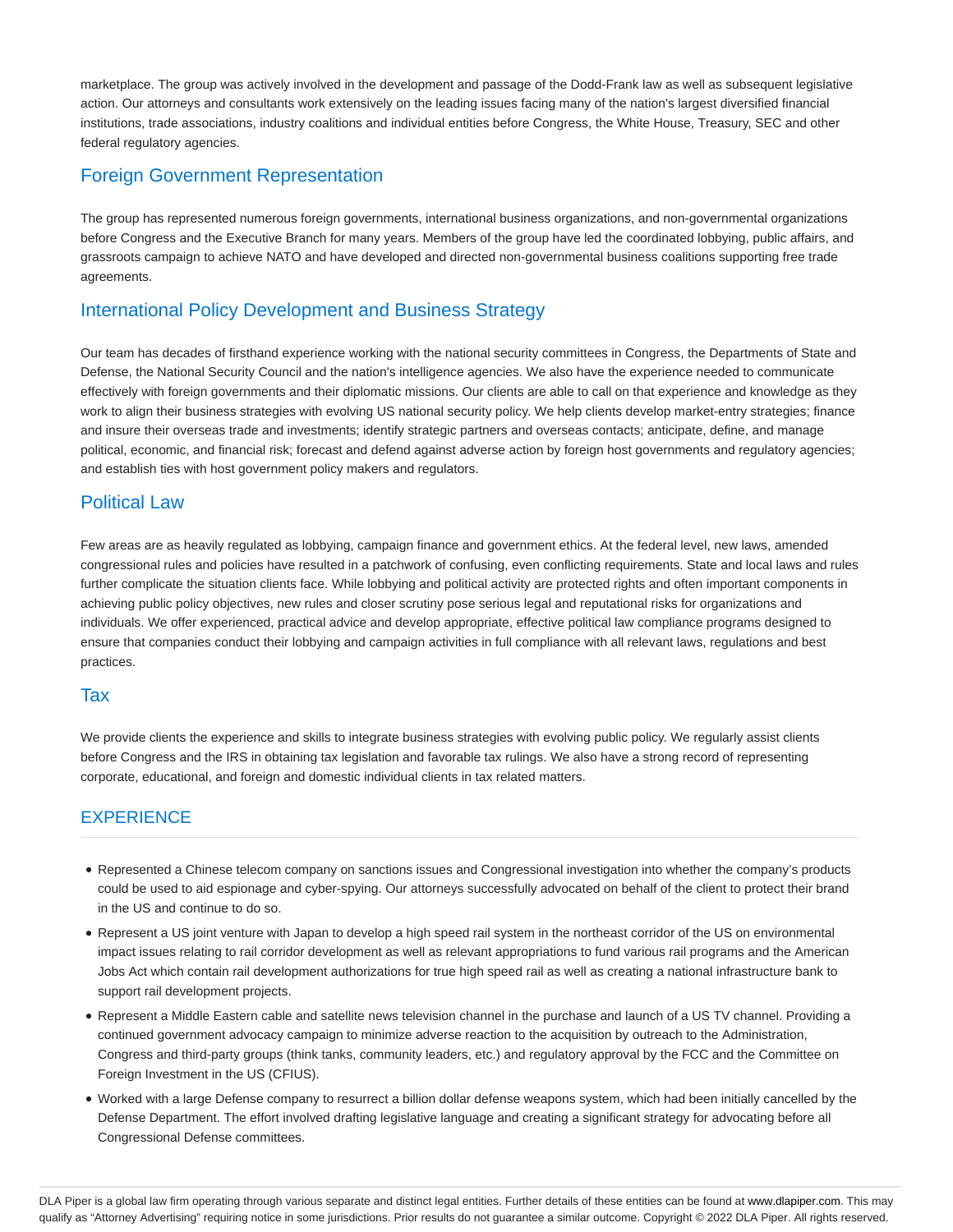- Advising the nation's first proposed offshore wind farm in a multifaceted regulatory and legislative licensing and approval process, including the Department of the Interior, the Department of Energy, the FAA, the Coast Guard, the EPA, the Corps of Engineers and other agencies, while defeating all legislative challenges initiated by project opponents.
- Represented an early education group and helped develop multifaceted congressional strategy to secure an additional \$1.1 billion in funding for early education programs.
- Represent the National Coalition on E-Commerce and Privacy, which has been at the forefront of every major public policy and regulatory development involving the collection, security and use of personally identifiable information.
- Advise clients on lobbying and ethics regulation matters including: training for company attorneys on political law compliance; political activity and PAC strategies; and advise on state lobbying and pay-to-play compliance matters.
- Served as counsel to a small innovative, pharmaceutical company in developing legal, legislative and media strategies to preserve the full patent life of the companies pioneering lifesaving drug. We worked closely with senior Administration policymakers to achieve a positive outcome for our client.
- Represent Analytical Graphics Inc. (AGI) to develop and execute a high level Congressional outreach campaign to advance the sale of AGI's Space Situation Awareness (SSA) technology to the US Air Force. Our representation is focused on educating Congress as well as key stakeholders at the Department of Defense and US Air Force on the benefits of using AGI's commercial technology solutions.
- Represent a Middle Eastern banking industry association before the US government to develop coordinated strategies for addressing international money laundering, terrorism financing, and sanctions compliance efforts.
- Advise an international paint manufacturing company on general Congressional outreach and legislative monitoring of the Chemical Safety Improvement Act (CSIA) of 2013.

### **INSIGHTS**

## **Publications**

**The rise of global telehealth**

# 30 June 2022 AT THE INTERSECTION OF SCIENCE AND LAW PODCAST SERIES

Partners Kristi Kung and Greg Bodulovic discuss the rise of telehealth amid the COVID-19 pandemic, as well as advancements in technology aiming to address disparate access to healthcare globally.

**eSignature and ePayment News and Trends**

### 30 June 2022 ESIGNATURE AND EPAYMENT NEWS AND TRENDS

Identity fraud is the basis of the first lawsuit filed in connection with a notarial act performed using remote online notarization.

**Data privacy bill in Congress would create federal enforcement over algorithms**

#### 29 June 2022 AI OUTLOOK

Policymakers are paying ever more attention to algorithms and the growing role they play in our lives.

**EPA's new ultralow PFAS health advisory levels portend regulatory and litigation risks – but do not overextend them**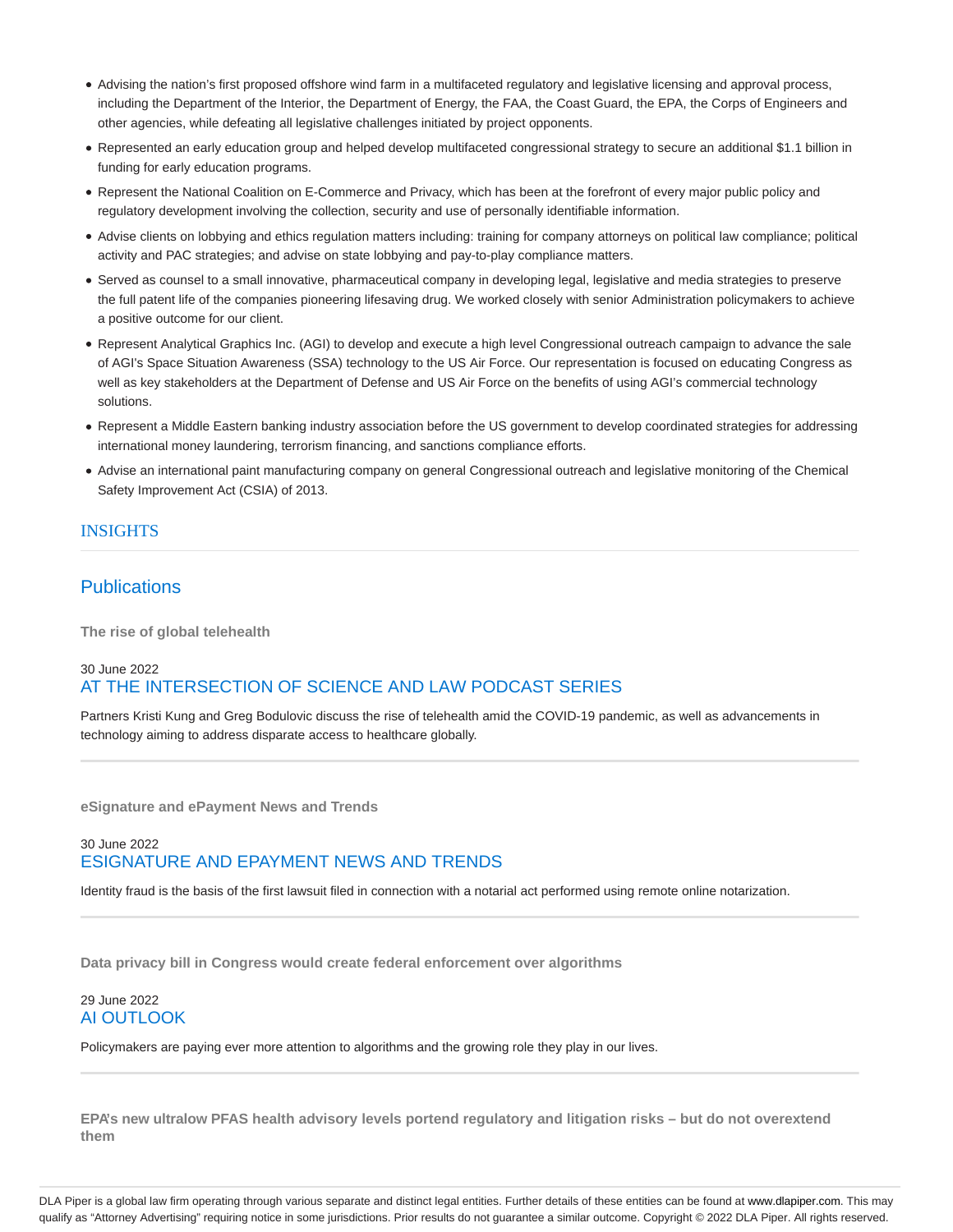29 June 2022 There is much more to come in PFAS regulation; in the context of liability risk, it is critical to analyze HALs for what they are – and what they are not.

**UPDATE: Supreme Court to review government's ability to dismiss qui tam complaints**

#### 29 June 2022

There currently exists a three-way split on this issue.

**Bank Regulatory News and Trends**

#### 28 June 2022 BANK REGULATORY NEWS AND TRENDS

Fed chair, vice chairs and new board members confirmed by Senate; nominee for top bank supervision post advances.

**FDA Regulatory News and Trends**

28 June 2022

Guidance coming to supplements industry on new dietary ingredients; approval rescinded for a cancer drug; program will seek new ways to sterilize devices.

**Chicago employers face new and updated sexual harassment policy and training requirements**

# 27 June 2022 Employers with operations in Chicago are encouraged to review their employment policies and training ahead of time to ensure compliance.

**Dobbs v. Jackson Women's Health : Implications for business of a post-Roe landscape**

23 June 2022

Dobbs raises a number of important questions for companies and entities.

**How the Responsible Financial Innovation Act proposes to regulate cryptocurrencies and other digital assets – commodities perspective**

23 June 2022

Implications for those active in digital asset markets.

**Antitrust regulators focus on private equity**

21 June 2022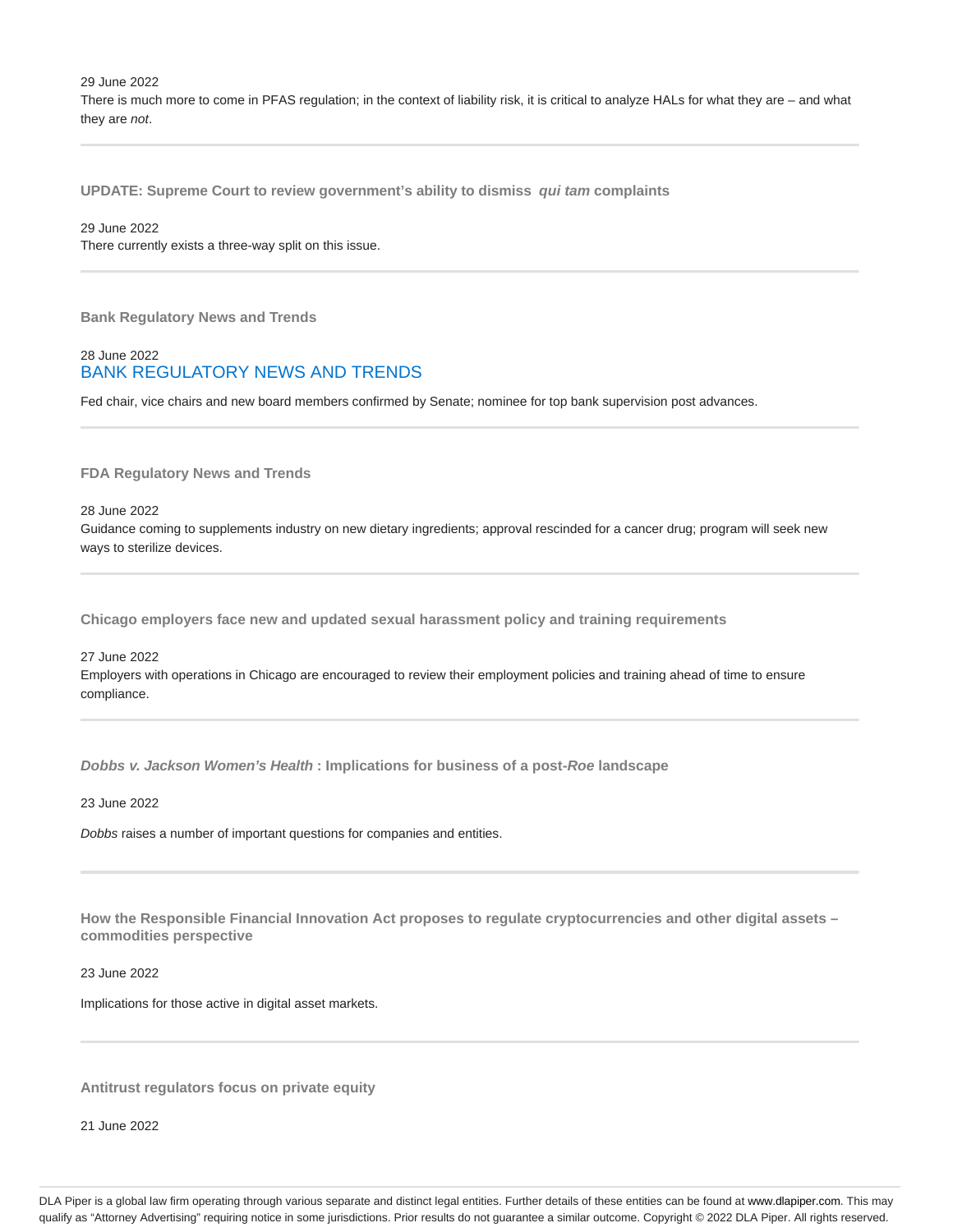The consent order imposes a ten-year pre-transaction approval and notification requirement on JAB and on the required divestiture purchaser.

**Consumer Finance Regulatory News and Trends**

# 21 June 2022 CONSUMER FINANCE REGULATORY NEWS AND TRENDS

CFPB announces a new inquiry into employer-driven debt products and practices.

**US Supreme Court: Federal Arbitration Act preempts California's Iskanian rule prohibiting individual arbitration of PAGA claims**

21 June 2022

The decision underscores the critical importance of severability clauses in preserving a party's right to compel arbitration.

**Second Circuit roadmaps standing under the ADA**

14 June 2022

The decision is a reminder that plaintiffs seeking relief for an alleged ADA violation must establish the elements of standing at the pleading stage or risk dismissal of the claim.

**California and New York propose banning textiles containing PFAS; California moves to impose significant reporting obligations**

13 June 2022 Prudent manufacturers of consumer products will continue to monitor the changing legislative landscape.

**Former BIO CEO Jim Greenwood: 1 million dead, \$16 trillion in losses is our wake-up call on pandemic preparedness**

7 June 2022

While biological events may be inevitable, their level of impact on our country is not.

**Opportunity despite uncertainty: Innovative strategies in commodity markets**

6 June 2022

Electricity experts and officials warn that states may not have enough power to meet demand in the coming months.

**Congressional leaders reach bipartisan compromise on potential federal privacy legislation**

2 June 2022

The proposed bill would preempt most state privacy laws and include a limited private right of action.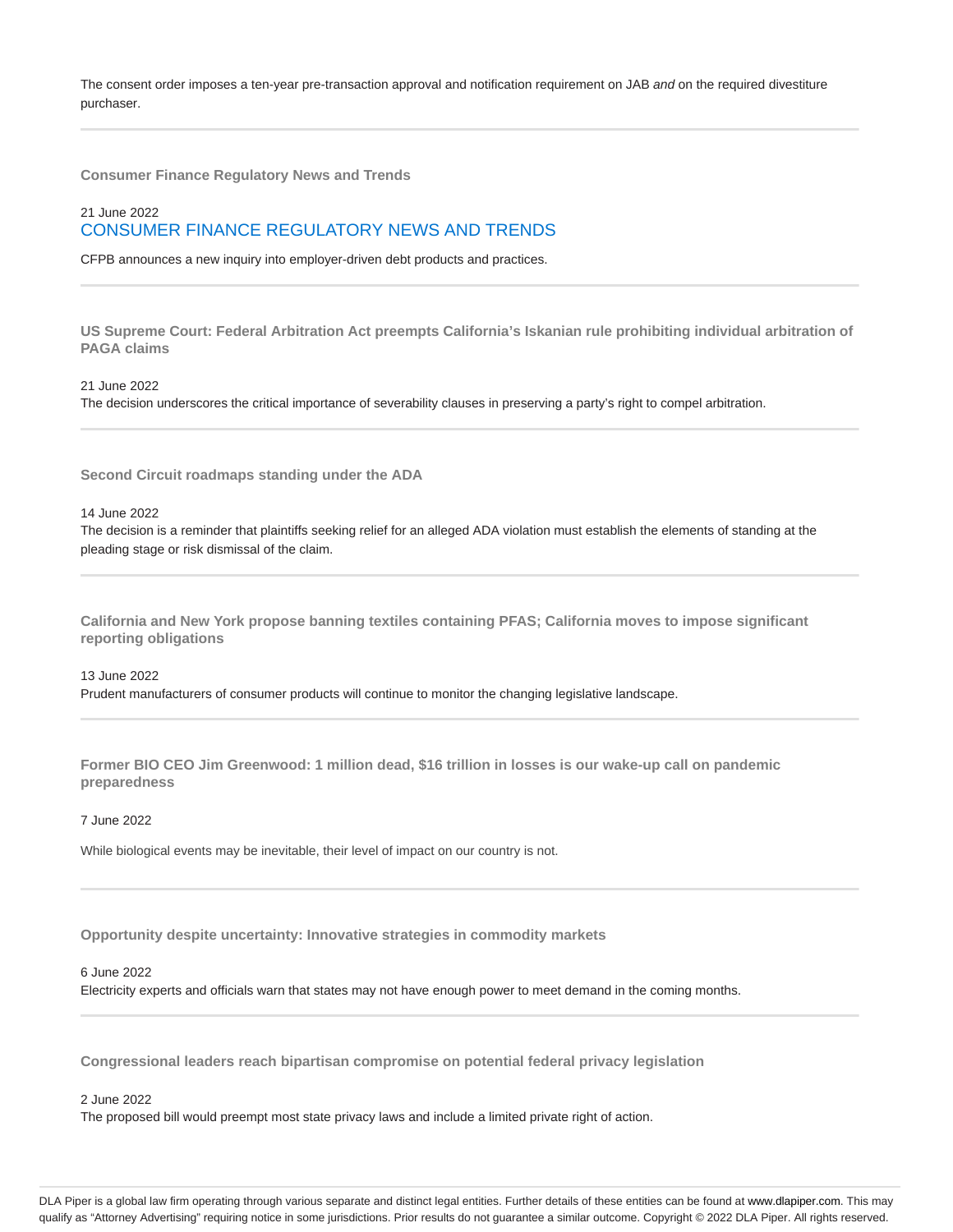**California Supreme Court holds that failure to pay meal and rest period premium wages can support derivative claims**

#### 26 May 2022

Key details and implications for employers.

**FDA continues CBD enforcement and ramps up delta-8 THC enforcement; agency focuses on youth-appealing products**

#### 19 May 2022

FDA has adopted a more aggressive enforcement strategy toward delta-8 THC than it has for CBD, and it is actively moving against products that carry significant risk of youth appeal.

**A look at the FTC's Green Guides for US marketers of emissions reduction credits**

#### 18 May 2022

A major aspect of a well-functioning secondary market in emission reduction credits is the transmission of truthful and reliable information.

**Protecting your IP in Russia: Best practices, action steps**

### 18 May 2022 INTELLECTUAL PROPERTY AND TECHNOLOGY NEWS

US companies may take action in Russia to protect their IP rights, notwithstanding US economic and trade sanctions.

**New wave of US sanctions on Russia targets services, broadcasting, banking, and US exports**

#### 16 May 2022 GLOBAL SANCTIONS ALERT

The US government continues to announce new measures.

**Nonsolicitation agreements face antitrust scrutiny**

16 May 2022

Some of the court's rulings in the case may be relied on by the government as it continues to focus on non-solicitation and no-poach agreements.

**New York City delays effective date of pay transparency law**

13 May 2022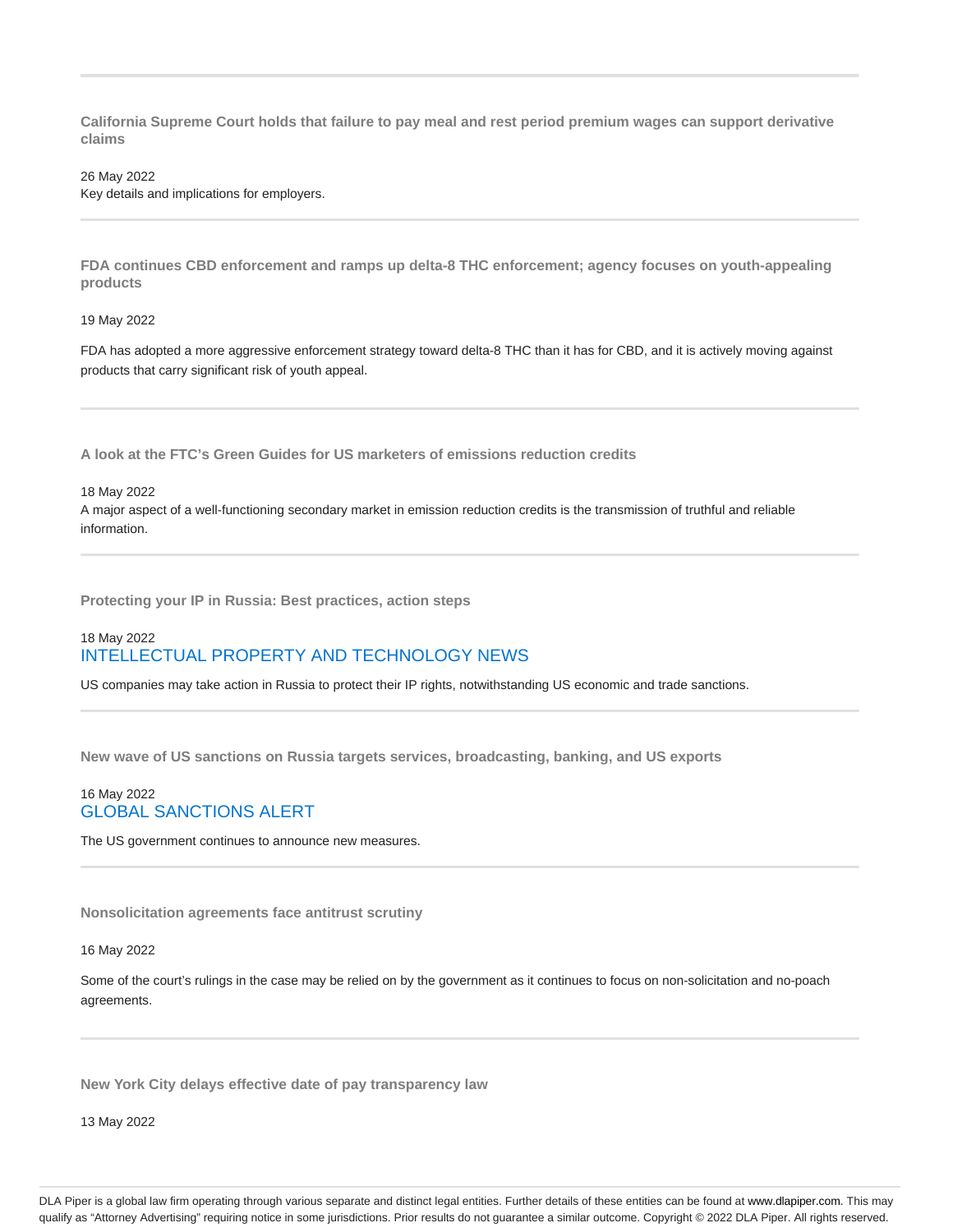The effective date of the pay transparency law has been delayed until November 1, 2022, giving employers more time to plan to get into compliance.

**Environmental justice takes a permanent place at the Department of Justice**

#### 12 May 2022

Companies with environmental interests should considered several dynamics arising from these policy developments and resource allocations.

**eSignature and ePayment News and Trends**

### 11 May 2022 ESIGNATURE AND EPAYMENT NEWS AND TRENDS

Embracing the movement towards digital and ESG.

**Food and Beverage News and Trends**

6 May 2022

HHS moves against menthol in tobacco, Canada seeks to strengthen food system through digital food hub, plus caramels, Kansas, Closer to Zero.

**Food and Beverage News and Trends**

#### 21 April 2022 FOOD AND BEVERAGE NEWS AND TRENDS

FDA announces new approach to food allergens; oyster recall in Canada and US; bird flu update; and the price of food has never been higher.

**US Citizenship and Immigration Services filing period now open for selected H-1B Visa registrants**

20 April 2022 Selected registrants may now file a corresponding H-1B petition between April 1 and June 30, 2022.

**FDIC issues new crypto-asset guidance and notification requirements**

#### 19 April 2022

New requirements for FDIC-supervised institutions that engage, or intend to engage, in any crypto-related activities.

**US DOC initiates circumvention inquiries against solar cells and modules from Cambodia, Malaysia, Thailand and Vietnam**

14 April 2022

Any additional duties could be applied retroactively to entries before April 1 and could be as much as or in excess of 250 percent of the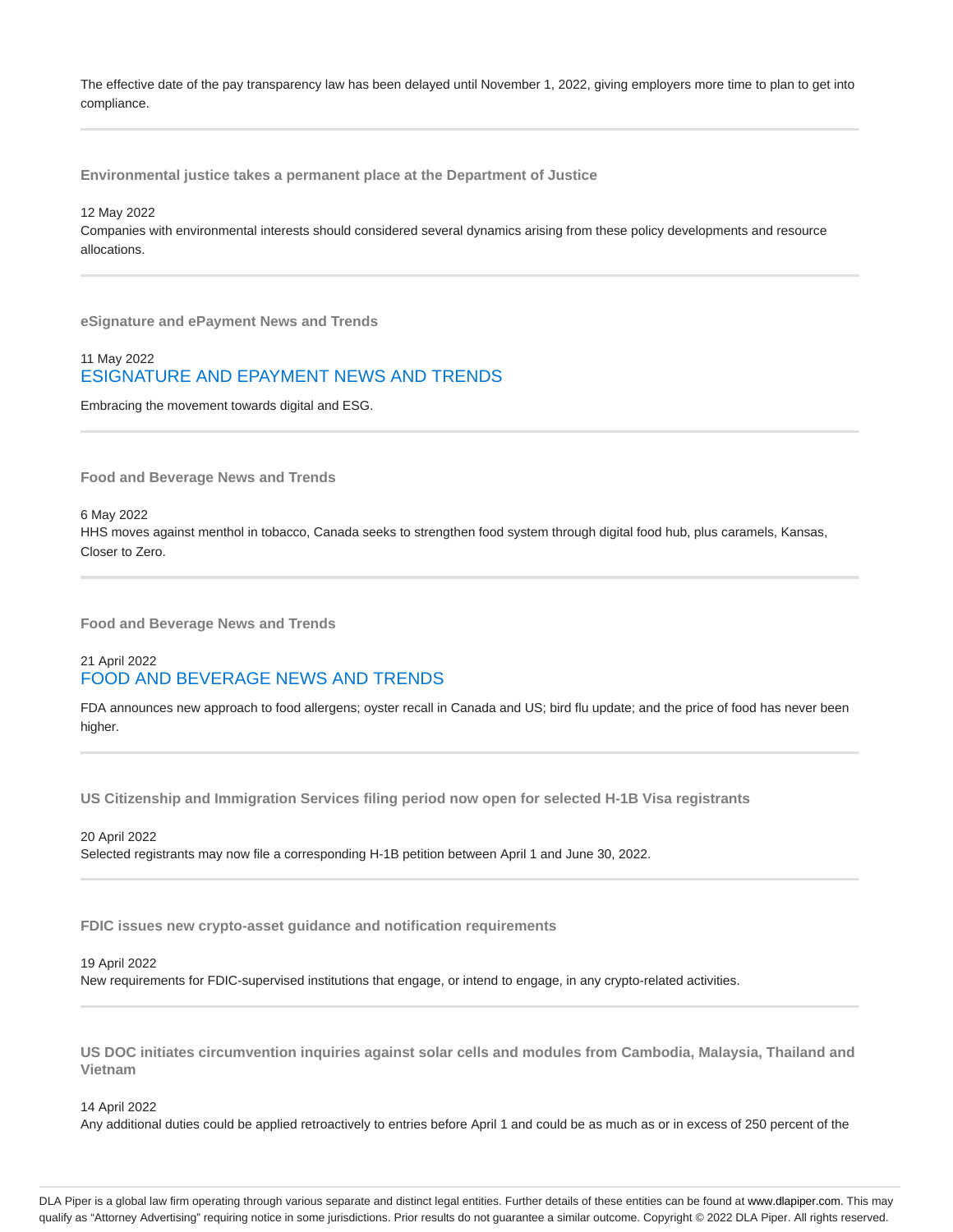**California considers restricting secret settlements in cases involving allegedly defective products, harmful environmental conditions**

13 April 2022

If signed into law, the bill would impact defendants and defense attorneys in matters involving product liability or environmental claims.

**EPA moves to prohibit ongoing uses of chrysotile asbestos**

11 April 2022

The proposed rule would prohibit the import, manufacture, processing, distribution and commercial use of chrysotile asbestos in connection with six current uses.

**DLA Piper secures unanimous decision from New York's Appellate Division, First Department: COVID-19 business interruption claims are not covered under property policies**

#### 8 April 2022

The policyholder in the case argued that COVID-19 droplets and respiratory particles that transmit the virus physically altered its premises.

**DOJ Antitrust Division updates Leniency Program**

#### 6 April 2022

The DOJ considers the Leniency Program central to its criminal antitrust enforcement efforts.

**New antidumping duty petition: certain preserved mushrooms from France, the Netherlands, Poland and Spain – consequences for industry and downstream consumers**

#### 6 April 2022

The petitioner seeks the imposition of antidumping duties on imports of the preserved mushrooms from each of the four countries.

**New antidumping and countervailing duty petition: white grape juice concentrate from Argentina – consequences for industry and downstream consumers**

5 April 2022 Key details of the petition.

**US escalates sanctions targeting Russian evasion networks, tech companies and cyber actors; signals more sanctions are on the way**

### 5 April 2022 GLOBAL SANCTIONS ALERT

These new measures supplement the extensive measures previously announced by the US government.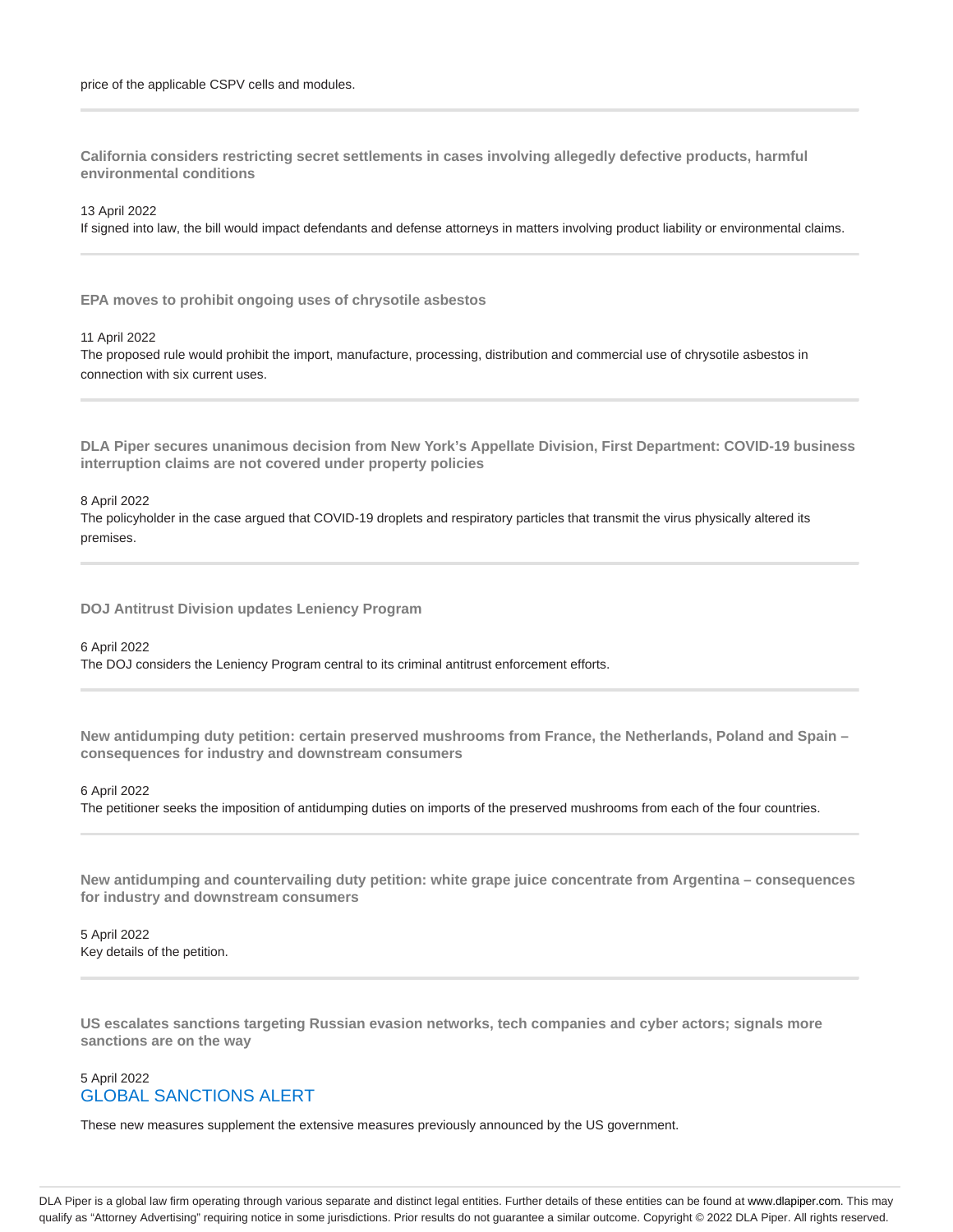**California DFPI issues interpretive opinions regarding money transmission**

31 March 2022 Key details.

**Money laundering in trading works of art – US Treasury report addresses NFT marketplaces**

#### 31 March 2022

Regulators continue to grapple with how and whether to regulate various aspects of the digital asset economy.

**eSignature and ePayment News and Trends**

#### 31 March 2022 ESIGNATURE AND EPAYMENT NEWS AND TRENDS

**Implications of recent Treasury Green Book tax proposals**

#### 29 March 2022

Taken together, the Treasury Department concludes that the proposals would raise more than \$2.5 trillion over the ten-year budget cycle.

**New wave of US sanctions targets Russian Duma, additional elites, defense entities; BIS extends export controls to more than 100 Russian aircraft**

#### 29 March 2022 GLOBAL SANCTIONS ALERT

The latest sanctions affect all members of the Duma, Russian elites, bank executives and board members, and Russian defense firms, and BIS has extended export controls to certain Russian aircraft.

**US lifts Section 232 tariffs on steel and aluminum from the UK effective June 1, 2022**

28 March 2022 The US-UK agreement includes novel requirements that deserve special attention.

**Food and Beverage News and Trends**

# 25 March 2022 FOOD AND BEVERAGE NEWS AND TRENDS GLOBAL SANCTIONS ALERT

Rising strain on global grain markets; California AG ends sales of drinkable sunscreen; Canada to support youth jobs in agri-food; FDA issues positive ruling for bioengineered cattle.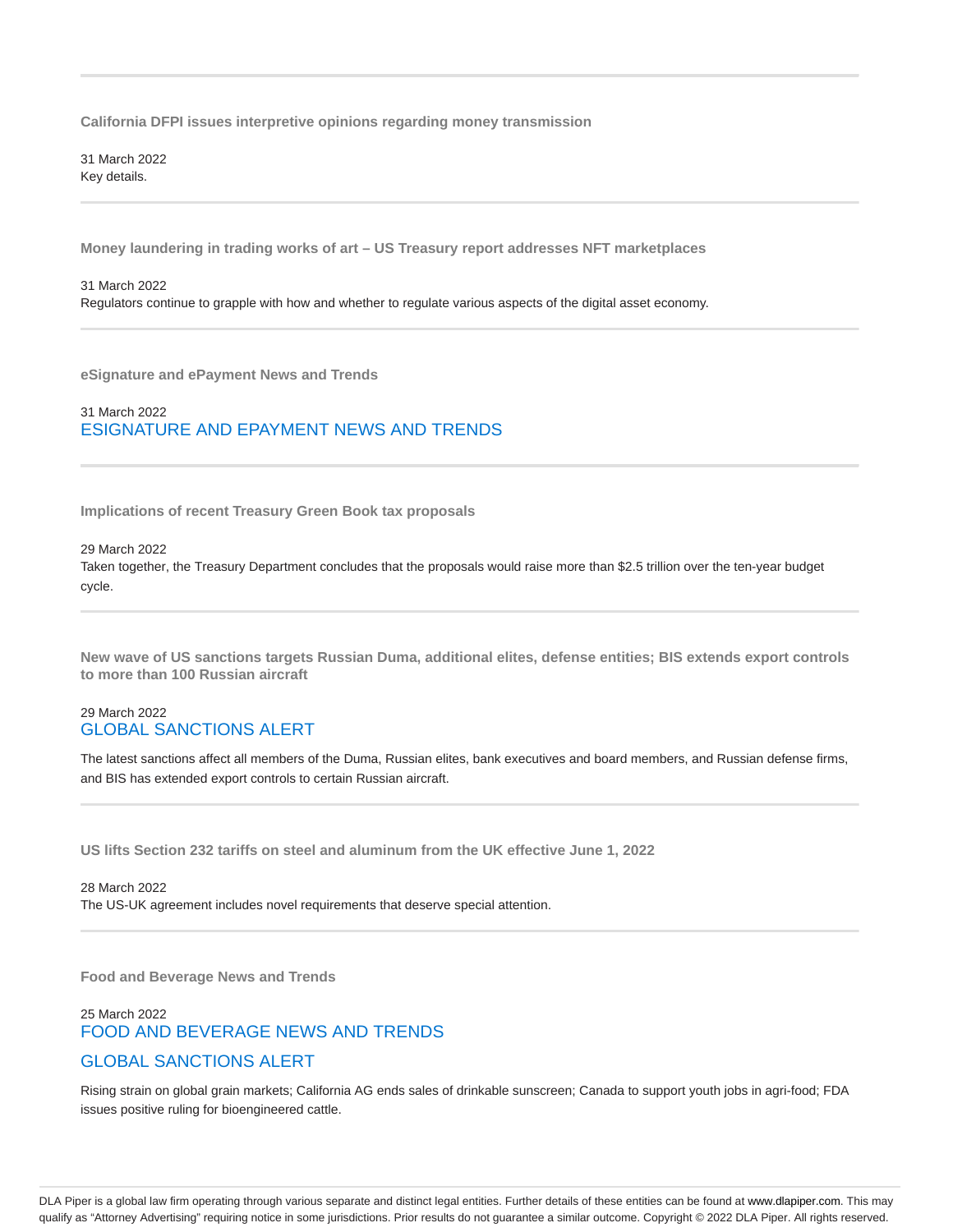**Biden Administration urges American companies to act quickly to improve cybersecurity safeguards**

#### 22 March 2022 GLOBAL SANCTIONS ALERT

The White House stresses the importance of taking key steps to thwart nation-state bad actor activities.

**CafePress to pay \$500,000 for FTC violations**

22 March 2022

The FTC's action highlights government expectations that companies maintain robust cybersecurity programs and provide appropriate disclosures and reports regarding security breaches.

**SEC proposes mandatory climate-related disclosure and governance rules**

21 March 2022 The SEC's latest effort to advance the Biden Administration's climate agenda.

**Blockchain and Digital Assets News and Trends**

### 18 March 2022 BLOCKCHAIN AND DIGITAL ASSETS NEWS AND TRENDS

Biden EO aims to protect digital asset consumers; UK authorities seize NFTs; Ukraine receiving crypto donations.

**OECD releases commentary on the Pillar Two GloBE Rules – observations on selected topics**

#### 17 March 2022

A look at six topics found in the commentary which have particular relevance for multinational companies and other stakeholders.

**SEC proposes sweeping new public company cybersecurity disclosure and governance rules**

16 March 2022 This rule proposal follows on the heels of several SEC enforcement actions against public companies related to cybersecurity disclosures.

**US announces new trade restrictions against Russia as well as a new round of sanctions against Russian political elites**

### 16 March 2022 GLOBAL SANCTIONS ALERT

Many of the newly announced measures will require Congressional action.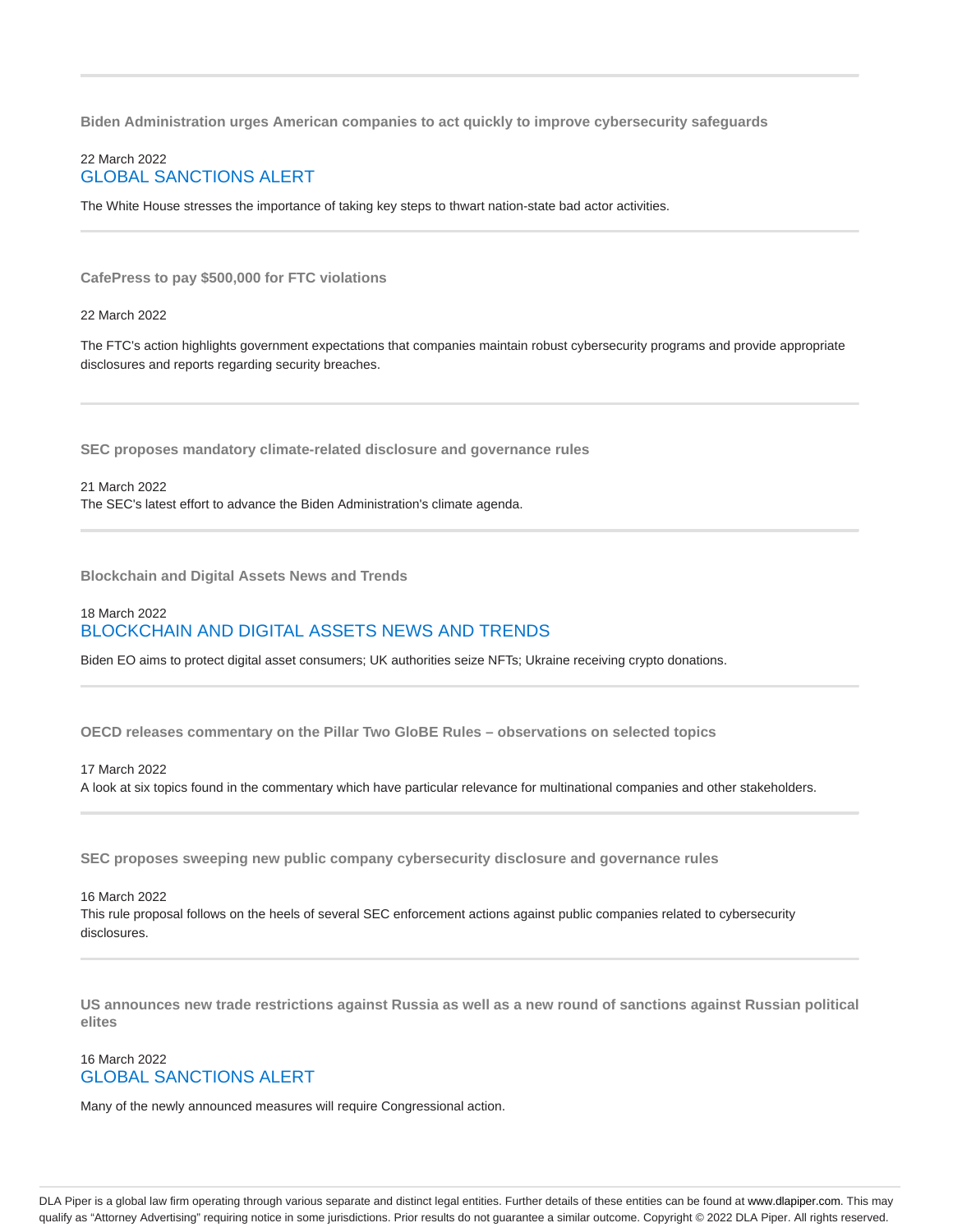**Amendments to Comprehensive Insurance Disclosure Act are in effect: What New York defendants need to know**

15 March 2022 The amendments alleviate some of the act's more onerous disclosure obligations.

**US Senate unanimously passes the Strengthening American Cybersecurity Act**

14 March 2022 Prior versions of this and related legislation failed to win passage in recent years.

**Consumer Finance Regulatory News and Trends**

### 11 March 2022 CONSUMER FINANCE REGULATORY NEWS AND TRENDS

CFPB issues compliance bulletin on illegal auto repossessions.

**Food and Beverage News and Trends**

### 11 March 2022 FOOD AND BEVERAGE NEWS AND TRENDS

EPA revokes tolerances for chlorpyrifos; Russia-Ukraine crisis and the global food supply; can hydroponic crops ever be organic?

**President Biden's Executive Order on Ensuring Responsible Development of Digital Assets: Consumer protection implications, and 3 steps for digital asset issuers**

11 March 2022 Digital assets, the Order states, have "profound implications for the protection of consumers."

**US continues to escalate sanctions against Russia and Belarus**

#### 4 March 2022 GLOBAL SANCTIONS ALERT

White House announces new sanctions while putting in place extensive new export control measures against Russia and Belarus; DOJ announces Task Force KleptoCapture; OFAC closes some loopholes.

**The beginning of the end: FDA details roadmap to terminating COVID-19 EUAs and enforcement policies for medical devices, PPE**

2 March 2022

The webinar sought to prepare stakeholders for the upcoming transition back to normal operations by describing its expectations for the industry over the 180-day transition period.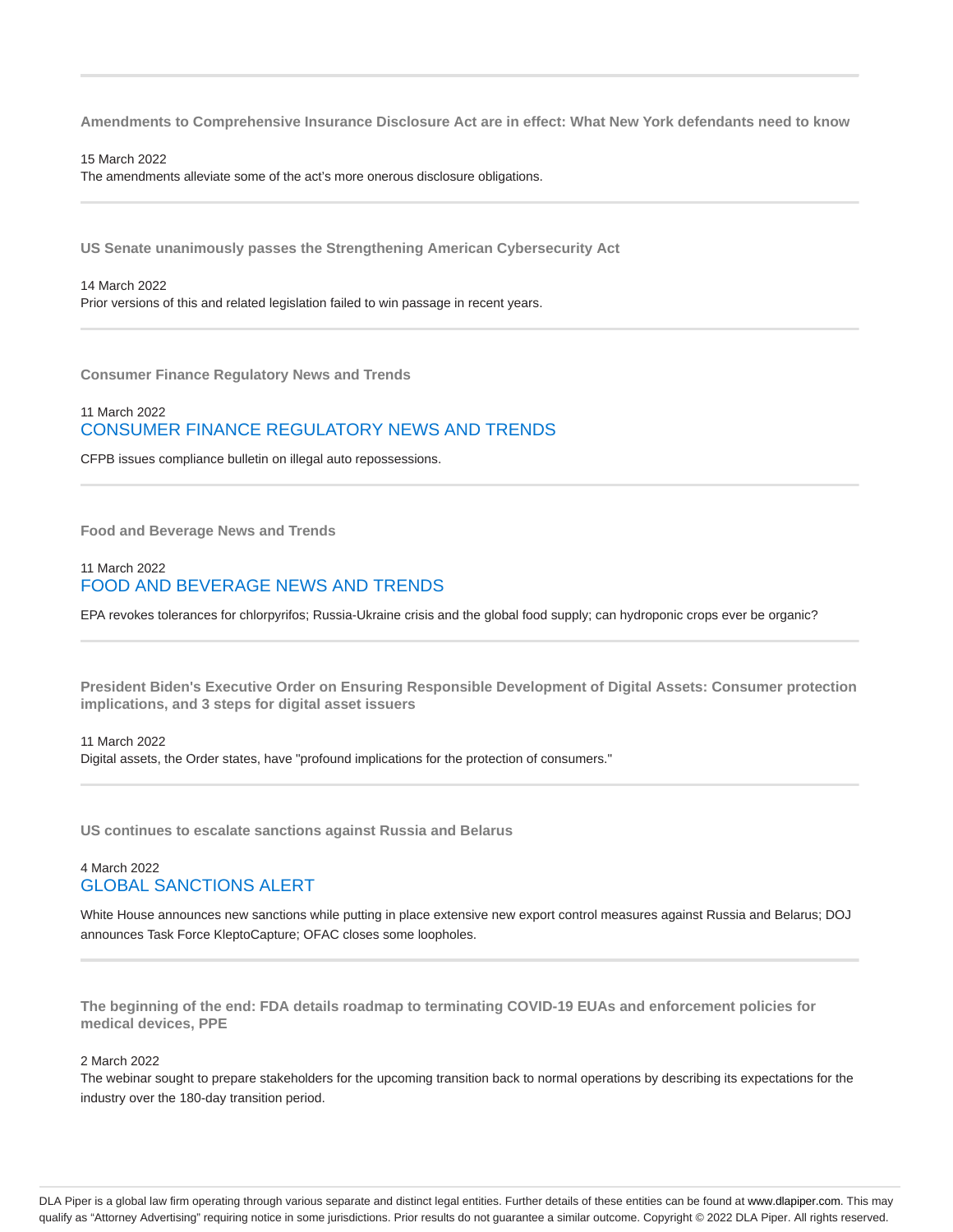**US escalates its sanctions regime against Russia, targeting its financial system**

#### 28 February 2022 GLOBAL SANCTIONS ALERT

And additional measures are expected to be announced by the US and its allies in the coming days

**Food and Beverage News and Trends**

#### 25 February 2022 FOOD AND BEVERAGE NEWS AND TRENDS

H5N1 avian flu appears on US poultry farms; Mexican avocado ban lifted; Senate confirms Califf as new FDA chief.

**US imposes further sanctions and export controls against Russia**

#### 25 February 2022 GLOBAL SANCTIONS ALERT

The White House emphasized that these newly announced sanctions and export controls will be complemented with similar measures imposed by US allies and partners.

**District Court confirms that noncompliance with cybersecurity requirements may lead to False Claims Act liability**

16 February 2022 Key details and implications for contractors.

**New US sanctions in response to Russia's actions against Ukraine**

### 23 February 2022 GLOBAL SANCTIONS ALERT

Additional sanctions are expected that will target Russia's financial, technology, and defense sectors.

**Blockchain and Digital Assets News and Trends**

### 18 February 2022 BLOCKCHAIN AND DIGITAL ASSETS NEWS AND TRENDS

Lawsuit tackles tax treatment of staking rewards; SEC settles with crypto lending platform; emergency measures in Canada affect financial services entities.

**Being extorted? DOJ issues new FCPA guidance on the duress defense – but questions remain**

#### 17 February 2022 Considerations for companies operating in high-risk environments.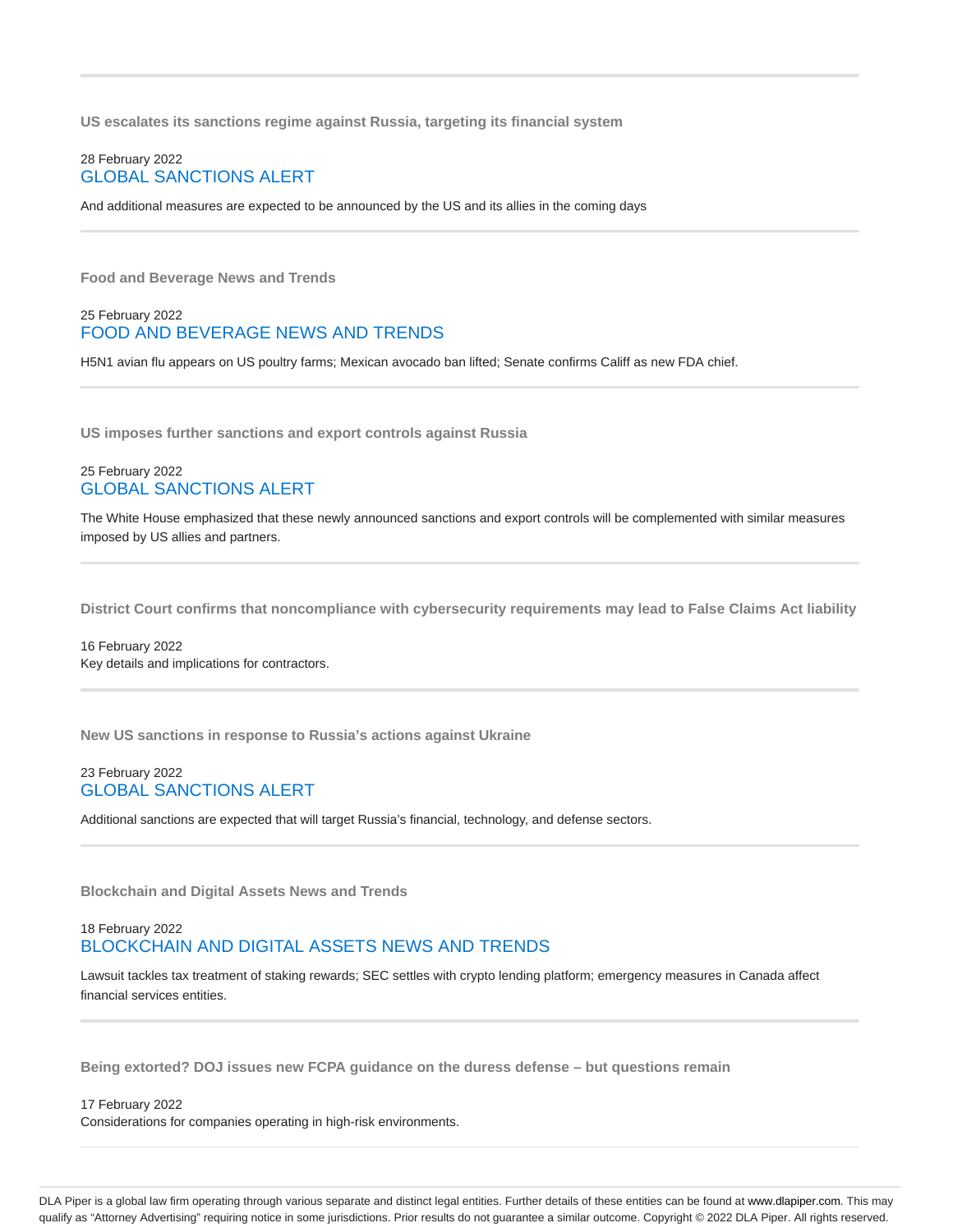**Congress passes law banning mandatory arbitration of sexual assault and sexual harassment claims**

17 February 2022

The Act is expected to be signed by President Joe Biden in the near future and will take effect immediately.

**SEC addresses cybersecurity risk in proposed rules for the investment management industry**

17 February 2022

The proposed rules focus on four key areas: risk management through policies and procedures, incident reporting to the SEC, investor disclosure, and recordkeeping.

**Court of Federal Claims judge splits from precedent regarding the availability of key personnel**

14 February 2022

The decision departs from US Government Accountability Office decisions providing that offerors have a "duty" to advise the procuring agency of changes in proposed key personnel after proposal submission but prior to award.

**Medicare audit? CMS expands ability to revoke for non-compliant billing**

14 February 2022

These broad revisions provide CMS with greater revocation authority.

**eSignature and ePayment News and Trends**

### 31 January 2022 ESIGNATURE AND EPAYMENT NEWS AND TRENDS

Recently enacted federal and state laws, federal and state regulatory activities, fresh judicial precedent and more.

**New COVID-19 supplemental paid sick leave signed into California law**

11 February 2022 The new requirement will take effect on February 19, 2022 and applies retroactively to January 1, 2022.

**The long-awaited solar panel tariff decision is here – key points for industry stakeholders**

10 February 2022 A still challenging path.

**Bank Regulatory News and Trends**

3 February 2022 BANK REGULATORY NEWS AND TRENDS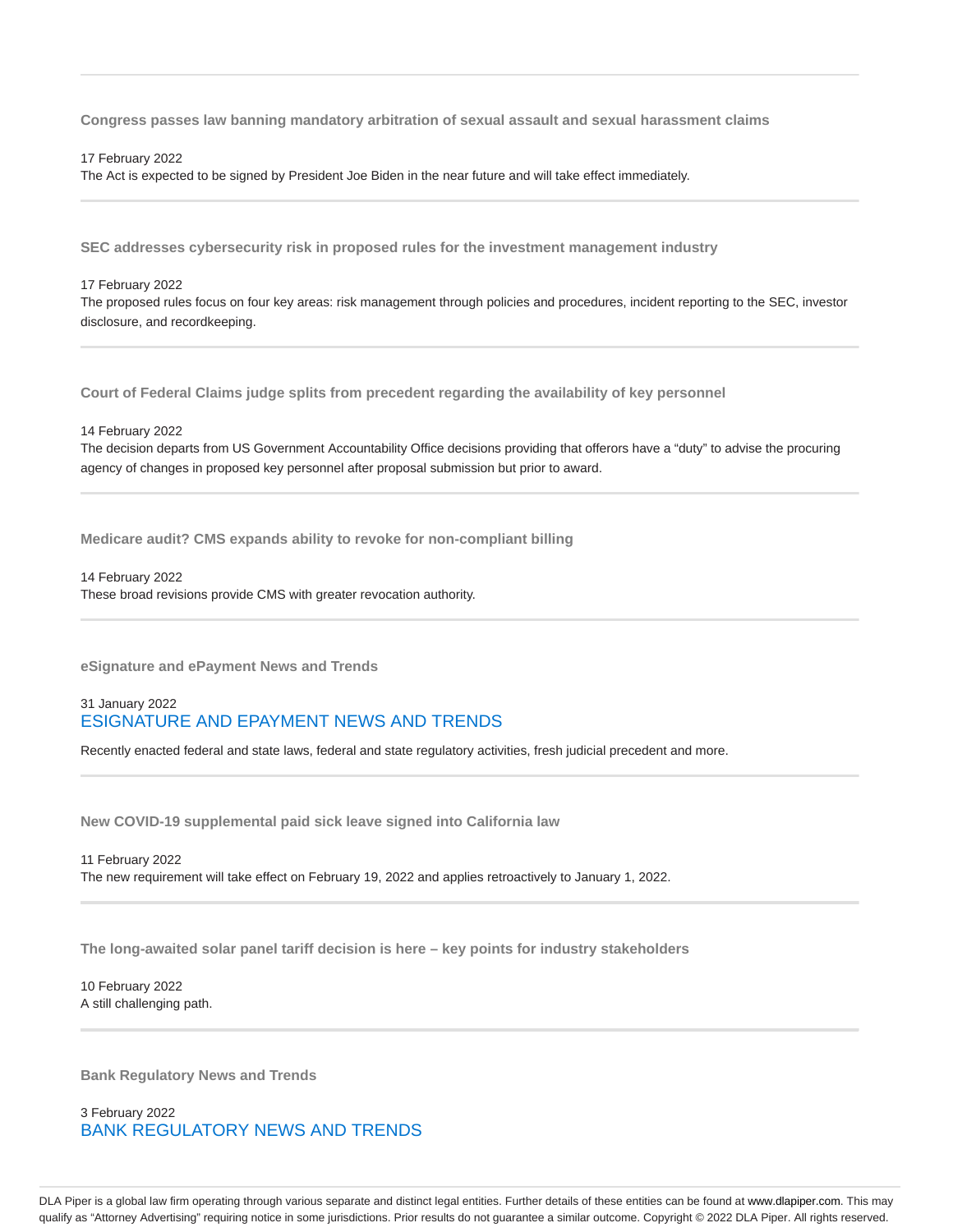**Food and Beverage News and Trends**

### 3 February 2022 FOOD AND BEVERAGE NEWS AND TRENDS

California court postpones effective date of Proposition 12 for pork sales; FDA plans new rule for blockchain-based food tracking; 2022's food trends.

**SEC chair signals continuing focus on cybersecurity governance**

1 February 2022 Two key points.

**SEC's "shadow trading" theory defeats motion to dismiss insider trading complaint**

1 February 2022

A significant expansion of the potential scope of insider trading enforcement under federal securities laws.

**Supreme Court remands excessive fee case to Seventh Circuit to determine pleading standard**

#### 1 February 2022

The Hughes case is indicative of many decisions rendered in the lower courts in recent years where courts facing the same or similar excessive fee allegations have reached opposite conclusions.

**New York substantially expands employee whistleblower protection**

28 January 2022 Key details and implications for New York employers.

**Attorney General Insights podcast with Iowa Attorney General Tom Miller**

#### 27 January 2022 ATTORNEY GENERAL INSIGHTS PODCAST

DLA Piper partner and former Delaware Attorney General Matt Denn interviews Iowa Attorney General Tom Miller.

DLA Piper · Attorney General Insights: Tom Miller

**US Congress tries to decode algorithms**

27 January 2022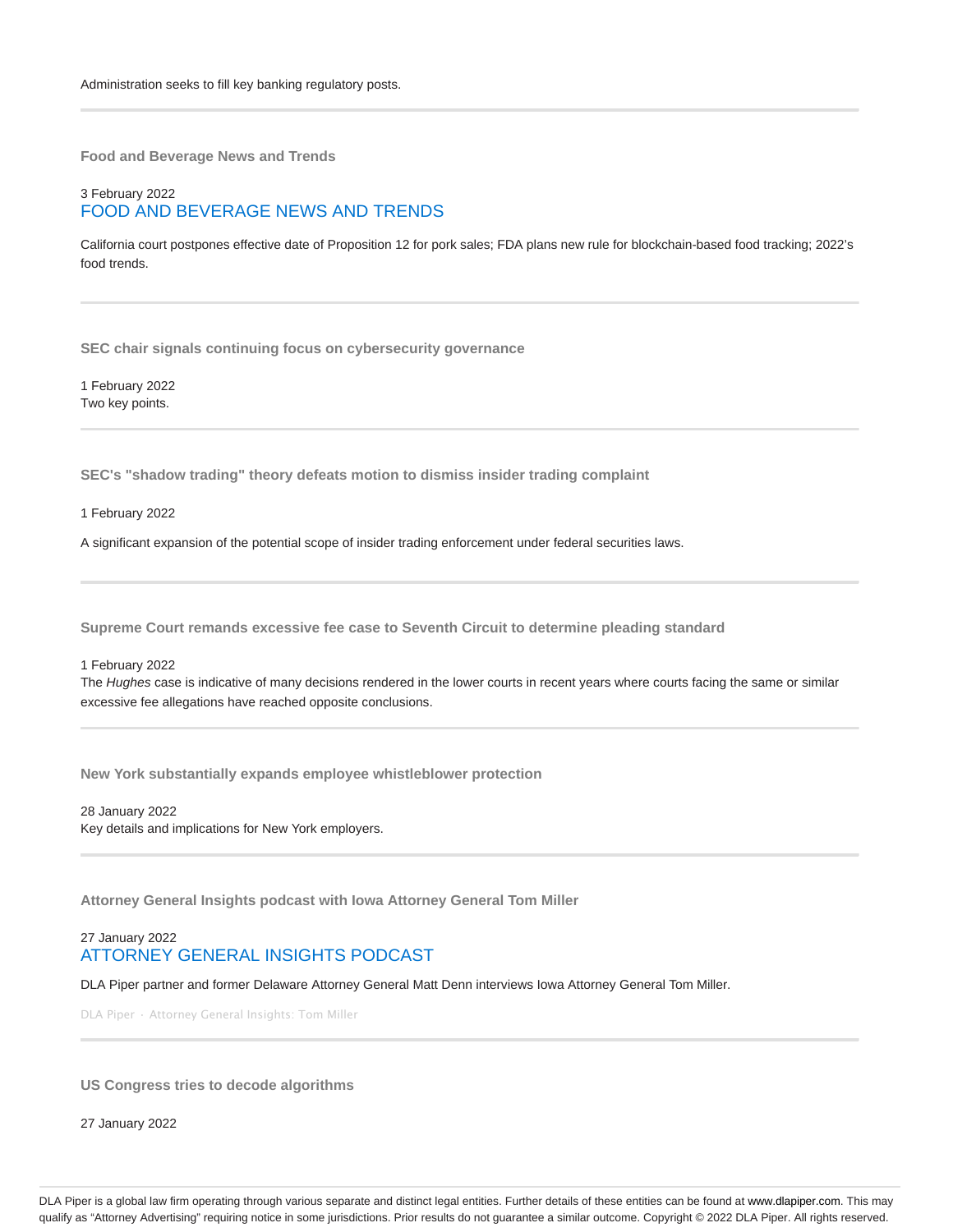### AI OUTLOOK

Many elected officials (and their staffers) are becoming more familiar with how social media companies operate as a business model.

**2021 has a lesson for 2022: Commodities sector, it's time to check your export and sanctions compliance programs**

#### 25 January 2022

Key developments in economic sanctions and export controls are materially increasing companies' compliance risk this year, particularly for the commodities sector.

**Blockchain and Digital Assets News and Trends**

### 25 January 2022 BLOCKCHAIN AND DIGITAL ASSETS NEWS AND TRENDS

The first major enforcement action in the blockchain space provides important insights for developers and operators of DeFi markets; IMF calls for global crypto regulation; FTC issues consumer alert on crypto payment scams.

**CFTC settles enforcement action against DeFi platform Polymarket**

25 January 2022

The first major enforcement action in the blockchain space provides important insights for developers and operators of DeFi markets.

**Israel Group News January 2022**

24 January 2022 ISRAEL GROUP NEWS

In this issue, our global activities, latest publications, recent events and more.

**US Department of Homeland Security seeks comments on implementation of Uyghur Forced Labor Prevention Act**

24 January 2022 Considerations for US importers and entities with supply chains that may involve China.

**Consumer Finance Regulatory News and Trends**

19 January 2022 CONSUMER FINANCE REGULATORY NEWS AND TRENDS

CFPB files complaint against debt buyers for debt-placement practices.

**New year, new challenges – Top 10 trends for US employers**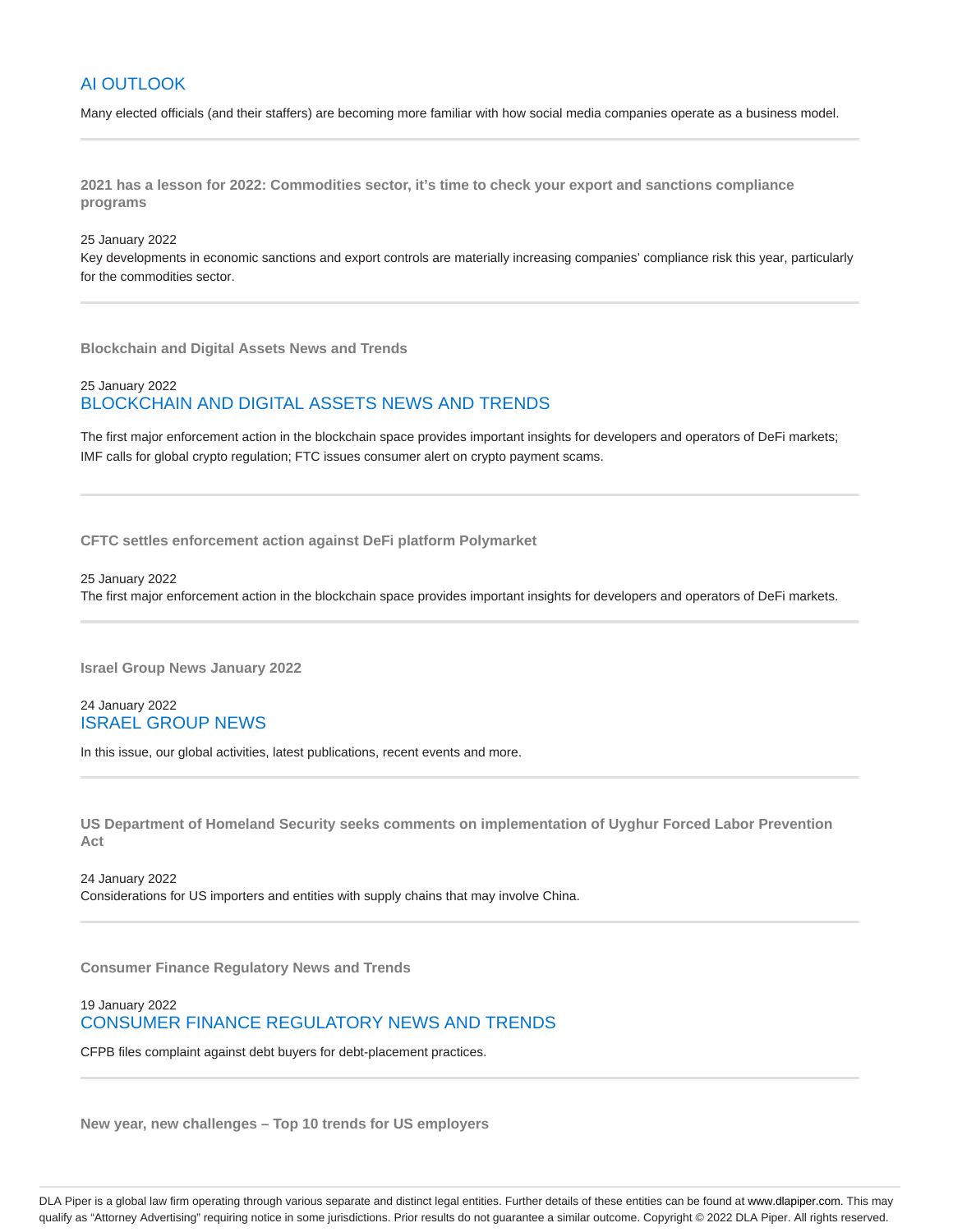**New York implements new insurance coverage disclosure rules for defendants**

18 January 2022

The act requires defendants in civil litigation to disclose extensive information regarding their insurance coverage within 60 days of filing an answer.

**New antidumping and countervailing duty petition: Sodium nitrite from India and Russia – consequences for industry and downstream consumers**

#### 18 January 2022

The petitioner alleges dumping margins ranging from 60.3 percent to 75.1 percent for India and from 187.8 percent to 265.5 percent for Russia.

**New antidumping and countervailing duty petition: barium chloride from India – consequences for industry and downstream consumers**

#### 18 January 2022

The petitioner alleges a dumping margin of 235.88 percent along with an unspecified total level of subsidies of at least 1 percent.

**US Supreme Court stays OSHA vaccine-or-test rule, halting enforcement**

#### 14 January 2022

Employers with 100 or more employees covered by the COVID-19 Vaccination and Testing Emergency Temporary Standard are no longer required to comply with its terms.

**Food and Beverage News and Trends**

### 13 January 2022 FOOD AND BEVERAGE NEWS AND TRENDS

Disclosure rule on bioengineered food is now in effect; Senate conducts confirmation hearing for top FDA nominee; new plant-based food packaging fights bacteria.

**State of Illinois expands lobbyist registration requirements: clients lobbying local government now required to register**

#### 10 January 2022 CHICAGO LAND USE NEWS SERIES

Clients who engage with local officials are required to register under the changes.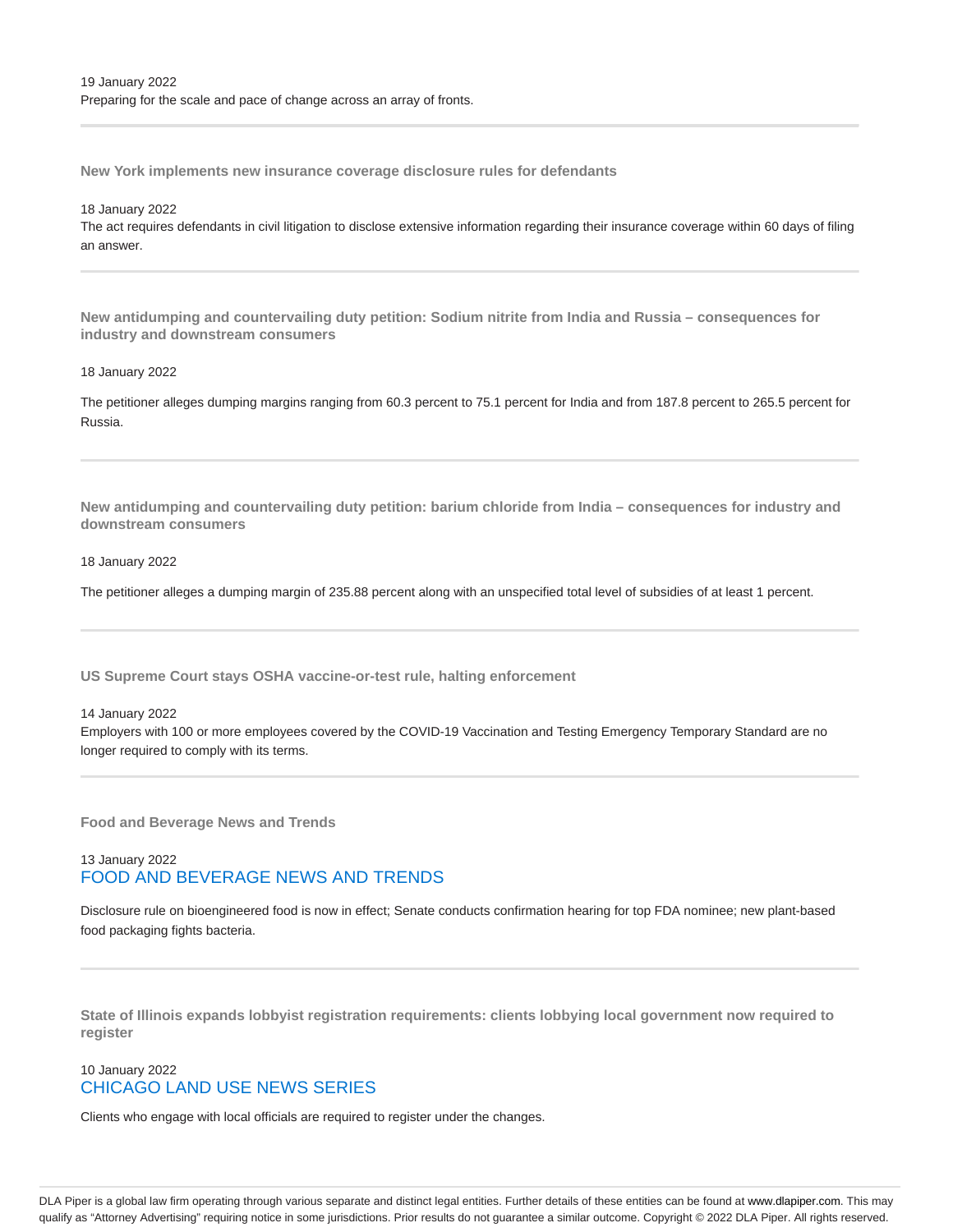**New antidumping duty petition: lemon juice from Brazil and South Africa – consequences for industry and downstream consumers**

5 January 2022

The petitioner alleges dumping margins of 555.22 percent for Brazil and 128.61 percent for South Africa.

**New antidumping and countervailing duty petition: Steel nails from India, Oman, Sri Lanka, Thailand and Turkey – consequences for industry and downstream consumers**

4 January 2022 Key details.

**Supporting the health of your health system: 2022**

3 January 2022 Helping you tend to healthcare system wellness throughout the business life cycle.

**Blockchain and Digital Assets News and Trends**

#### 21 December 2021 BLOCKCHAIN AND DIGITAL ASSETS NEWS AND TRENDS

Breaking legal news on cryptoassets and cryptocurrency, plus: Google sues to disrupt massive botnet

**Stay of OSHA vaccine-or-test rule dissolved; enforcement to begin on January 10**

20 December 2021 Background and key developments.

**Food and Beverage News and Trends**

### 17 December 2021 FOOD AND BEVERAGE NEWS AND TRENDS

USDA developing climate-friendly standards for food and beverages; nonprofits sue FDA to act against phthalates; plus news on Brazilian beef, bioengineered foods, and a beverage tax.

**NYC issues private employer vaccination mandate, effective December 27**

#### 16 December 2021

The mandate applies to all private employer workplaces in New York City with more than one worker if not subject to another government mandate.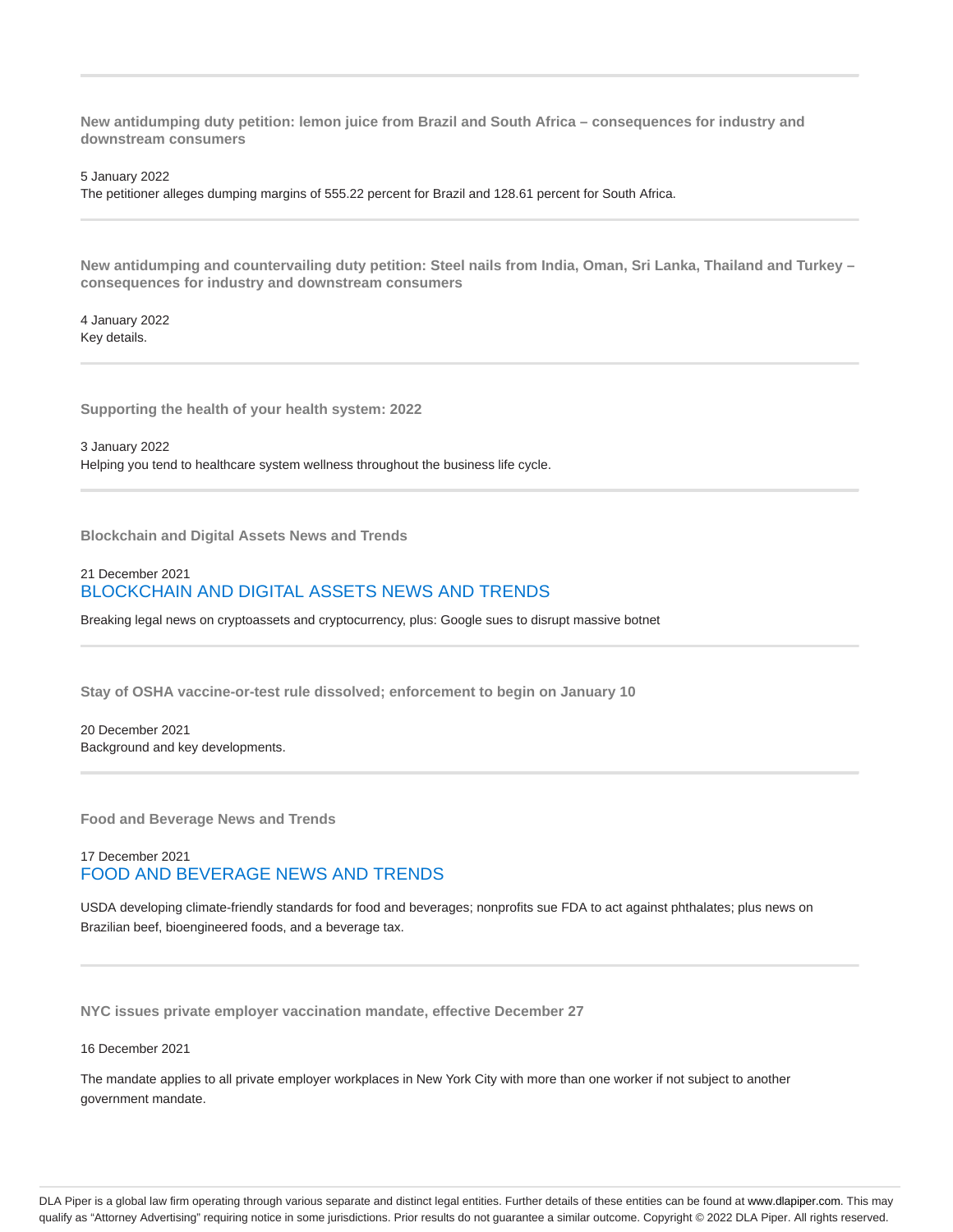**Apache Log4Shell: "greatest vulnerability seen in years"**

#### 14 December 2021

Log4Shell allows arbitrary remote code execution on unpatched servers – essentially giving unfettered access to threat actors.

**US government to implement multi-pronged export controls and sanctions measures against Cambodia**

8 December 2021 The measures will take immediate effect.

**eSignature and ePayment News and Trends**

#### 7 December 2021 ESIGNATURE AND EPAYMENT NEWS AND TRENDS

Crypto broker rules become law; federal agencies release "policy sprint" on crypto-assets

**White House issues first ever Strategy on Countering Corruption: Key highlights**

6 December 2021

Under this comprehensive approach, the US government will organize efforts around five interrelated pillars.

**Infrastructure bill, including crypto "broker" rules, becomes law**

22 November 2021

**New antidumping duty petition: emulsion styrene-butadiene rubber from the Czech Republic, Italy and Russia – consequences for industry and downstream consumers**

22 November 2021 Key details.

**Consumer Finance Regulatory News and Trends**

### 19 November 2021 CONSUMER FINANCE REGULATORY NEWS AND TRENDS

CFPB announces \$2.7 million settlement with reverse mortgage lender.

**Increased contractor discretion in COVID-19 Executive Order 14042**

8 November 2021 Details of updated guidance and its implications for employers.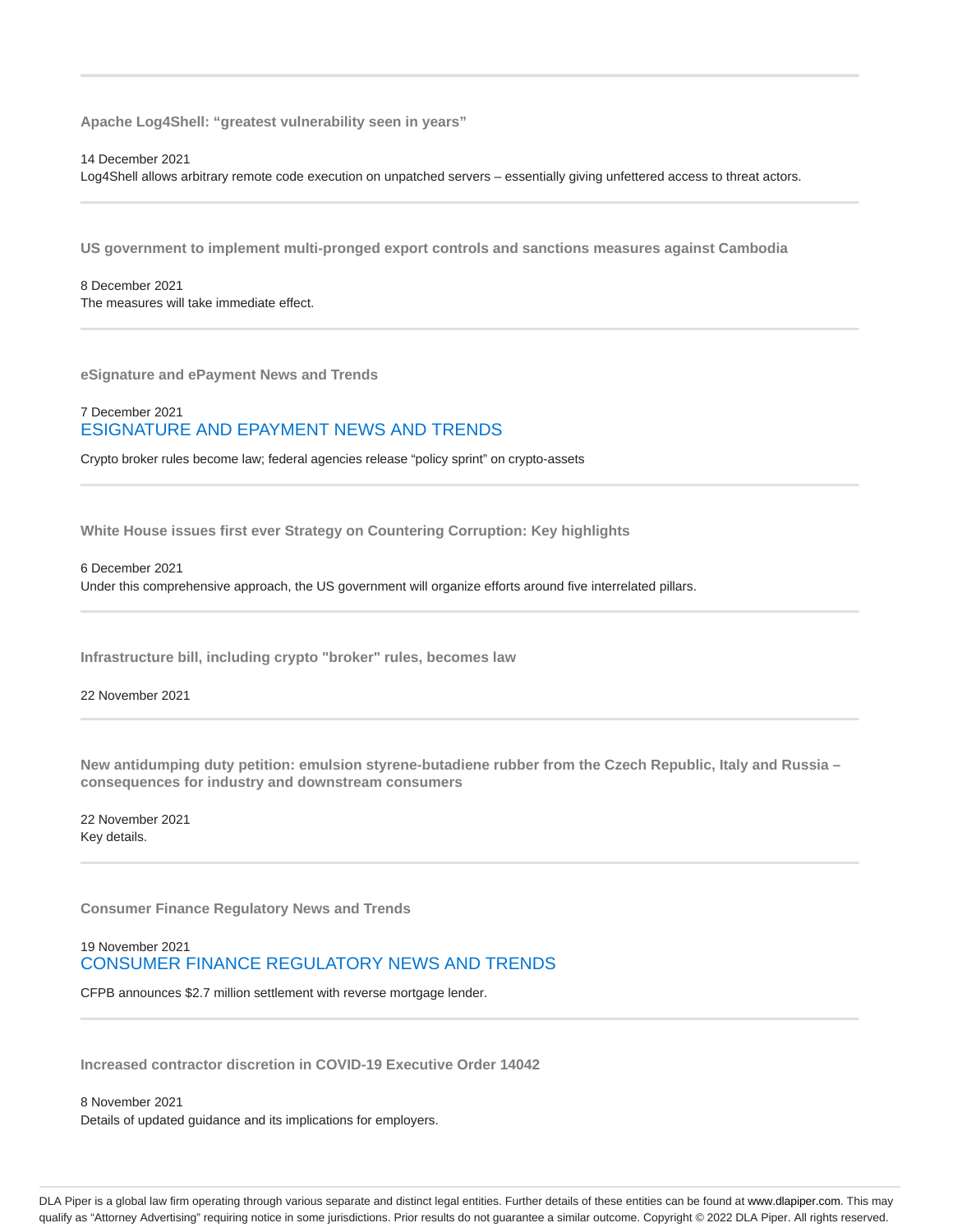**OSHA's vaccine-or-test emergency rule approved**

5 November 2021

Key provisions of the emergency temporary standard and actions for covered employers to consider.

**Brands and influencers in the spotlight as FTC focuses on civil penalties for deceptive advertising**

#### 4 November 2021

The FTC again sends the message that it is closely monitoring advertising on social media and will act to stop practices it views as deceptive and unfair.

**Deputy AG announces changes to DOJ corporate criminal enforcement policy**

4 November 2021

These initiatives may well have significant effects on how companies protect themselves from and during a criminal investigation.

**With Civil Cyber-Fraud Initiative, government sharpens focus on cybersecurity obligations for government contractors**

1 November 2021

Acting Assistant Attorney General Brian Boynton recently discussed how the Civil Cyber-Fraud Initiative would use the False Claims Act to pursue cybersecurity-related fraud.

**eSignature and ePayment News and Trends**

#### 1 November 2021 ESIGNATURE AND EPAYMENT NEWS AND TRENDS

NACHA creates a new type of consumer ACH debit authorization.

**Takeaways from the new USPS rule prohibiting the mailing of vape products**

29 October 2021 The Final Rule clarified that hemp vape products are included within the definition of ENDS, and are thus nonmailable.

**Treasury releases 2021 Sanctions Review: Its key recommendations and their implications for the private sector**

### 28 October 2021 GLOBAL SANCTIONS ALERT

The Report puts into perspective recent Biden Administration sanctions while helping to forecast what will come.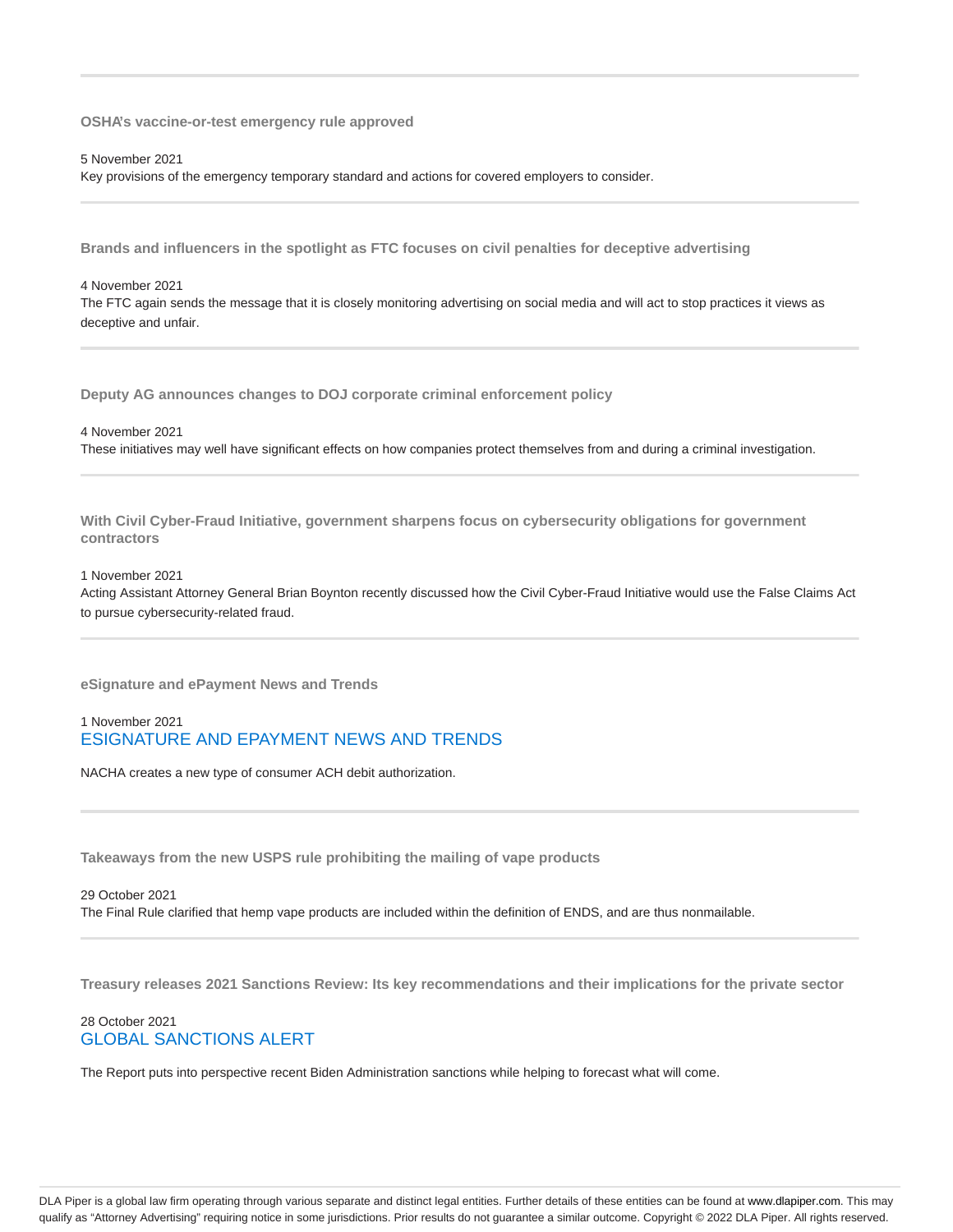**Israel Group News October 2021**

#### 25 October 2021 ISRAEL GROUP NEWS

In this issue, our global activities, latest publications, recent events and more.

**A summary: the CFTC position limits compliance deadline of January 2022**

21 October 2021 Changes to the definition of a "bona fide hedging transaction or position."

**Governor Greg Abbott and the Texas Legislature take steps to limit employer vaccine mandates**

20 October 2021 Recent developments and implications.

**Bank Regulatory News and Trends**

### 19 October 2021 BANK REGULATORY NEWS AND TRENDS

Federal banking regulators issue due diligence guidance on community bank-fintech relationships.

**Compliance tips for marketing health benefits in alcohol**

19 October 2021 As companies craft their marketing strategies around these alcohol products, they may wish to consider the impact of product classification on their claims.

**Consumer Finance Regulatory News and Trends**

### 19 October 2021 CONSUMER FINANCE REGULATORY NEWS AND TRENDS

CFPB announces \$2.7 million settlement with reverse mortgage lender.

**US and EU pledge to promote "innovative and trustworthy" AI**

#### 19 October 2021 AI OUTLOOK

Key details and recommendations.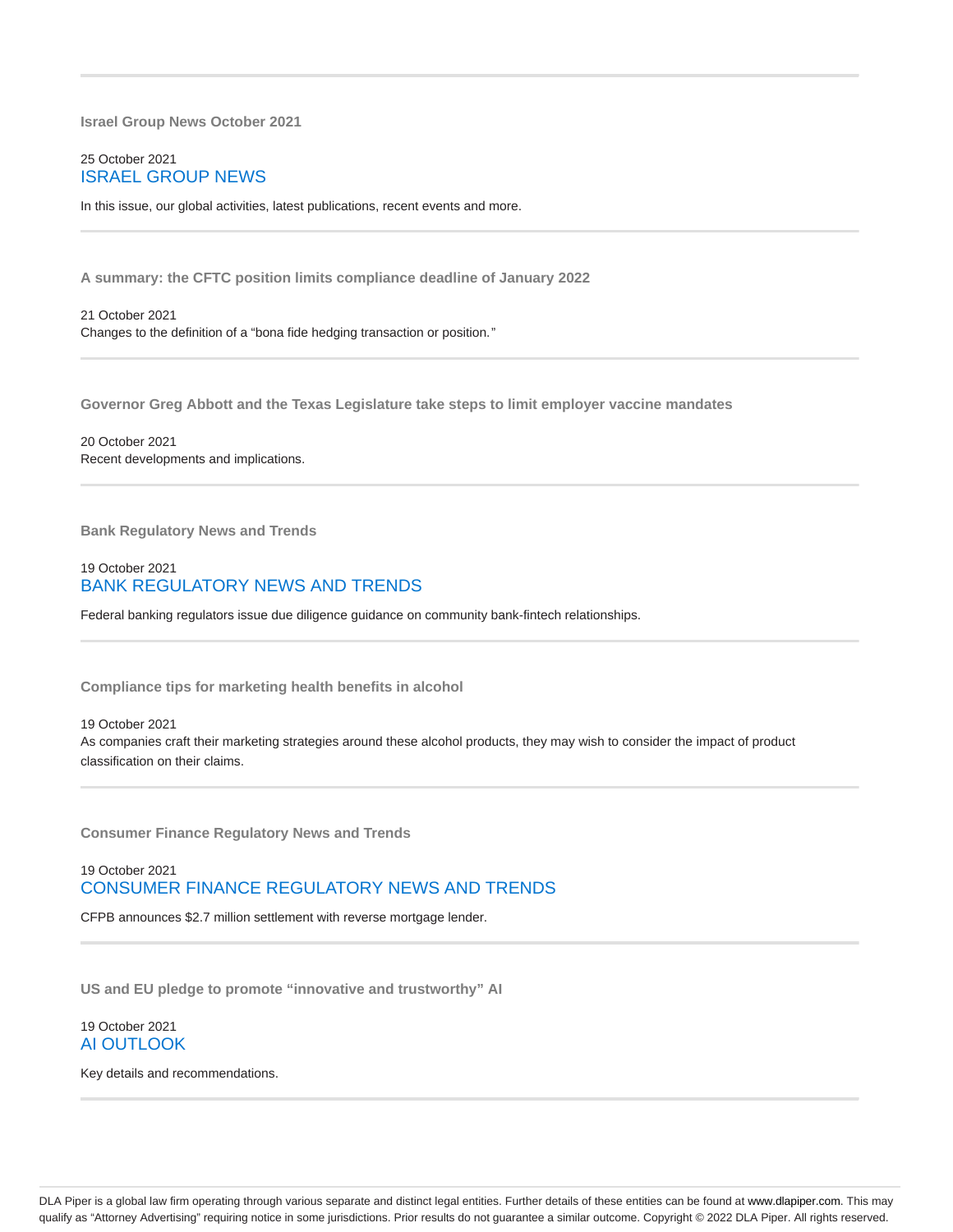**Blockchain and Digital Assets News and Trends**

### 18 October 2021 BLOCKCHAIN AND DIGITAL ASSETS NEWS AND TRENDS

Non-fungible tokens: What are the legal risks?

**Five issues to watch for at COP26 in Glasgow**

12 October 2021 Hopes had already been high for COP26 even before the pandemic paused it. The pent-up potential has only heightened those expectations.

**New antidumping and countervailing duty petition: Oil country tubular goods from Argentina, Mexico, the Republic of Korea, and Russia – consequences for industry and downstream consumers**

8 October 2021

US AD and CVD investigations can result in the imposition of substantial duties in addition to already applicable duties and tariffs.

**The HERO Act: important updates for New York employers**

6 October 2021 Key details.

**Biden Administration works to expand US offshore wind market**

28 September 2021

The federal government moves forward assertively with an expanded leasing program aiming to double offshore wind production by 2030. Meanwhile, some states are acting too.

**House tax proposal: significant statutory changes include raising corporate rate, overhauling international taxation system**

21 September 2021 While the Senate is likely to cut back on some of the proposals, tax increases for business and individuals are expected to be enacted by Thanksgiving.

**Blockchain and Digital Assets News and Trends**

#### 17 September 2021 BLOCKCHAIN AND DIGITAL ASSETS NEWS AND TRENDS

Proposed infrastructure bill would subject cryptocurrencies to wash sale and constructive sale rules.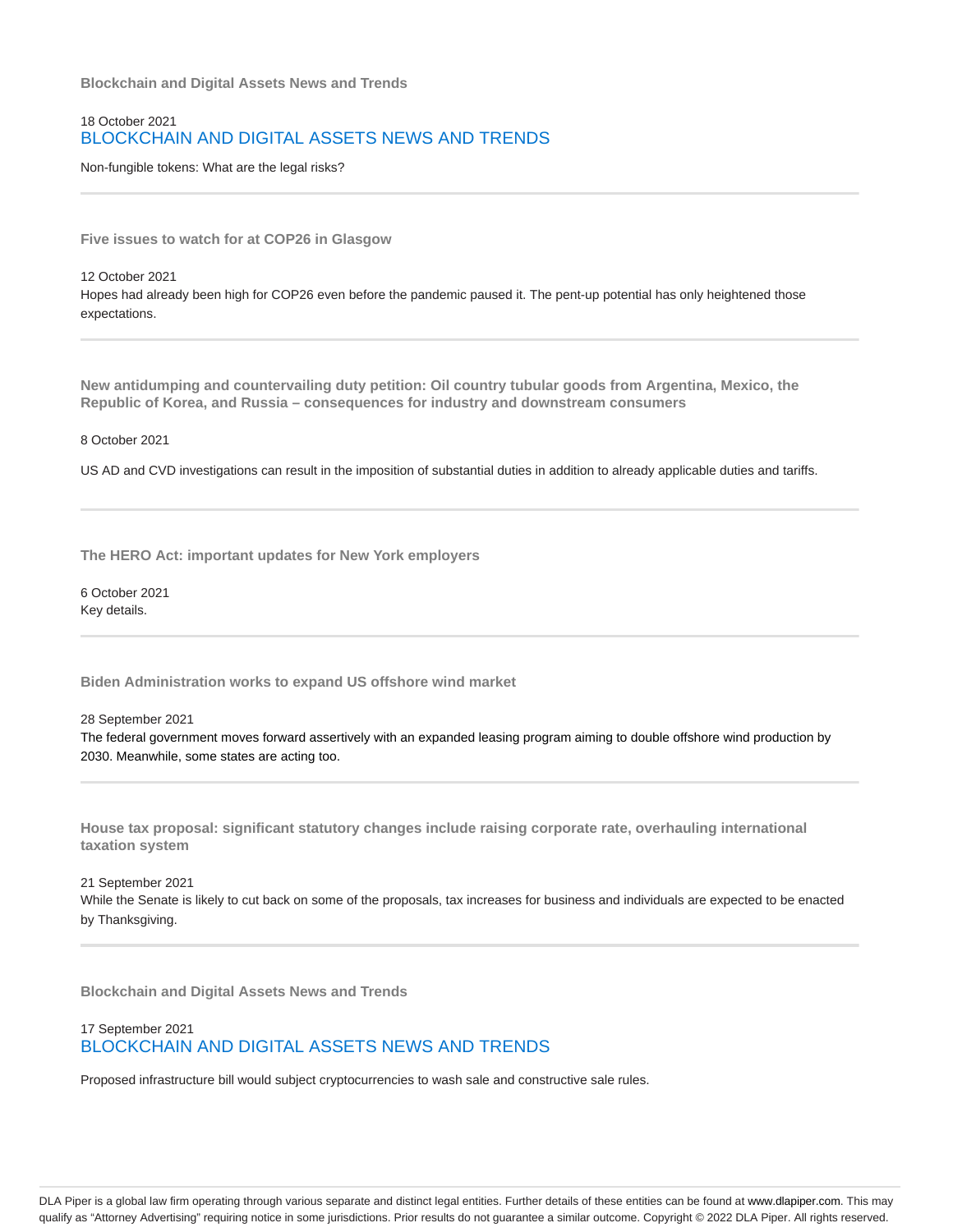#### **Commodities News and Trends**

### 20 September 2021 COMMODITIES NEWS AND TRENDS

Brazil and Argentina lead the way in biofuels; CFTC: we will support transition to a low-carbon economy; is the end in sight for the shaledriven pipeline building boom?

**Cybersecurity obligations for government contractors – focus on them before the government focuses on you**

22 September 2021 Liability under the False Claims Act can be financially debilitating, particularly for small and mid-size contractors.

**Proposed infrastructure bill would subject cryptocurrencies to wash sale and constructive sale rules**

17 September 2021

The move comes as part of the Ways and Means Committee's attempt to raise revenue to finance infrastructure spending.

**Split Seventh Circuit lowers the bar for pleading a False Claims Act violation**

14 September 2021

Defendants are again at risk for False Claims Act liability for what appear to be mere breaches of contract or technical regulatory violations.

**By any standard? Meeting sustainability commitments through credible carbon markets**

13 September 2021 Operating in today's evolving voluntary carbon trading ecosystem.

**Consumer Finance Regulatory News and Trends**

13 September 2021 CONSUMER FINANCE REGULATORY NEWS AND TRENDS

OCC and DOJ announce US\$3 million penalty against bank for FHA violations.

**Senators Wyden, Brown and Warner release draft legislative language on international tax proposals**

7 September 2021 This is the first round of draft international tax proposals currently being considered by Congress and the Biden Administration.

**eSignature and ePayment News and Trends**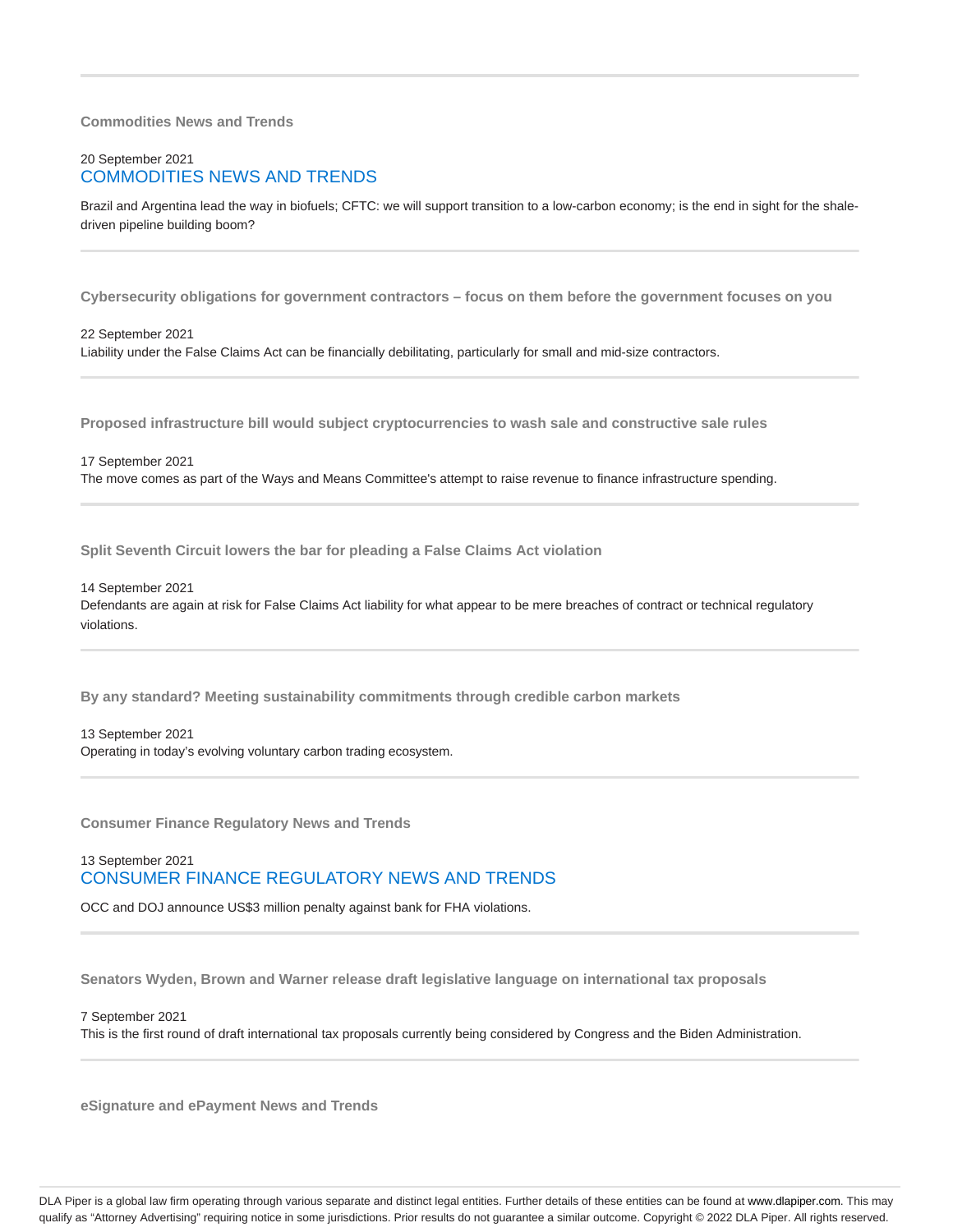### 7 September 2021 ESIGNATURE AND EPAYMENT NEWS AND TRENDS

CFPB to study electronic disclosures on mobile devices.

**Seventh Circuit adopts objective reasonableness standard for False Claims Act liability**

1 September 2021 Key details and takeaways.

**[UPDATED] Coronavirus: Federal and state governments work quickly to enable remote online notarization to meet global crisis**

25 August 2021 Federal and state governments are moving quickly to enable fully electronic processes to keep businesses operating.

**Top 10 trends for US employers – Mid-year update**

24 August 2021

We recap key developments over the last six months and look at the potential changes ahead related to the top 2021 trends we identified at the start of the year.

**Blockchain and Digital Assets News and Trends**

### 23 August 2021 BLOCKCHAIN AND DIGITAL ASSETS NEWS AND TRENDS

New information reporting requirements for cryptocurrency transactions; CFPB involvement in cryptocurrency oversight; NCUA seeks comments on use of DLT and DeFi by credit unions.

**Infrastructure bill passed by the Senate would impose new information reporting requirements on cryptocurrency transactions**

23 August 2021 If enacted, the bill would provide for significant investments in roads, bridges, ports, airports, electric grids, water systems and broadband.

**Israel Group News August 2021**

### 16 August 2021 ISRAEL GROUP NEWS

In this issue, our global activities, latest publications, recent events and more.

**Remote notarization is here to stay**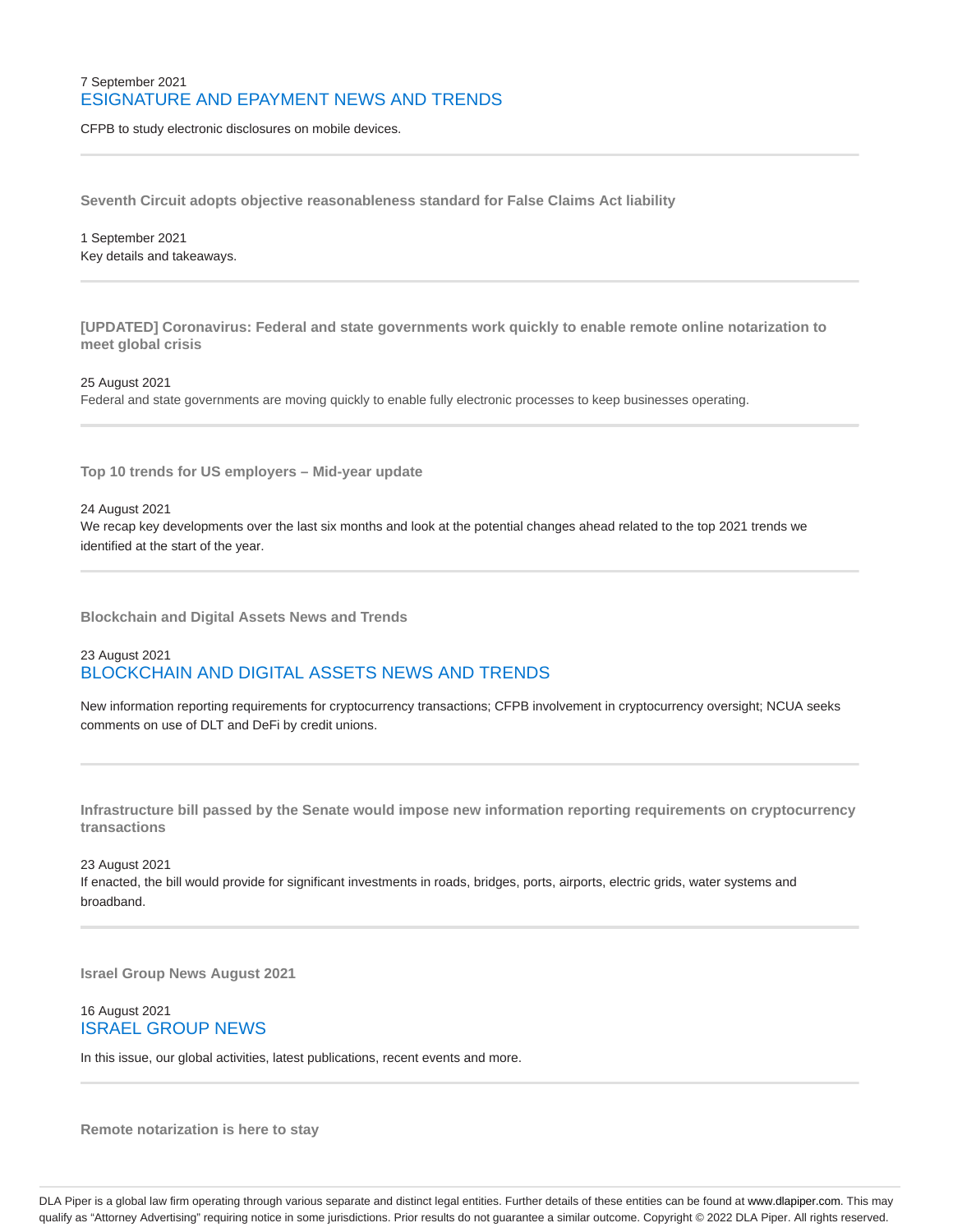**eSignature and ePayment News and Trends**

### 4 August 2021 ESIGNATURE AND EPAYMENT NEWS AND TRENDS

Remote notarization is here to stay.

**Consumer Finance Regulatory News and Trends**

#### 3 August 2021 CONSUMER FINANCE REGULATORY NEWS AND TRENDS

CFPB announces \$150,000 settlement with debt-relief companies for deceptive acts or practices.

**Bank Regulatory News and Trends**

### 23 July 2021 BANK REGULATORY NEWS AND TRENDS

Executive order on promoting competition includes banking and consumer finance provisions.

**Food and Beverage News and Trends**

### 23 July 2021 FOOD AND BEVERAGE NEWS AND TRENDS

FDA reassures public on the safety of PFAS in the food supply; trial of former Blue Bell CEO is postponed.

**Blockchain and Digital Assets News and Trends**

### 19 July 2021 BLOCKCHAIN AND DIGITAL ASSETS NEWS AND TRENDS

IRS says tax-deferred like-kind exchange is not available for cryptocurrency trades; copyright issues plague NFTs; crypto venture investments continue to accelerate.

**Food and Beverage News and Trends**

### 9 July 2021 FOOD AND BEVERAGE NEWS AND TRENDS

FDA sets 2022 deadlines for sodium reduction goals and milk alternative labeling; restaurant grant program officially closes.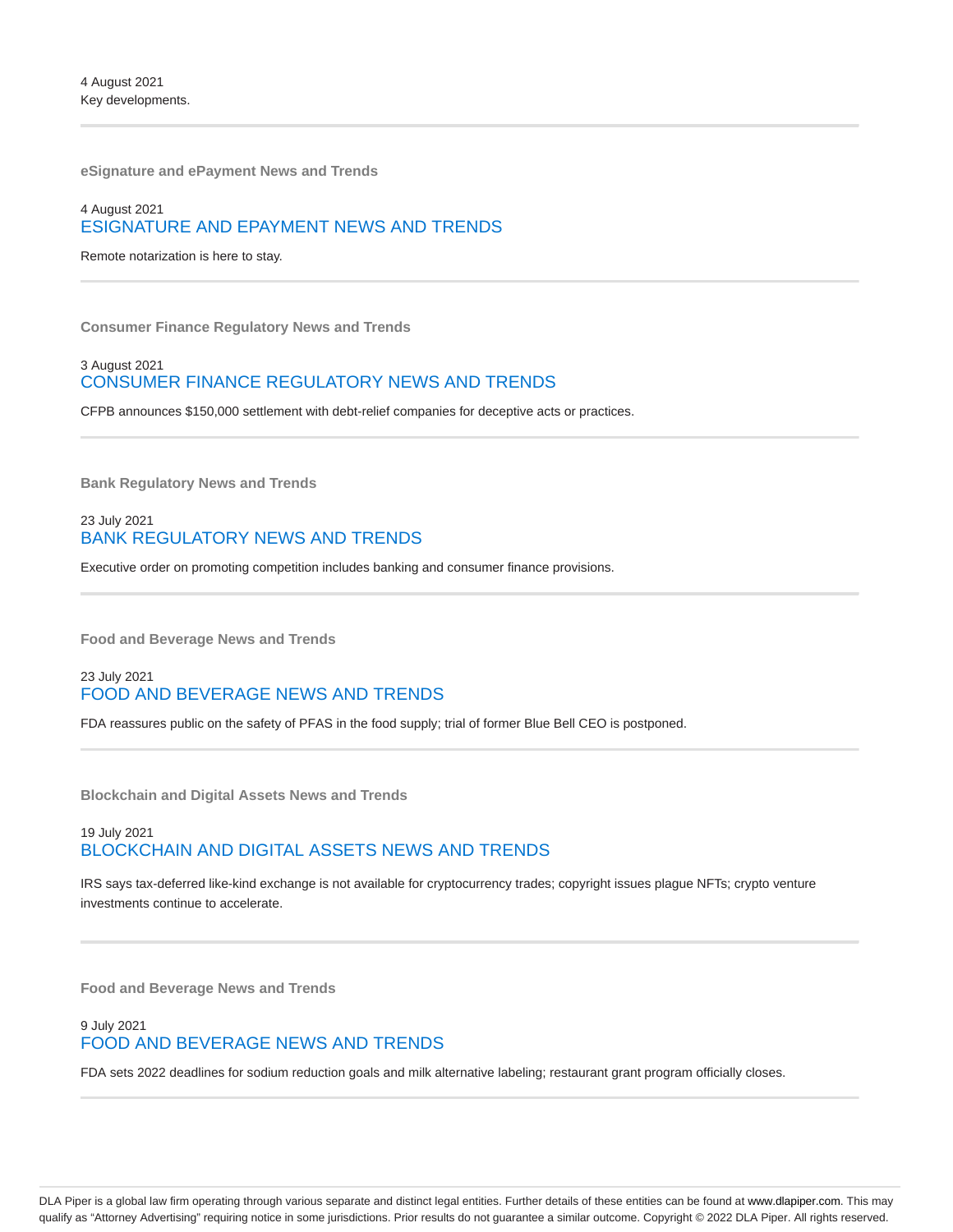**SCOTUS upholds the ACA: Next steps for employers**

#### 8 July 2021

All ACA provisions regarding the employer mandate for large employers continue in effect; in addition, ACA patient protection provisions have been expanded by the Consolidated Appropriations Act, 2021.

**Ransomware preparedness: NYDFS announces additional expectations of regulated entities' cybersecurity programs**

7 July 2021 As regulatees address their vulnerabilities to ransomware, NYDFS raises its expectations.

**With Illinois's adoption of UETA, United States near full adoption**

2 July 2021

The US has reached near-complete state-by-state adoption of the Uniform Electronic Transactions Act.

**eSignature and ePayment News and Trends**

### 2 July 2021 ESIGNATURE AND EPAYMENT NEWS AND TRENDS

With Illinois's adoption of UETA, the US is near full adoption.

**When will Washington regulate artificial intelligence?**

June 2021 Seeking to ensure a leading global role for the US in AI development and implementation is a prime motivator for American policymakers.

**Food and Beverage News and Trends**

### 28 June 2021 FOOD AND BEVERAGE NEWS AND TRENDS

FDA leader points to major changes in nation's food system; in many places, cocktails to go are going on.

**Interagency Initiative spotlights fair lending compliance in home appraisals**

#### 28 June 2021

Increased scrutiny of lenders' appraisal compliance practices is likely.

**New York State lifts COVID-19 requirements for office-based workplaces**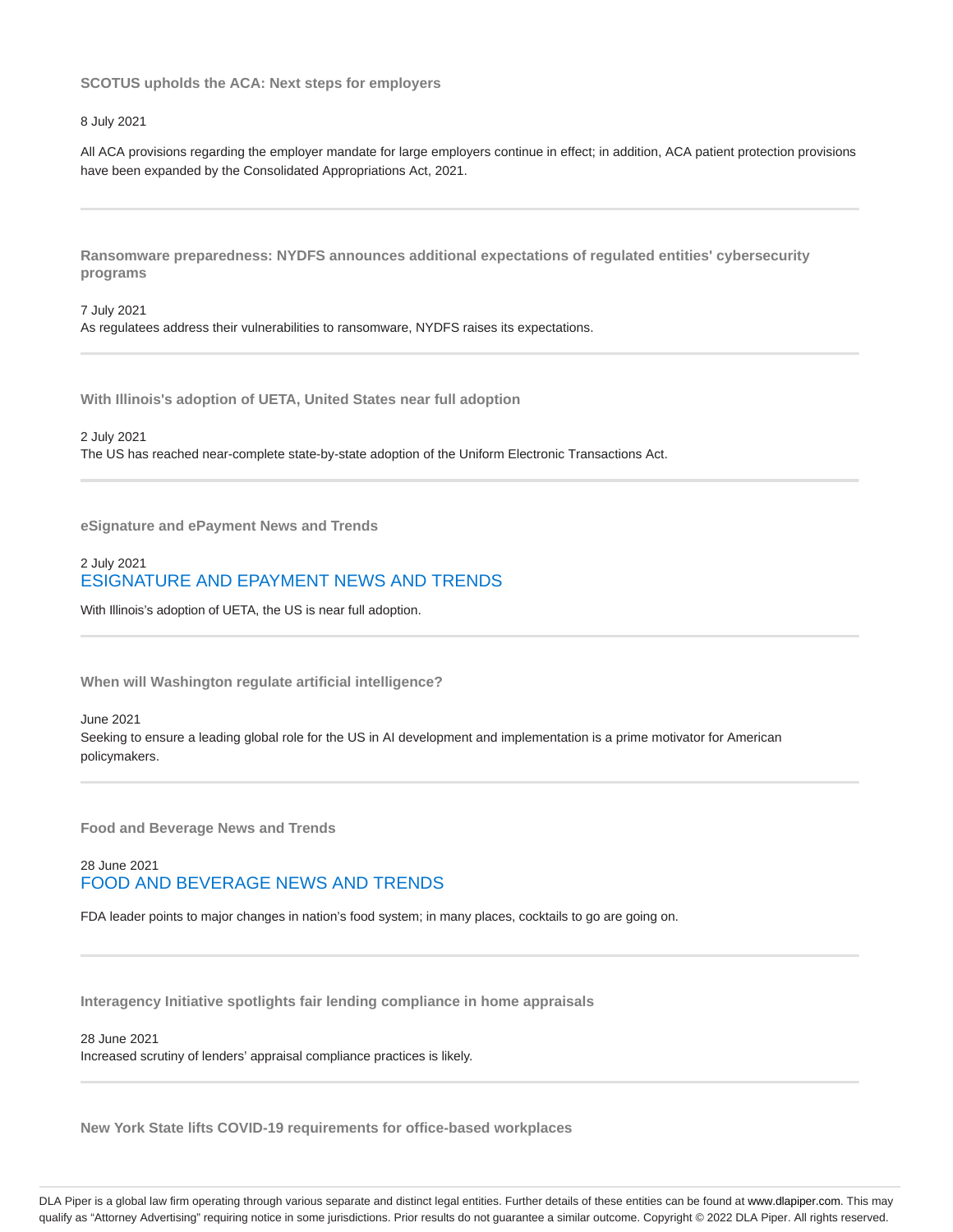25 June 2021

Governor Andrew Cuomo announced that COVID-19 restrictions in New York State could be lifted across various industries, including businesses that operate in office spaces.

**United States v. Arthrex: Where does the Supreme Court's decision leave the PTAB?**

23 June 2021 If the APJs' appointment is unconstitutional, what is the appropriate remedy?

**FCC proposes ban on electronic products and devices made by Huawei and other Chinese companies**

23 June 2021 Key details.

**Biden Administration tax compliance plan targets cryptocurrency assets**

21 June 2021

The plan would give the IRS greater authority and resources to collect information on Americans' financial assets and transactions, including cryptocurrency transactions.

**Blockchain and Digital Assets News and Trends**

### 21 June 2021 BLOCKCHAIN AND DIGITAL ASSETS NEWS AND TRENDS

Biden tax plan spotlights cryptocurrency transactions; FTC announces spike in cryptocurrency investment scams; El Salvador is first country to adopt bitcoin as legal tender.

**Key amendments to California's COVID-19 workplace standards imposed on employers**

21 June 2021 Governor Newsom's Executive Order means the updated standards immediately entered into effect.

**With the goal of countering China's tech ascendancy, the US Senate approves the US Innovation and Competition Act**

#### 16 June 2021 AI OUTLOOK

The comprehensive technology policy and funding legislation strives to fund incentives for semiconductor chips production, along with aggressive diplomatic, national security and trade measures to ensure American leadership.

**EEOC updates guidance regarding employer COVID-19 vaccination policies; still more to come**

15 June 2021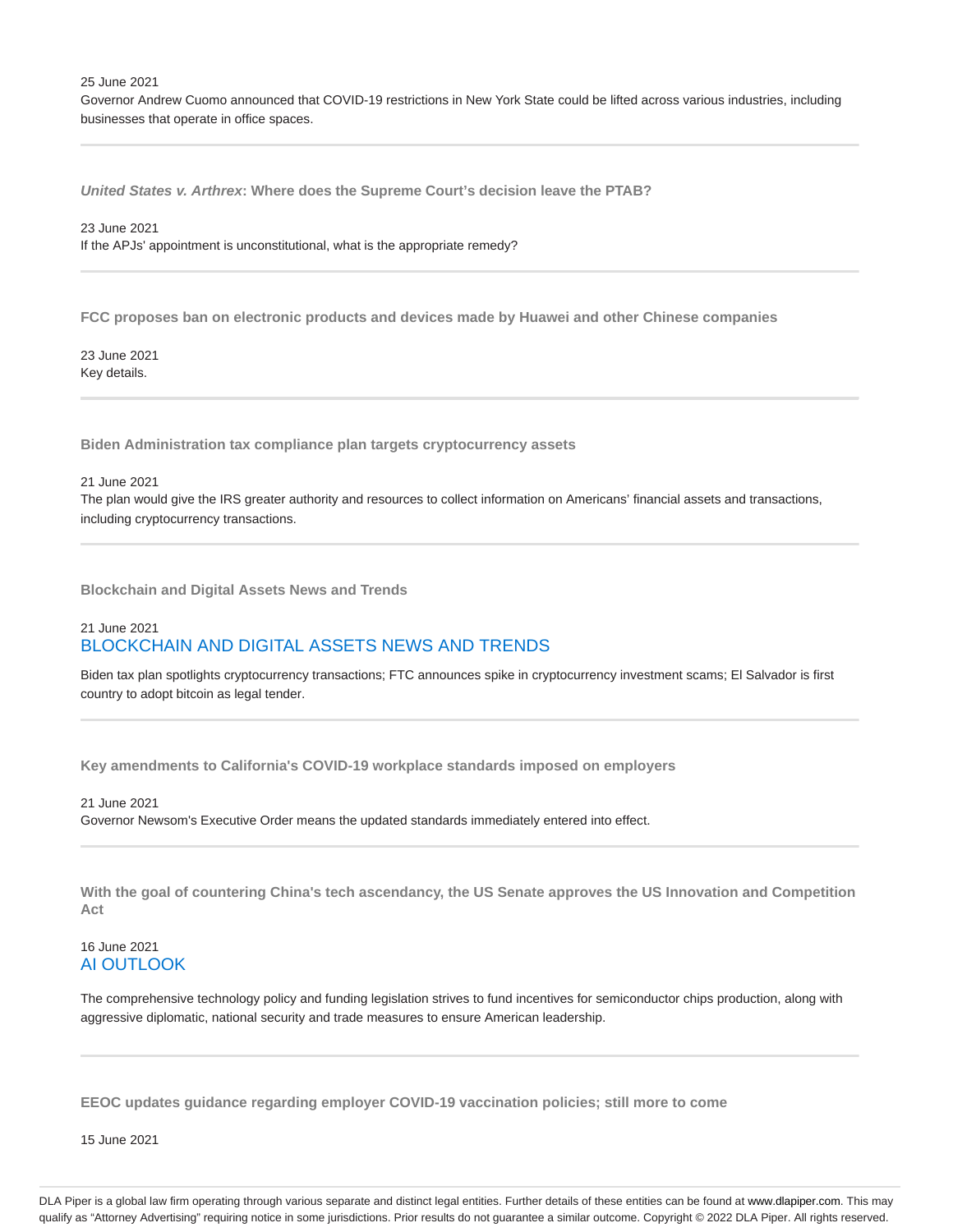**A long hot summer: Five steps for energy commodities traders in a time of heightened scrutiny**

14 June 2021

Rising temperatures may exacerbate current market volatility, which in turn may lead to heightened regulatory scrutiny.

**Consumer Finance Regulatory News and Trends**

### 14 June 2021 CONSUMER FINANCE REGULATORY NEWS AND TRENDS

OCC releases Community Reinvestment Act evaluations.

**Whatever your sector, ransomware attacks are changing how to think about platform security risk: Action steps**

14 June 2021 In an increasingly digitized economy, creating awareness of platform security risks is critical.

**Food and Beverage News and Trends**

#### 11 June 2021 FOOD AND BEVERAGE NEWS AND TRENDS

Supreme Court declines to act on vaping regulations, FDA proposes "common sense reform" for dietary supplements industry, USDA and CDC investigate Salmonella linked to chicken parts.

**Biden Administration "Green Book" tax proposals would affect private investment funds if enacted**

### 9 June 2021

The Green Book incorporates changes from the American Jobs Plan and American Families Plan.

**President Biden's Anti-Corruption Memo – key highlights**

8 June 2021

The memo directs government agencies, through an inter-agency review process, to develop an anti-corruption strategy in the next 200 days.

**eSignature and ePayment News and Trends**

#### 4 June 2021 ESIGNATURE AND EPAYMENT NEWS AND TRENDS

A Texas Supreme Court decision reaffirms a long line of cases enforcing electronic signatures where a secure, reliable system, in compliance with UETA and the federal ESIGN Act, is used.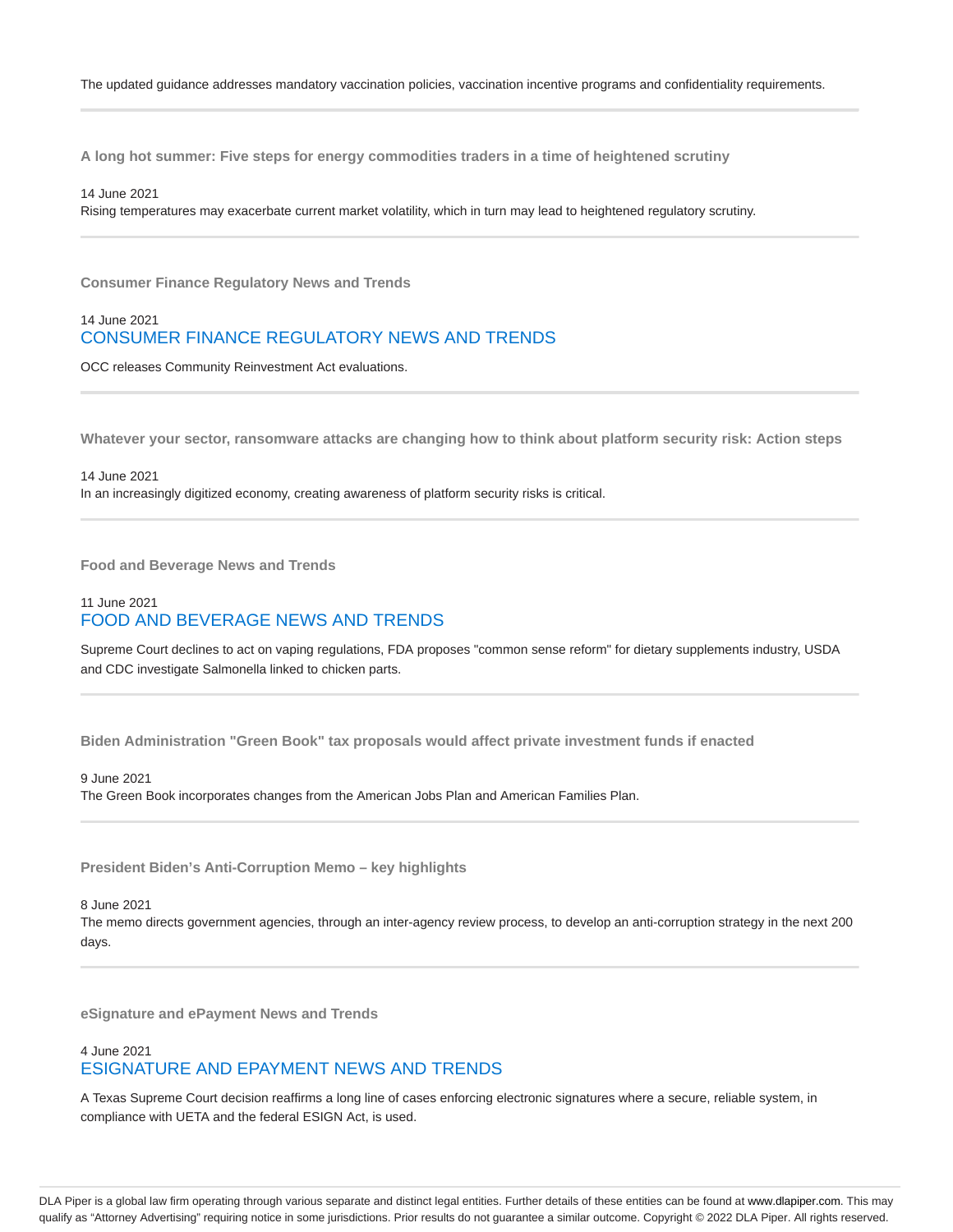#### **Commodities News and Trends**

### 3 June 2021 COMMODITIES NEWS AND TRENDS

Fossil fuel industry and ESG; energy aspects of Biden infrastructure plan; floating storage can rule the seas or give you a sea of trouble.

**Biden's FY 2022 budget and Treasury Green Book – additional details on international tax proposals**

2 June 2021 Fleshing out revenue proposals in the White House's American Jobs Plan and American Families Plan.

**Guidance on COBRA subsidies under the American Rescue Plan Act**

1 June 2021 Key aspects of the guidance.

**California employers confront varying health and safety guidance even as restrictions ease**

27 May 2021 COVID-19 restrictions may be lifted as soon as June 15, 2021.

**Food and Beverage News and Trends**

### 26 May 2021 FOOD AND BEVERAGE NEWS AND TRENDS

FDA discloses post-pandemic plans for routine facility inspections, Alabama eases alcohol delivery rules, WHO issues new sodium standards.

**Blockchain and Digital Assets News and Trends**

### 20 May 2021 BLOCKCHAIN AND DIGITAL ASSETS NEWS AND TRENDS

SEC issues Staff Statement on investments in the bitcoin futures market, plus latest legal developments governing the use and acceptance of blockchain technology, smart contracts and digital assets.

**New York employers set to reopen must comply with expansive new worker safety standards**

20 May 2021 Key details and guidance.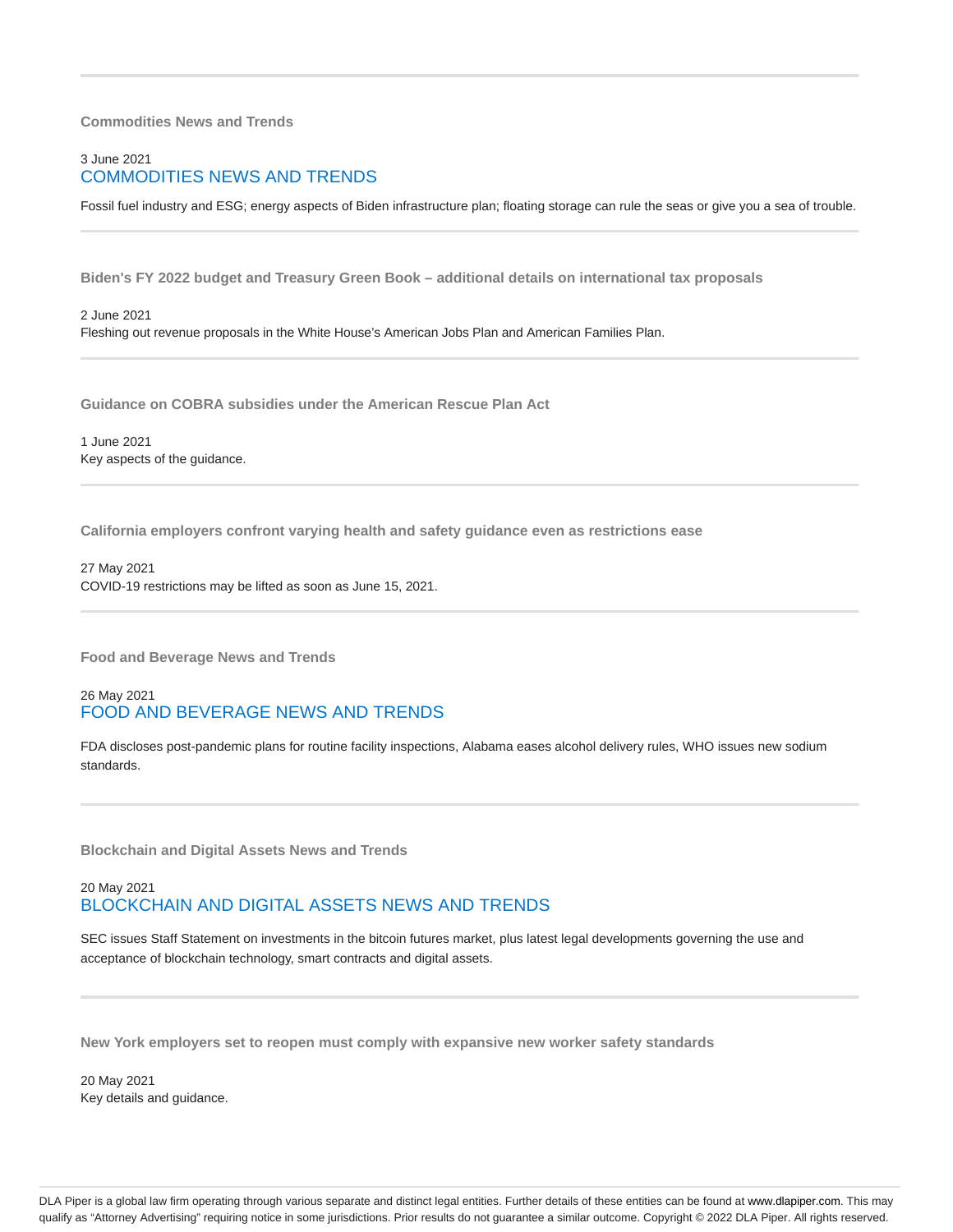**SEC issues Staff Statement on investments in the bitcoin futures market**

20 May 2021

The Statement signals that the SEC will continue to proceed cautiously in approving any proposed bitcoin ETFs and that funds and advisers should expect increased scrutiny.

**NHTSA moves to repeal regulatory preemption of state auto emissions regulation, advancing Biden plans to dramatically reduce US greenhouse gas emissions**

#### 19 May 2021

The move is a substantial step away from Trump Administration policies on GHG emissions.

**What does the cybersecurity executive order mean for federal government contractors and their supply chains?**

19 May 2021 Key sections of the EO that are likely to impact federal contractors and the practical effects of those requirements.

**Bank Regulatory News and Trends**

### 13 May 2021 BANK REGULATORY NEWS AND TRENDS

Senate votes to repeal OCC's "true lender" rule, House expected to follow suit.

**President Biden issues broad-ranging Executive Order on cybersecurity**

#### 13 May 2021

The EO sets forth new requirements for federal agencies and government service providers.

**Consumer Finance Regulatory News and Trends**

### 12 May 2021 CONSUMER FINANCE REGULATORY NEWS AND TRENDS

CFPB delays mandatory compliance date for General Qualified Mortgage Final Rule.

**The Russia sanctions and their impacts on commodities companies: Action steps for companies engaged in transactions with Russian gas and energy companies**

#### 11 May 2021

Implications of key provisions in President Biden's Executive Order.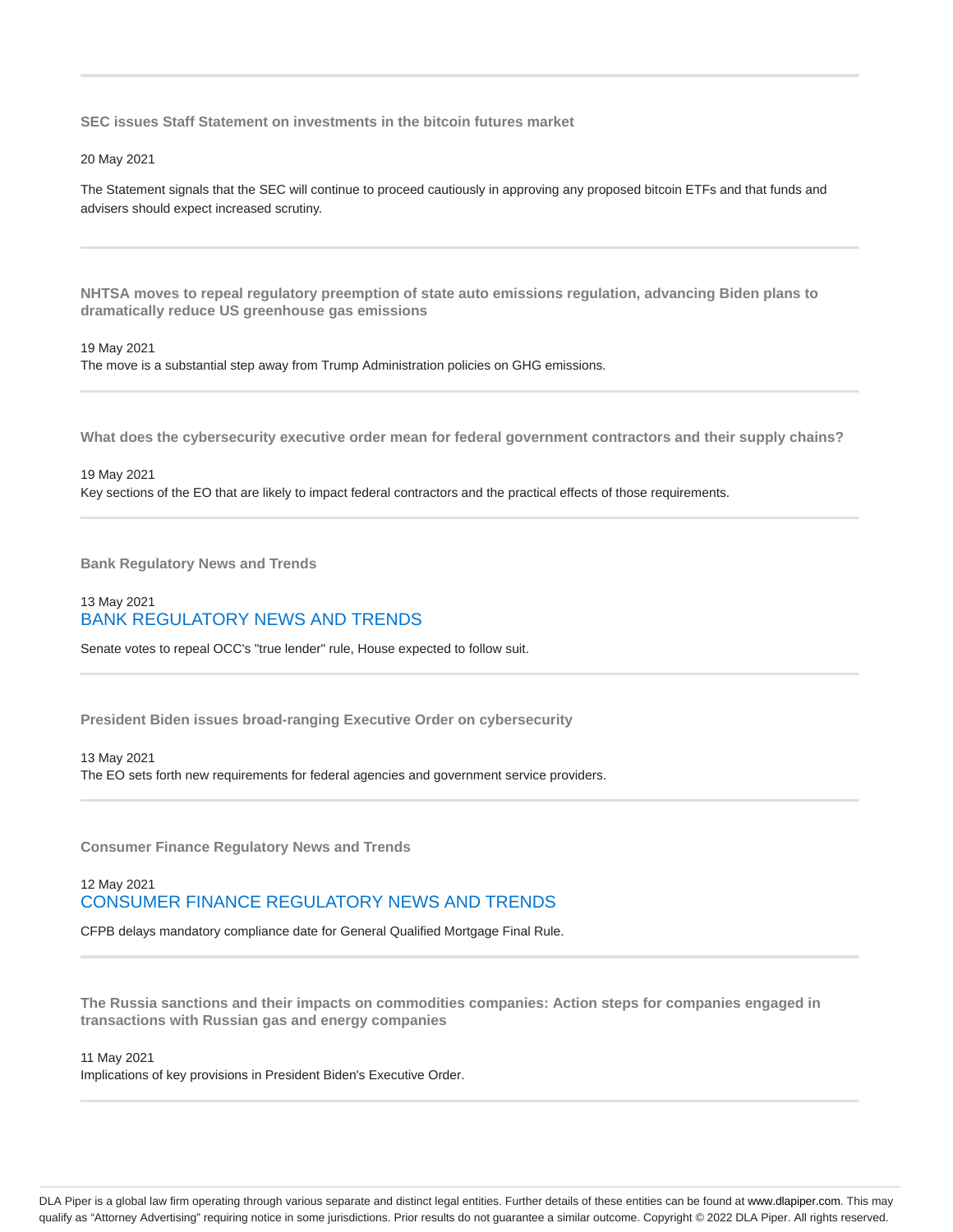**Fed announces proposed changes to debit card standards under the Durbin Amendment for e-commerce transactions**

10 May 2021

The change will give merchants more choices for routing transactions.

**EPA moves to phase out powerful GHG refrigerants under bipartisan mandate**

7 May 2021

EPA estimates the HFC phasedown will yield cumulative climate-related economic benefits of \$283.9 billion from 2022 through 2050.

**Food and Beverage News and Trends**

7 May 2021

Federal court upholds FDA ruling on heme; bipartisan lawmakers introduce Truth in Buffalo Labeling Act; key senator calls for White House conference on hunger and nutrition.

**LIBOR transition updates: New York passes key USD LIBOR transition legislation**

#### 7 May 2021

The New York LIBOR Bill will ease the LIBOR transition by creating statutory remedies for so called "tough legacy" contracts.

**New York eviction and foreclosure moratoria update**

#### 7 May 2021

The extension further extends the moratorium on foreclosures and evictions against qualifying New York commercial tenants and borrowers.

**FTC's \$9.8 million settlement holds firm and its principals liable for "consumer protection" violations in transactions with small businesses**

# 6 May 2021

The settlement is notable for two reasons.

**Federal Reserve Board of Governors proposes guidelines allowing special purpose bank charters access to payment services at the Federal Reserve banks**

6 May 2021

It is encouraging to note that the Federal Reserve Board is actively positioning itself to allow increased access for non-traditional banking institutions.

**Expanding the scope of deception? Key questions and takeaways from the CFPB's recent settlements with**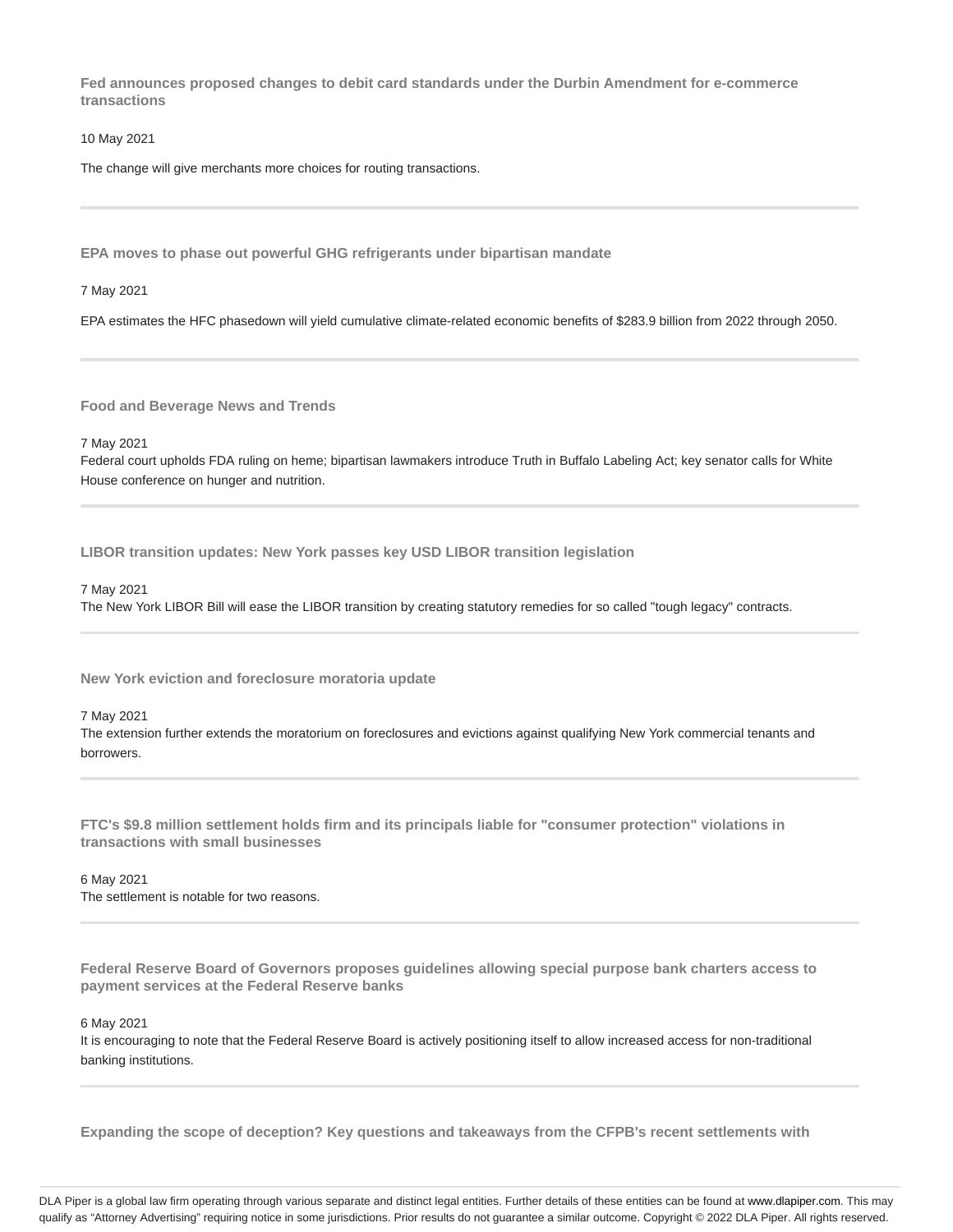**SettleIt and Nationwide Equities Corporation**

5 May 2021

The settlements shine a light on the Bureau's potential strategy for enforcing the Dodd-Frank prohibition against deception.

**New minimum wage requirements for federal contractors: Key takeaways**

4 May 2021 The EO requires that all employees working "on or in connection with" a federal government contract be paid a minimum of \$15 per hour.

**Israel Group News May 2021**

1 May 2021 ISRAEL GROUP NEWS

In this issue, our global activities, latest publications, recent events and more.

**eSignature and ePayment News and Trends**

#### 30 April 2021 ESIGNATURE AND EPAYMENT NEWS AND TRENDS

In a key ruling on the TCPA, the Supreme Court narrows the definition of ATDS.

**SEC focus on SPACs: Key takeaways from recent SEC statements and enforcement activity**

28 April 2021

The SEC's attention to SPACs is not surprising given the explosion in SPAC IPOs in 2020 and the first quarter of 2021.

**Democrats reintroduce Climate Risk Disclosure Act**

27 April 2021

The bill aims to help companies and investors assess their exposure to climate-change risk and to push companies to address their contributions to climate change.

**Returning to Work: Key Issues for US Employers**

27 April 2021

Key issues include what a full return to the workplace will look like, who will return and how, what structural measures will protect the health and safety of employees, and more.

**FDA warning letters: More warnings and closer scrutiny of COVID-19 and vaping products**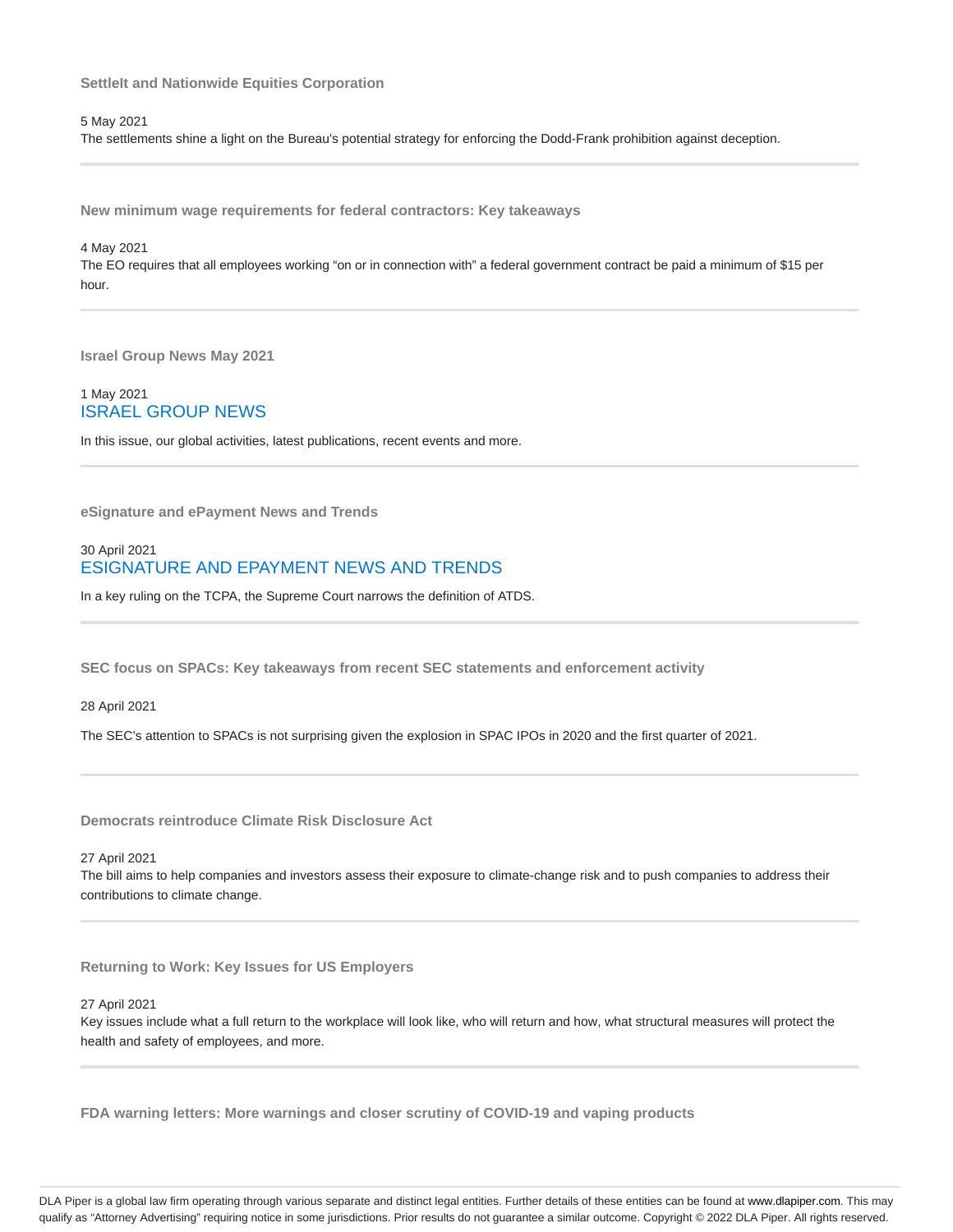26 April 2021

A large percentage of warning letters concern adulterated, unapproved or misbranded products related to COVID-19, and e-cigarette companies continue to be in the agency's crosshairs for selling unapproved products.

**New antidumping duty petition: Raw honey from Argentina, Brazil, India, Ukraine and Vietnam – consequences for exporters and US importers**

26 April 2021 Key details and considerations.

**FERC issues policy statement regarding state-determined carbon pricing in wholesale electricity markets**

#### 22 April 2021

The policy statement allows FERC to avoid the restriction imposed by the EPSA decision, which reserves certain matters under FPA section 201(b) exclusively for the states.

**Food and Beverage News and Trends**

### 22 April 2021 FOOD AND BEVERAGE NEWS AND TRENDS

USDA extends universal free school lunch program; FDA updates leafy-greens action plan; should gluten be disclosed in drugs?

**US government announces sweeping sanctions against Russia**

#### 16 April 2021 GLOBAL SANCTIONS ALERT

The newly imposed sanctions represent a significant escalation and addition to the sanctions architecture put in place by the Obama and Trump Administrations.

**Food and Beverage News and Trends**

### 9 April 2021 FOOD AND BEVERAGE NEWS AND TRENDS

Bill aims to change regulatory and tax treatment of kombucha, plus what are "processed" foods anyway?

**New antidumping and countervailing duty petition: Walk-behind snow throwers and parts from China – consequences for exporters and US importers**

#### 7 April 2021

The petition alleges that certain walk-behind snow throwers and parts from China are being sold in the US at less than fair value.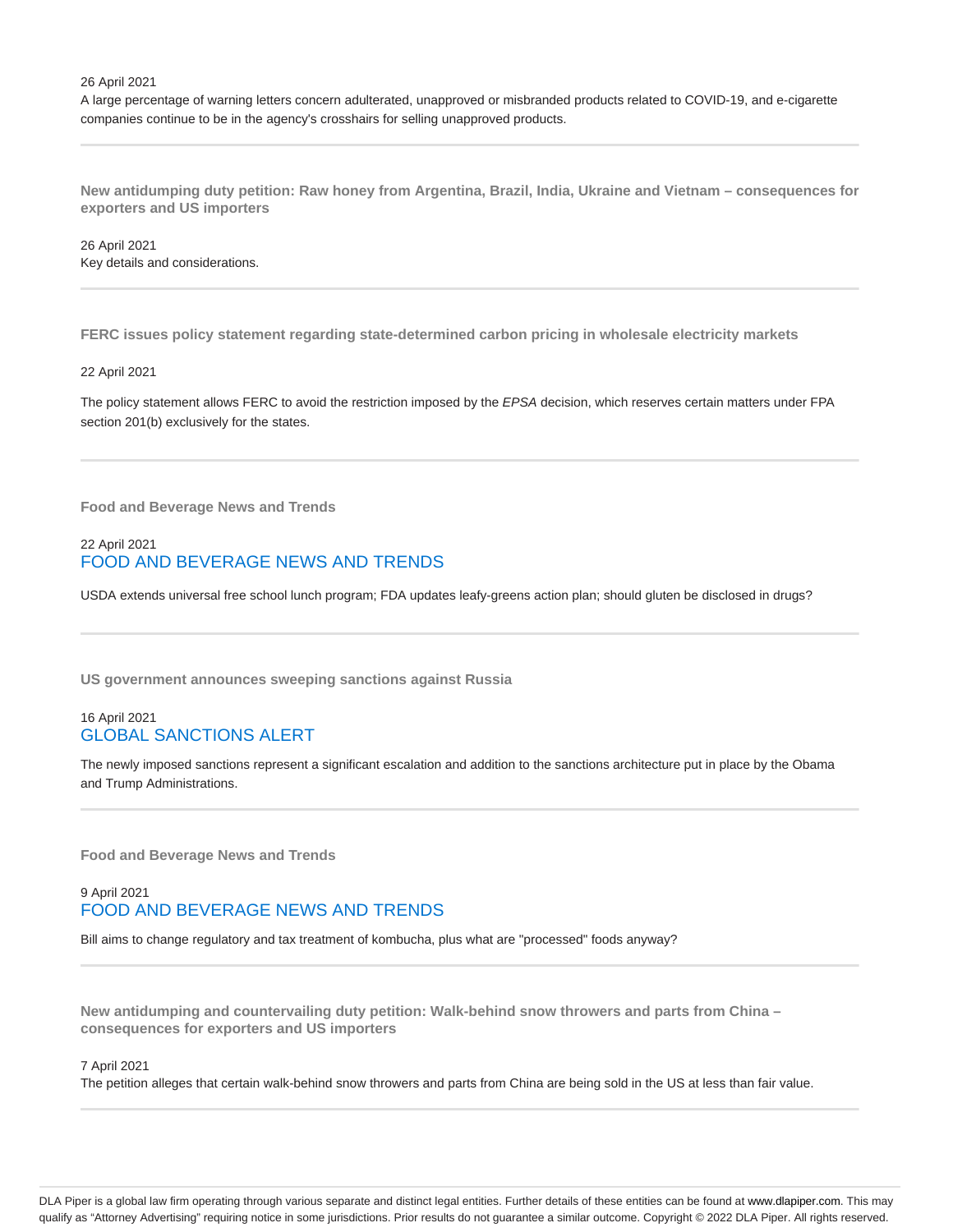**Latest regulatory changes reduce burden for software and technology companies under US export controls**

#### 6 April 2021

Revisions to the US Export Administration Regulations implement changes to Export Controls for Conventional Arms and Dual-Use Goods and Technologies.

**Consumer Finance Regulatory News and Trends**

### 5 April 2021 CONSUMER FINANCE REGULATORY NEWS AND TRENDS

CFPB issues warning to mortgage servicers.

**New antidumping and countervailing duty petition: Organic soybean meal from India – consequences for exporters and US importers**

5 April 2021

Foreign producers, exporters and importers should have a strategy for addressing AD and CVD investigations, including possible participation.

**Out with the new, in with the old: FCPA enforcement under the Biden Administration**

#### 5 April 2021

2020 not only saw record-shattering Foreign Corrupt Practices Act fines and settlements, but multiple revisions to the Department of Justice's guidance.

**Understanding securities enforcement**

7 April 2021

Addressing the basics that matter in the course of a securities investigation.

**eSignature and ePayment News and Trends**

### 2 April 2021 ESIGNATURE AND EPAYMENT NEWS AND TRENDS

Continuing the digital transformation into 2021.

**Criminal conviction records and diversity and pay reporting: What Illinois employers need to know about Senate Bill 1480**

#### 1 April 2021

Employers are encouraged to review their background check policies, practices and forms and to prepare for greater transparency of diversity and pay equity data.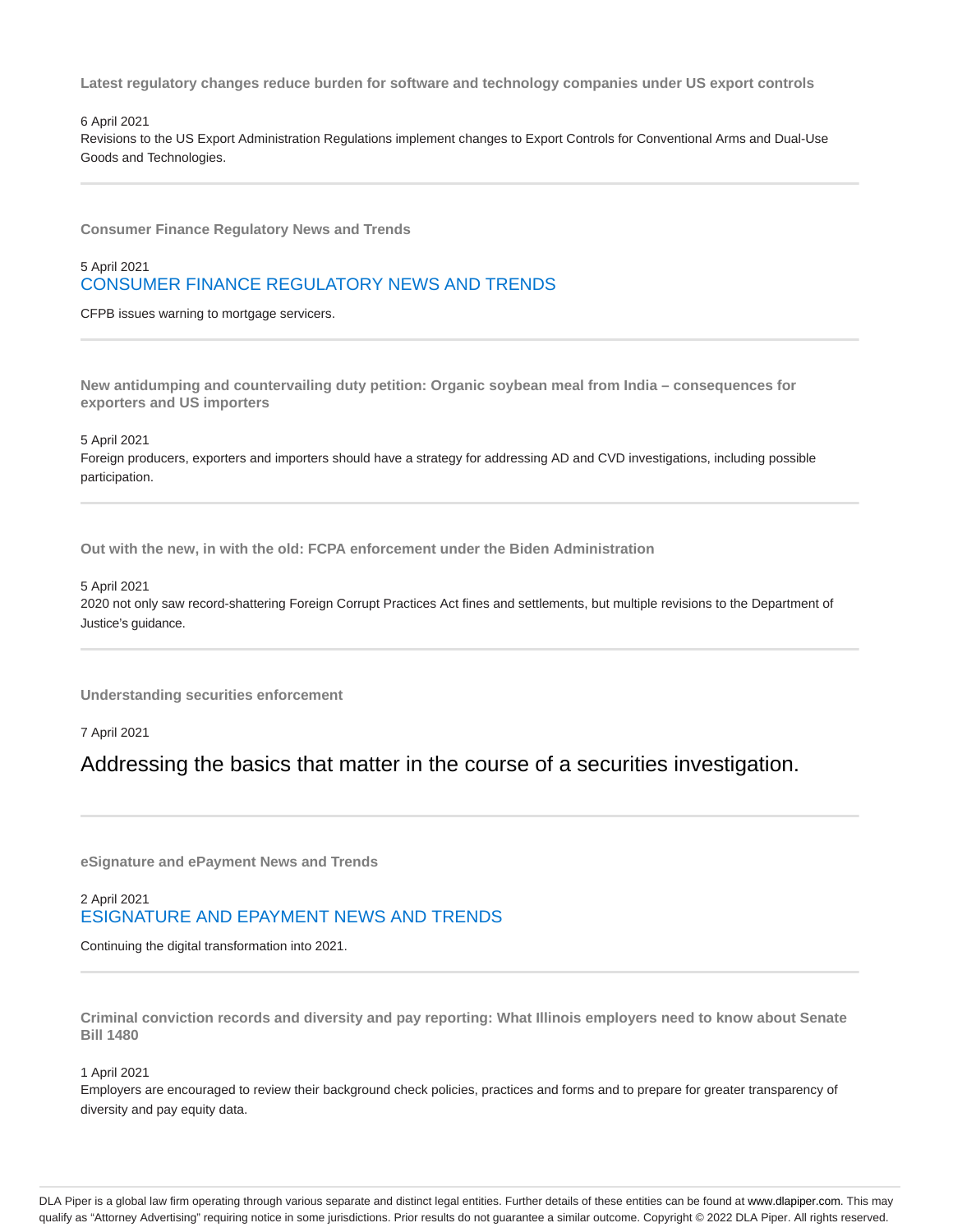**Top employee benefits issues to watch**

31 March 2021 The top 10 issues likely to impact plan sponsors in 2021 and beyond.

**Representing individuals in interviews – the US perspective**

30 March 2021

Determining whether to consent to an interview, and any interview itself, can be pivotal.

**Food and Beverage News and Trends**

## 26 March 2021 FOOD AND BEVERAGE NEWS AND TRENDS

Consumer groups ask FDA to act against hard seltzers; Berkeley passes healthy checkout-aisle ordinance; plus: wear a mask, get a sandwich.

**CFTC's new Climate Risk Unit: Another tool in the Biden Administration's "whole of government" campaign against climate change**

23 March 2021

With this move, the US joins governments across the globe in recognizing the vital role derivatives markets will play in developing new solutions to address climate and sustainability challenges.

**United States imposes significant new export controls and sanctions on Russia and China**

23 March 2021

Reflecting a further hardening of US foreign policy and national security policy positions with those two countries.

**Technology, artificial intelligence in focus for the Biden Administration and the 117th Congress**

#### 18 March 2021 AI OUTLOOK

Washington sees maintaining and extending US leadership in technological innovation as a vital national security imperative.

**Benefit plan provisions in the American Rescue Plan**

16 March 2021 The practical impact on employers and participants.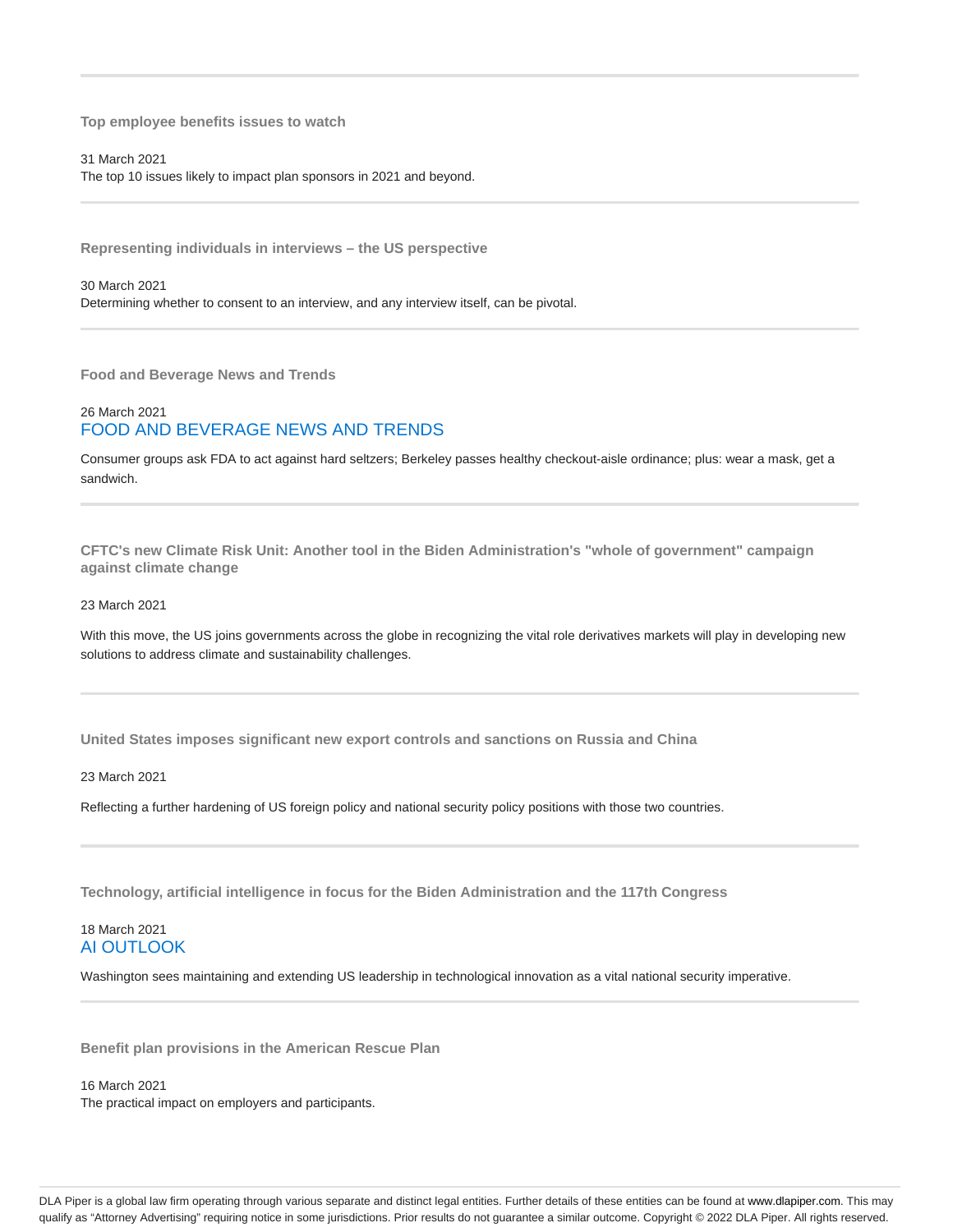**New York codifies protections for commercial tenants and mortgagors**

15 March 2021 A summary of the significant elements of the new law, questions raised and potential implications.

**Food and Beverage News and Trends**

### 12 March 2021 FOOD AND BEVERAGE NEWS AND TRENDS

Biden restaurant grants called a lifeline for the industry; plus sugary cereal, cell-cultured seafood and sesame in the news.

**Consumer Finance Regulatory News and Trends**

### 11 March 2021 CONSUMER FINANCE REGULATORY NEWS AND TRENDS

CFPB finalizes rule exempting certain financial institutions from higher-priced mortgage loan escrow account requirement.

**CFTC final position rule limits enter into effect March 15**

10 March 2021 The Final Rules aim to "prevent excessive speculation" and thus implement one of the remaining key provisions of Dodd-Frank.

**Commodities News and Trends**

### 10 March 2021 COMMODITIES NEWS AND TRENDS

Oil and gas companies commit to transparency on methane emissions reporting; CFTC adopts final position rule limits; consequences of volatile markets.

**Reform to the Electric Industry Law: a new risk for energy projects in Mexico**

10 March 2021 Foreign investors involved in energy projects in Mexico may wish to consider their rights and potential remedies under applicable investment treaties.

**Bank Regulatory News and Trends**

### 3 March 2021 BANK REGULATORY NEWS AND TRENDS

OCC halts publication of proposed fair access rule.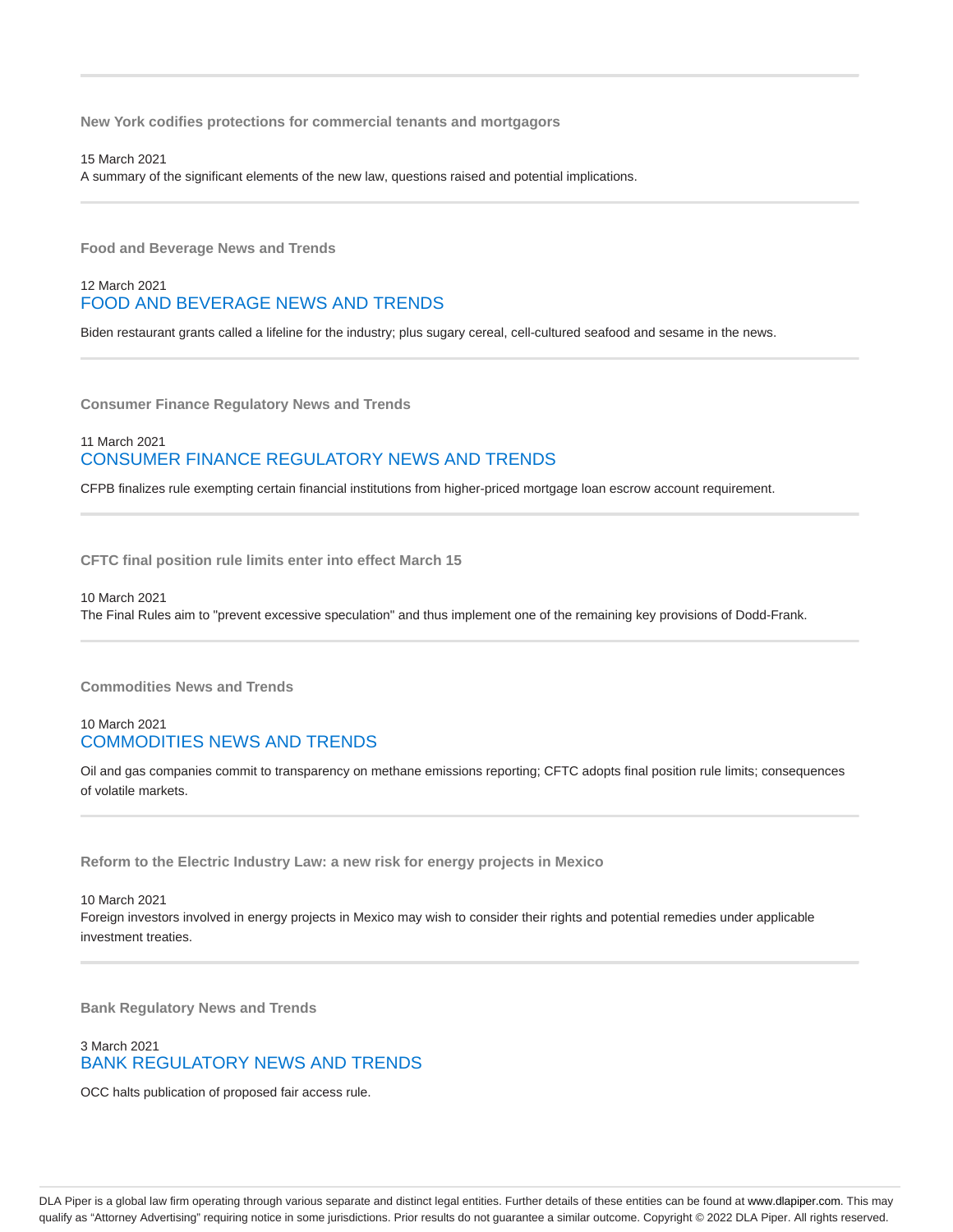**Food and Beverage News and Trends**

### 1 March 2021 FOOD AND BEVERAGE NEWS AND TRENDS

Winter storm devastates Texas agriculture.

**Legislators and regulators continue to support digital transformation**

26 February 2021 Endorsing the movement towards digital transformation.

**eSignature and ePayment News and Trends**

#### 26 February 2021 ESIGNATURE AND EPAYMENT NEWS AND TRENDS

How legislatures and regulators endorse the movement towards digital transformation.

**Climate change disclosures – under SEC scrutiny**

25 February 2021 This new directive does not come as a surprise.

**Attorney General Insights podcast with Pennsylvania Attorney General Josh Shapiro**

#### 24 February 2021 ATTORNEY GENERAL INSIGHTS PODCAST

DLA Piper partner and former Delaware Attorney General Matt Denn interviews Pennsylvania Attorney General Josh Shapiro.

DLA Piper · Attorney General Insights: Tim Fox

**Expectations for white collar enforcement under the Biden Administration**

18 February 2021 Six key areas where the Biden Administration may focus its enforcement efforts.

**The Biden Administration's impact on oil and gas**

18 February 2021

These actions will add an additional layer of regulations for oil and gas operations.

**Court of Appeals affirms broad government authority to conduct warrantless searches of electronic devices at the**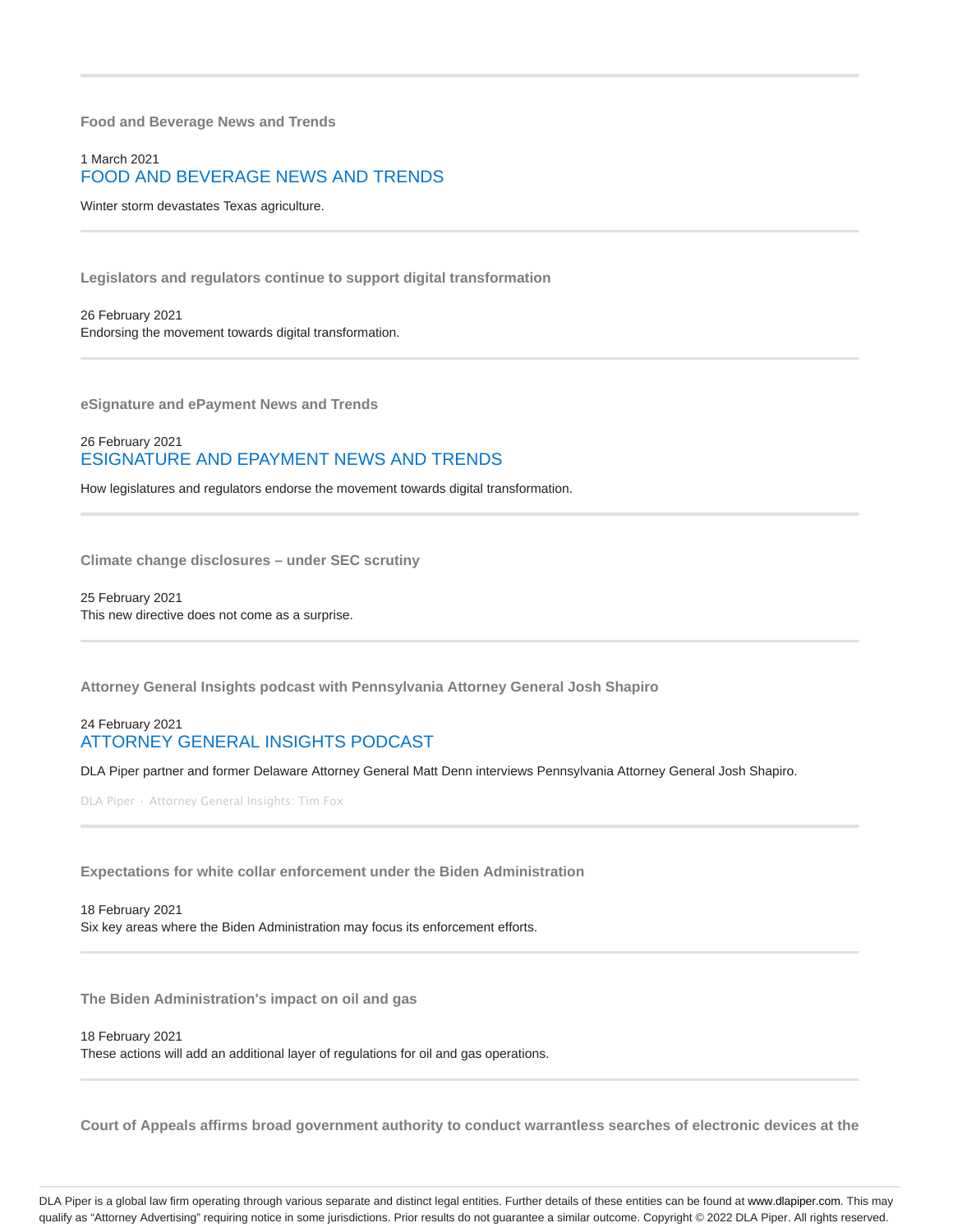16 February 2021 The court's opinion offers a reminder that personal privacy is at significant risk when traveling abroad or returning home.

**Food and Beverage News and Trends**

### 12 February 2021 FOOD AND BEVERAGE NEWS AND TRENDS

COVID-19 relief package includes restaurant grants; plus: tuna or not? Icelandic or not?

**CFPB Taskforce on Federal Consumer Financial Law proposes changes to ESIGN**

5 February 2021 The CFPB looks at the consumer consent requirements triggered when information must provided or made available to a consumer "in writing."

**eSignature and ePayment News and Trends**

#### 5 February 2021 ESIGNATURE AND EPAYMENT NEWS AND TRENDS

The CFPB looks at "in writing" consumer consent requirements; plus reports on new federal and state laws and regulatory activities and fresh judicial precedent.

**Year in review and 2021 preview – Top 10 trends for US employers**

2 February 2021 We identify the top 10 trends impacting US businesses as we close out 2020 and enter 2021.

**Food and Beverage News and Trends**

### 28 January 2021 FOOD AND BEVERAGE NEWS AND TRENDS

Hahn steps down; USDA to oversee safety of gene-edited animals; plus vanilla, honey, poppy seeds.

**China's Blocking Rules: New trade-compliance dilemmas for third-country companies**

25 January 2021

The Blocking Rules respond to the increased use of "secondary" economic sanctions and export controls by the US.

**Consequences of producing non-compliant hemp**

25 January 2021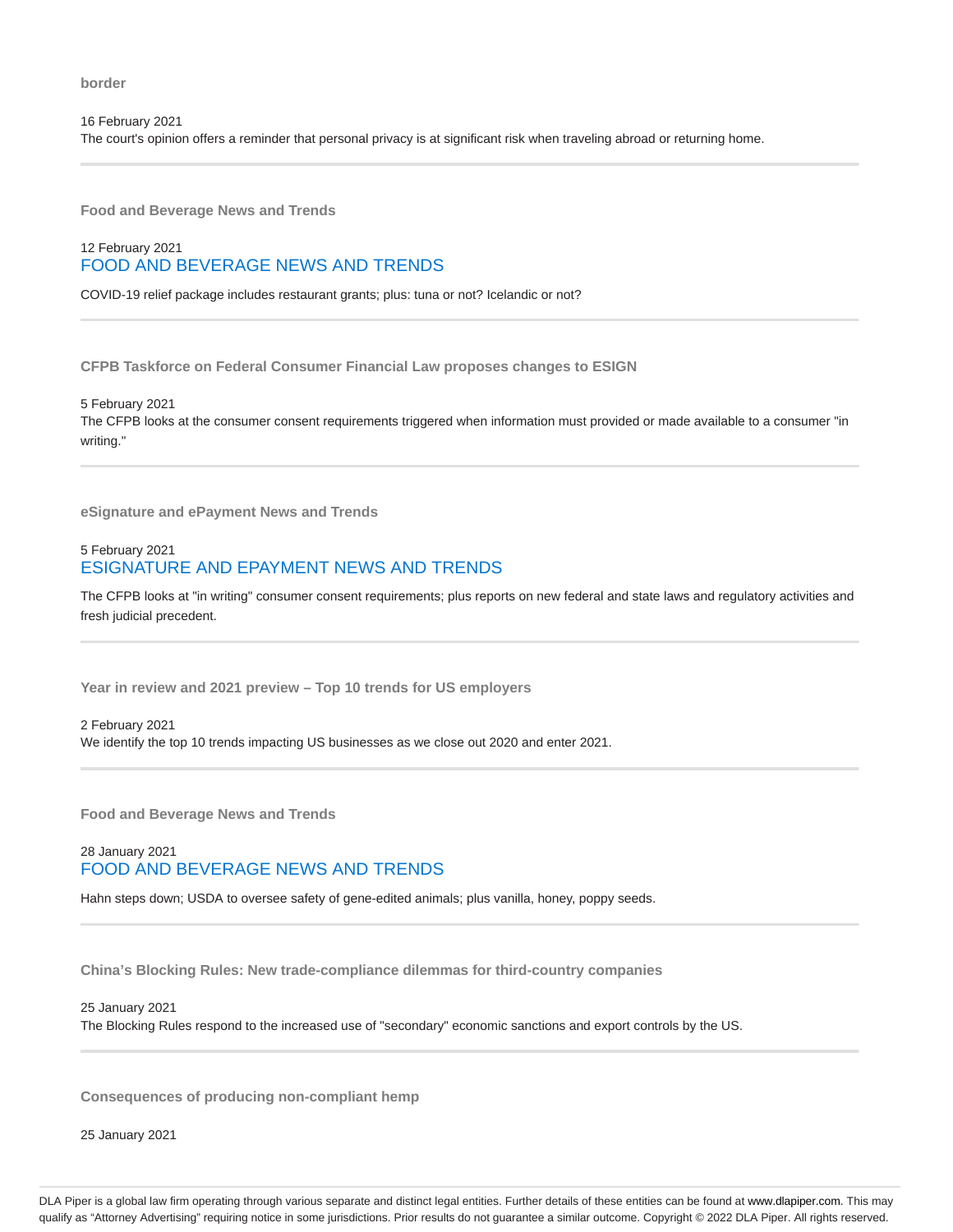Hemp producers may face different consequences for producing non-compliant hemp, depending on the jurisdiction where the hemp producer is licensed.

**Corporate transaction invalidates small business award**

25 January 2021

Under the COFC's interpretation, an offeror was required to recertify its size status during a procurement, and the agency's failure to enforce this requirement invalidated the award.

**The Consolidated Appropriations Act of 2021: Temporary amendments to the Bankruptcy Code**

25 January 2021 An outline of key amendments.

**Biden Administration's ambitious climate agenda starts now**

22 January 2021 President Biden has kicked off his whole-of-government approach to address climate change.

**Insight into the OCC's perspective on stablecoins and decentralized finance**

22 January 2021 These letters give the green light for federally chartered banks to explore blockchain infrastructure projects.

**OCCs Interpretive Letter on banks authority to participate in INVNs and use stablecoins for payment activities**

22 January 2021 The letter grants permission to banks to participate INVNs as nodes and to use stablecoins to facilitate payment activities and other bank-permissible functions.

**Office of the Comptroller of the Currency pauses Fair Access to Financial Services Rule**

22 January 2021 Key details and implications.

**Consumer finance regulatory and litigation landscape for 2021**

21 January 2021 In 2021, the sector may have to reckon with troubled assets while operating in a business environment that may never return to many pre-pandemic practices.

**Israel Group News January 2021**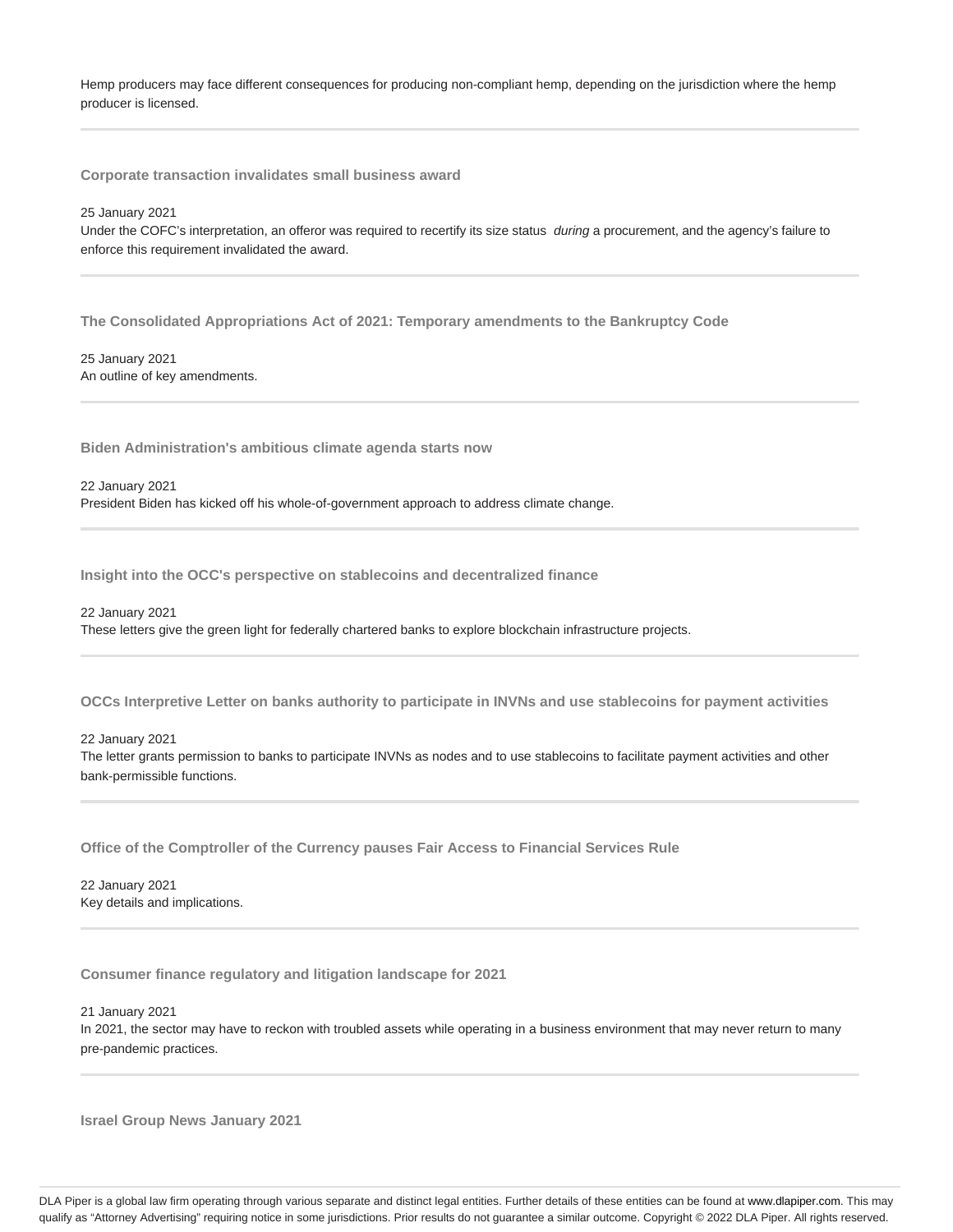### 19 January 2021 ISRAEL GROUP NEWS

In this issue, our global activities, latest publications, recent events and more.

**Food and Beverage News and Trends**

### 15 January 2021 FOOD AND BEVERAGE NEWS AND TRENDS

New Dietary Guidelines for Americans remain much the same; USDA seeks produce industry input on new food safety survey.

**Bank Regulatory News and Trends**

#### 12 January 2021 BANK REGULATORY NEWS AND TRENDS

AML overhaul becomes law.

**Consumer Finance Regulatory News and Trends**

#### 12 January 2021 CONSUMER FINANCE REGULATORY NEWS AND TRENDS

CFPB's Taskforce on Federal Consumer Financial Law publishes report and recommendations.

**The new Anti-Money Laundering Act of 2020: A potential game-changer for enforcement and compliance**

#### 11 January 2021 The passage of the AMLA signals the start of a new era in money laundering enforcement in the US.

**No Surprises Act creates new model for commercial payors and providers**

7 January 2021

The act contains consumer protection and transparency requirements that may fundamentally change health payor and provider operations.

**Congress expands SEC enforcement authority, broadens disgorgement powers and doubles statute of limitations periods**

6 January 2021

Buried deep in the annual defense bill is an important group of securities law amendments that strengthen the SEC's enforcement powers.

**Supporting the health of your health system**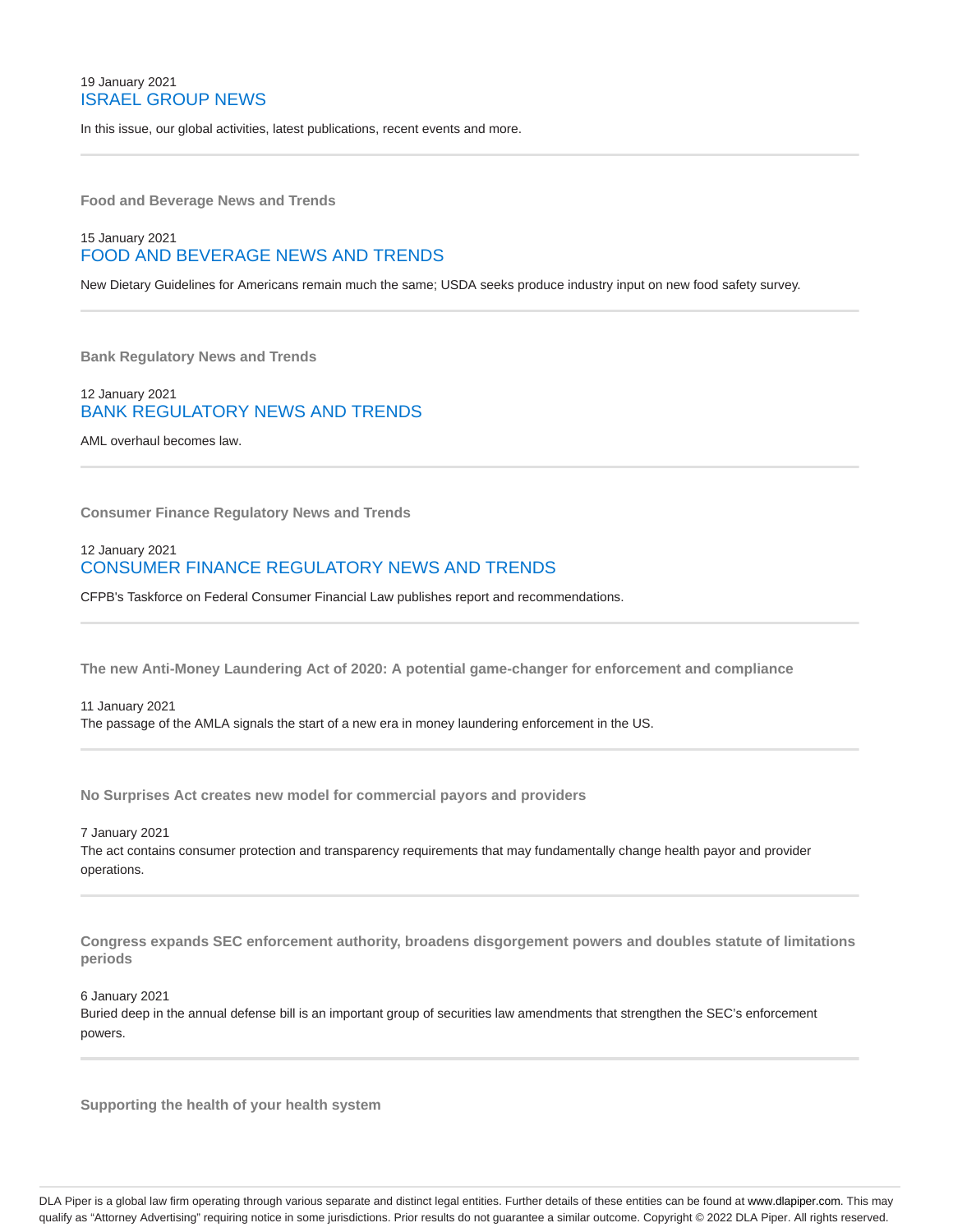**eSignature and ePayment News and Trends**

### 30 December 2020 ESIGNATURE AND EPAYMENT NEWS AND TRENDS

CFPB finalizes additional requirements regarding debt collection – plus latest legal, regulatory and case law developments.

**Senate approves bill eliminating antitrust exemption for health insurers**

29 December 2020 New antitrust compliance challenges for the health insurance industry.

**COVID-19 Phase 4 limited legislative relief, tax extenders, and what else to expect in the near term**

28 December 2020

The 2020 year-end "omnibus" package contains a number of tax provisions designed to help employers deal with the impact of the pandemic on their business operations, including their workforce, largely consisting of enhancements and adjustments to CARES Act provisions.

**The EEOC breaks its silence on the COVID-19 vaccine**

22 December 2020 Some of the most important questions answered by the EEOC's guidance.

**The new economic aid to hard-hit small businesses, nonprofits, and venues…what is in it for businesses?**

22 December 2020

From US\$284 billion in PPP loans to tax deductions and tax credits for sick leave; stimulus funds will help make the winter not so chilly for many businesses.

**Who's responsible for content posted on the Internet? Section 230, explained**

22 December 2020

What the law does, what people are saying it should do, and what might happen next.

**Landmark artificial intelligence legislation advances toward becoming law**

#### 16 December 2020 AI OUTLOOK

An overview of the key AI initiatives and funding set out in the defense bill.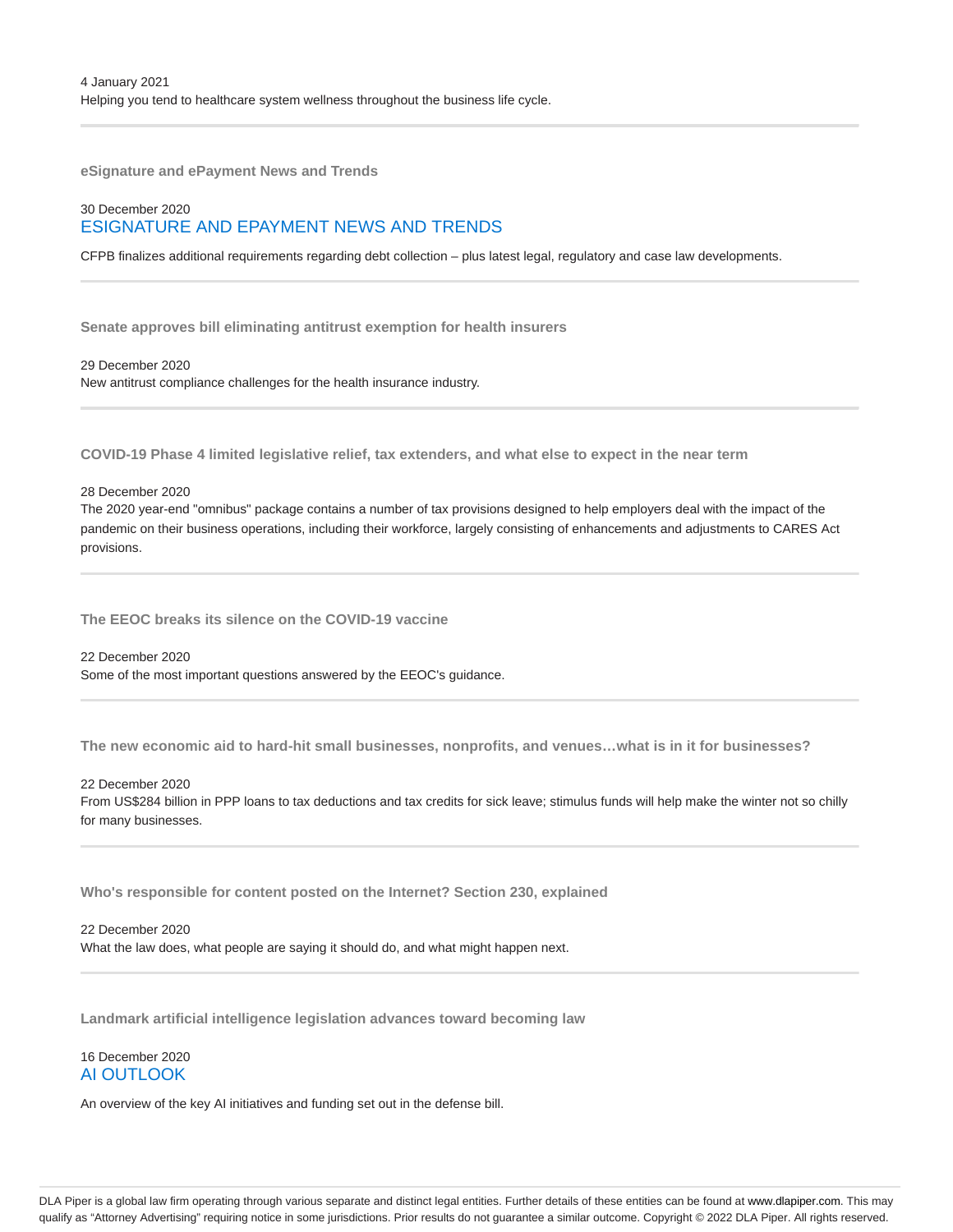**Consumer Finance Regulatory News and Trends**

### 15 December 2020 CONSUMER FINANCE REGULATORY NEWS AND TRENDS

The OCC has issued a final rule that determines when a national bank or federal savings association makes a loan and is the "true lender," including in the context of a partnership between a bank and a third party.

**Food and Beverage News and Trends**

#### 15 December 2020 FOOD AND BEVERAGE NEWS AND TRENDS

Industry urges vaccine prioritization for food workers; FDA will publicize outbreak investigations weekly; sesame, salmon, soymilk.

**Silver linings for FCA defendants in new HHS Working Group**

11 December 2020 The US Department of Health and Human Services is launching the Working Group to better protect taxpayer funds and deter "would-be fraudsters."

**US DOT issues groundbreaking proposals for regulation of automated driving systems, seeks input**

11 December 2020 The rulemaking initiates an important new chapter in autonomous vehicle development and commercialization in the US.

**SEC 2021 and beyond: What to expect**

7 December 2020 Some likely areas of SEC focus, from both the regulatory and enforcement perspectives, in 2021 and beyond.

**eSignature and ePayment News and Trends**

### 3 December 2020 ESIGNATURE AND EPAYMENT NEWS AND TRENDS

CFPB finalizes debt collection rules, addressing use of electronic communications; court finds no private right of action under ESIGN; plus latest legal, regulatory and case law developments.

**CFPB says certain earned wage advance programs are not "debt" for purposes of TILA**

2 December 2020 Key guidance.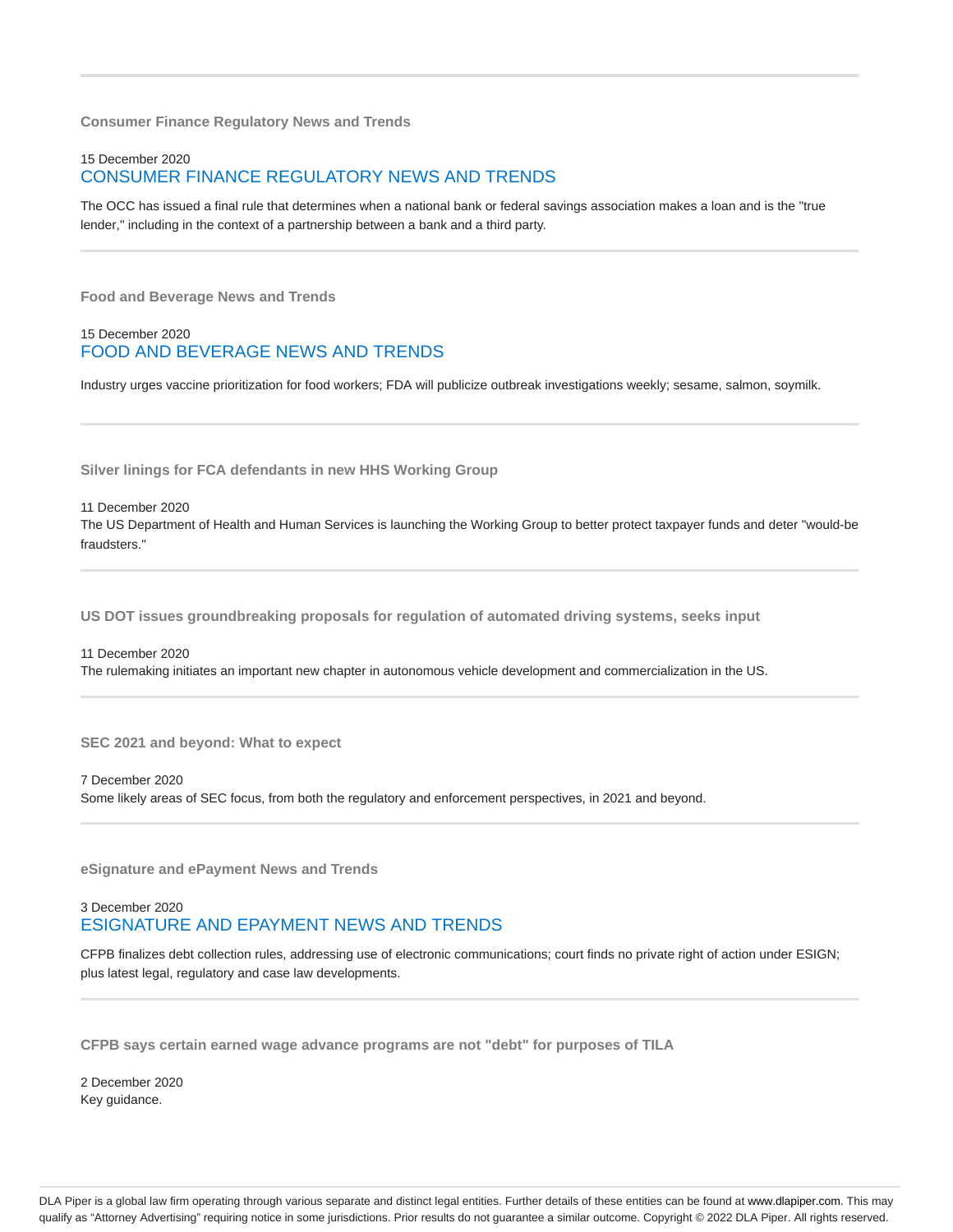**FCC agenda meeting to evaluate items of interest for manufacturers and operators of radiofrequency equipment**

1 December 2020 Key details of agenda items.

**Bank Regulatory News and Trends**

#### 25 November 2020 BANK REGULATORY NEWS AND TRENDS

Treasury asks Fed to return unused emergency lending funds; Fed reluctantly agrees.

**HHS-OIG issues alert warning pharmaceutical and device manufacturers about the kickback risks of speaker programs**

24 November 2020 Key details and takeaways.

**SEC invites feedback on application of Custody Rule to digital assets**

23 November 2020 Specifically, Staff is asking whether non-depository firms such as state-chartered trust companies can act as qualified custodians for digital assets.

**CARES Act update: US Treasury Department issues guidance allowing buyers to claim employee retention tax credits if target company had a PPP loan**

#### 18 November 2020

The guidance removes some of the potential loss of the ERC in merger transactions involving entities that received PPP loans.

**Consumer Finance Regulatory News and Trends**

### 18 November 2020 CONSUMER FINANCE REGULATORY NEWS AND TRENDS

CFPB issues rule implementing the Fair Debt Collection Practices Act.

**Food and Beverage News and Trends**

#### 16 November 2020 FOOD AND BEVERAGE NEWS AND TRENDS

FDA ordered to study risks of GM salmon, health experts urge strict limit on alcohol consumption, plus "lite," listeria, labels.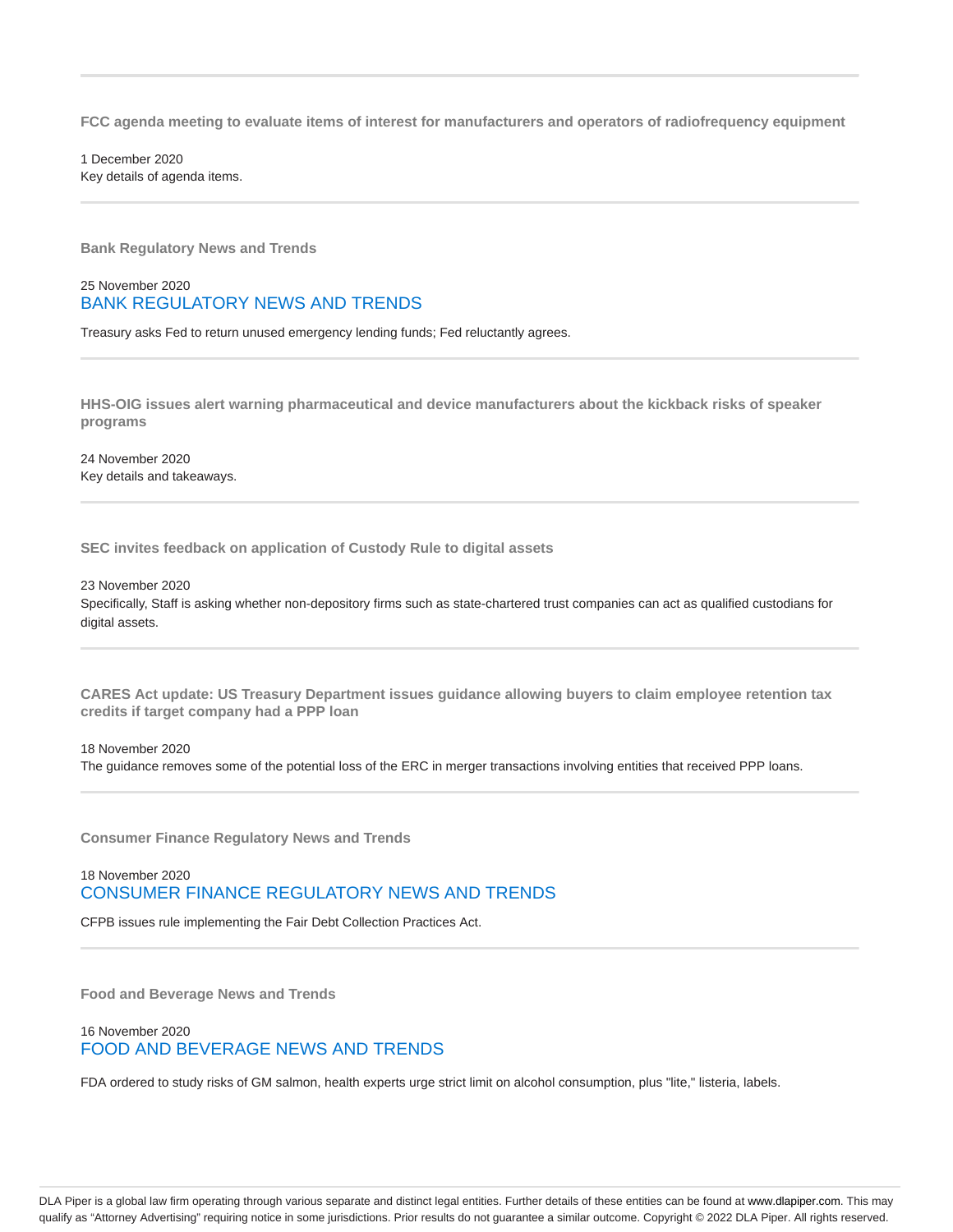**New York Department of Financial Services calls on financial institutions to consider climate change risk**

#### 9 November 2020

Investors increasingly view climate as an area of business risk, and regulators are viewing it as a supervisory risk as well.

**The US Hemp Production Handbook**

4 November 2020 A concise, high-level overview for businesses that are currently or are considering operating in this growing market.

**CFTC issues staff guidance on recognition of self-reporting, cooperation and remediation**

3 November 2020

The recent guidance provides another benchmark that companies may use to demonstrate the strength and effectiveness of their internal policies to the public.

**eSignature and ePayment News and Trends**

#### 2 November 2020 ESIGNATURE AND EPAYMENT NEWS AND TRENDS

Electronic signature hygiene – does your electronic signature process allow you to enforce a disputed signature? Plus latest legal, regulatory and case law developments.

**Bank Regulatory News and Trends**

#### 29 October 2020 BANK REGULATORY NEWS AND TRENDS

Financial agencies won't endorse specific LIBOR alternative.

**Replacing NAFTA: What the USMCA means for the future of North American trade and investment – a Q&A**

26 October 2020 Contributors from the US, Mexico and Canada discuss several key considerations.

**USMCA investor-state dispute settlement provisions: Key differences for Mexico**

26 October 2020

For ISDS claims, only after the local litigation requirement is fulfilled or 30 months have elapsed may certain substantive claims be brought against a state.

**Food and Beverage News and Trends**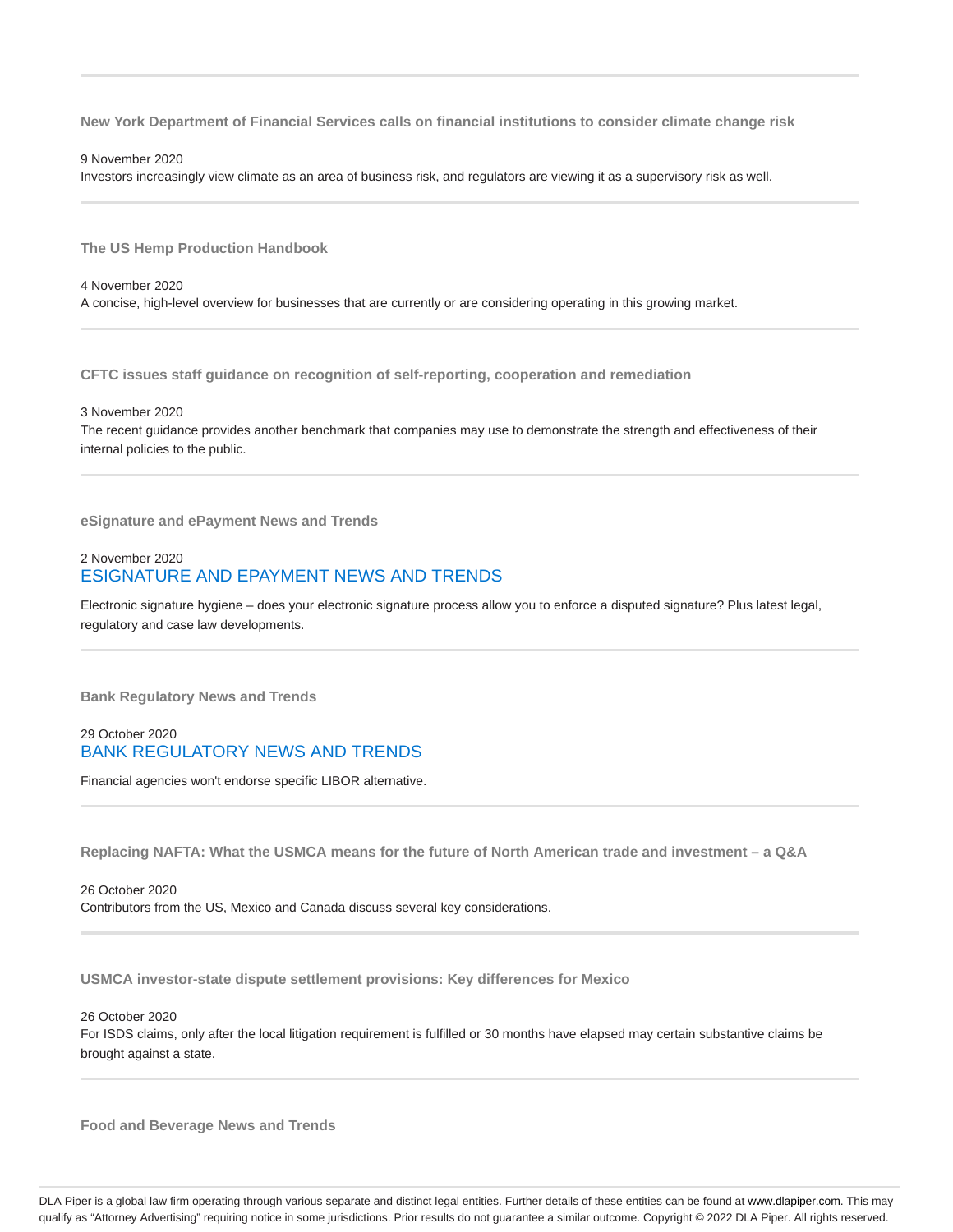### 23 October 2020 FOOD AND BEVERAGE NEWS AND TRENDS

USDA sued over bioengineered-food rules; as jurisdictions address the pandemic, some developments for restaurants and bars; plus plant-based burgers, cell-based meat, "natural" applesauce.

**Release of Hong Kong Autonomy Act report paves way for sanctions against foreign financial institutions**

19 October 2020 The report was required under the Hong Kong Autonomy Act.

**Divided SEC proposes conditional registration exemption for finders assisting with private capital raising**

13 October 2020

The Proposal would permit natural persons to engage in certain activities related to private offerings of securities without registering with the SEC as brokers.

**Rules of Origin - what you need to know**

### 9 October 2020 DLA PIPER TRADE TRUTHS

With less than two months before the end of the Brexit Transition Period, importers and exporters of goods between the UK and both the EU, and the rest of the world, are preparing for the impact of significant changes to UK and EU trading arrangements upon their businesses and operations. Recent articles in the DLA Piper Trade Truths series have examined the realities of trading on so-called 'World Trade Organisation (WTO) terms', should there be no deal at the end of the Transition Period, including the impact on customs procedures and tariffs on goods, together with the UK's post-Brexit trading landscape.

**New SBA change-in-ownership procedures under Paycheck Protection Program**

8 October 2020

One of the uncertainties causing difficulty in administering change-in-ownership requests to date has been ascertaining what sort of transactions require SBA consent.

**Israel Group News October 2020**

7 October 2020 ISRAEL GROUP NEWS

In this issue, our global activities, latest publications, recent events and more.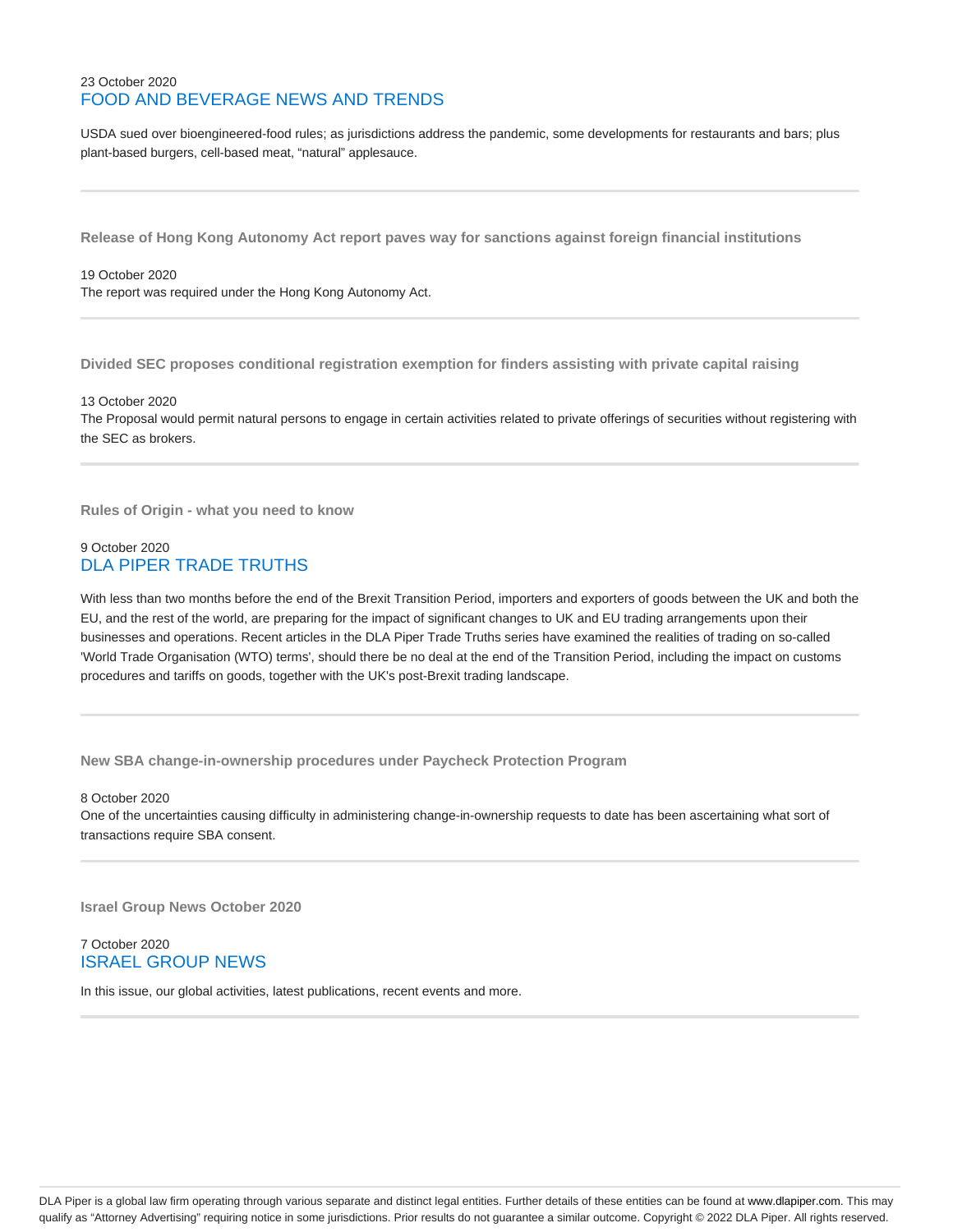**New Executive Order "Combating Race and Sex Stereotyping" – what federal contractors need to know**

#### 7 October 2020

The EO prohibits federal contractors, subcontractors and certain grant recipients from using "any workplace training that inculcates in its employees any form of race or sex stereotyping or any form of race or sex scapegoating."

**Into the unknown: DoD's long-awaited cybersecurity rule leaves critical questions unanswered**

#### 5 October 2020 The rule leaves open a number of critical questions.

**Bank Regulatory News and Trends**

### 2 October 2020 BANK REGULATORY NEWS AND TRENDS

FinCEN to require minimum AML standards for banks lacking federal functional regulator.

**New York Department of Financial Services issues circular on climate change and financial risks**

#### 1 October 2020

The NYDFS expects insurers to start integrating the consideration of financial risks from climate change into their governance framework, risk management processes and business strategies.

**Shareholder Proposal Rule modernized – now what?**

#### 1 October 2020

A brief background of the Shareholder Proposal Rule, plus some action items for boards to consider as companies head into the 2021 proxy season.

**Beyond the EU-UK Negotiations: Planning for trade with the rest of the world after Brexit**

#### 30 September 2020 DLA PIPER TRADE TRUTHS

Whilst clients are rightly focused on the current status of negotiations between the UK and EU, some 12 weeks before the end of the Transition Period, it is easy to lose sight of the impact of Brexit on the UK's trading relationship with the rest of the world and the commercial consequences of this for businesses.

**New CFIUS regulations change mandatory filing requirements and increase the importance of US export controls**

#### 30 September 2020

The new rule modifies the criteria that trigger a mandatory filing with CFIUS, potentially subjecting more transactions to mandatory CFIUS review.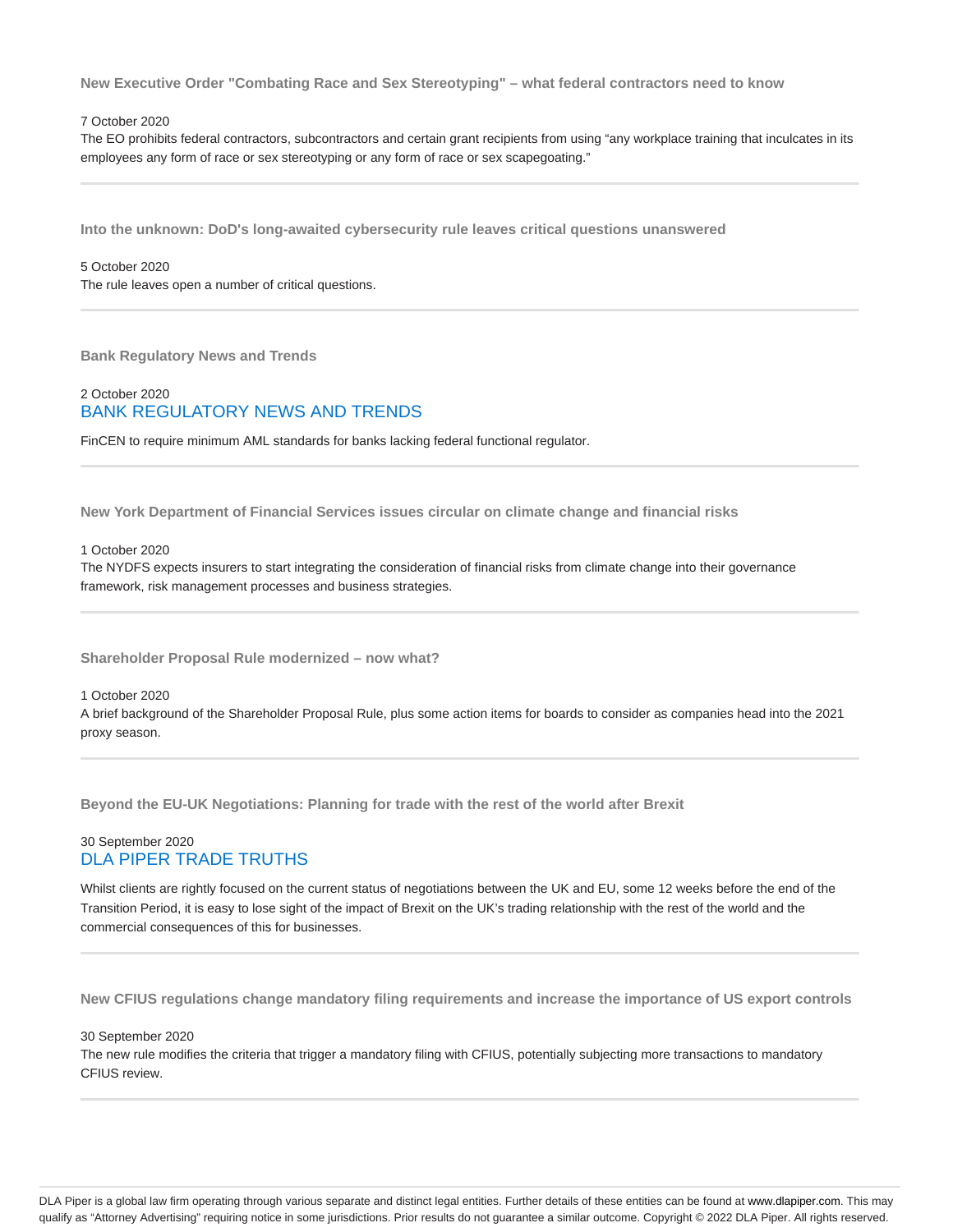**Regulator strategies for encouraging innovation may be more relevant as firms move to digital offerings**

30 September 2020

Seeking to promote innovation by giving financial firms more opportunities and compliance flexibility to try new technologies, practices and methods.

**Supreme Court Corner**

30 September 2020

A quick look at two cases - USPTO v. Booking.com and American Axle & Manufacturing v. Neapco Holdings.

**eSignature and ePayment News and Trends**

### 30 September 2020 ESIGNATURE AND EPAYMENT NEWS AND TRENDS

CFPB seeks to promote innovation by giving financial firms more opportunities and compliance flexibility to try new technologies, practices and methods – plus latest legal, regulatory and case law developments.

**FinCEN issues final rule requiring AML program for banks lacking a federal functional regulator**

#### 21 September 2020

The final rule requires minimum standards for anti-money laundering programs to ensure that all banks are required to establish and implement anti-money laundering programs.

**Food and Beverage News and Trends**

#### 17 September 2020 FOOD AND BEVERAGE NEWS AND TRENDS

First-ever consent decree under FSMA, plus new egg rules, new grape variety names, carrot cake without carrots, smoked almonds without smoking.

**It is time for broad review and appropriate revisions to the US auto safety regulation system**

10 September 2020 A review could identify regulatory changes to facilitate the safe introduction and adoption of transformative new motor vehicle equipment, systems and technologies.

**Bank Regulatory News and Trends**

#### 9 September 2020 BANK REGULATORY NEWS AND TRENDS

FDIC finds bank profits down 70 percent in second quarter; liquidity and capital levels stay strong.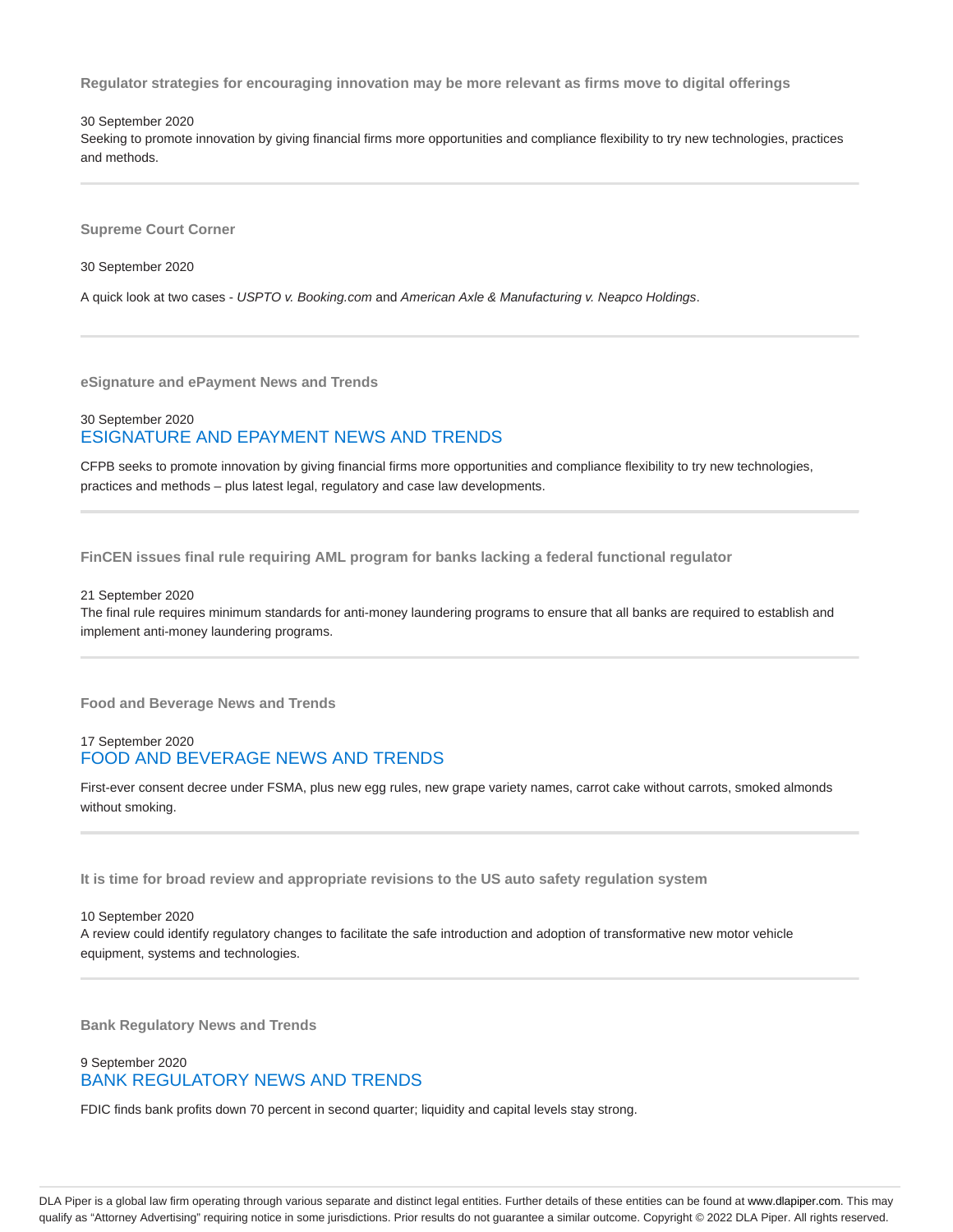**Department of Labor Opinion Letter spells death knell for driver reimbursement claims under the FLSA**

9 September 2020

The Opinion Letter provides substantial latitude to employers when reimbursing employees who use their personal vehicles in connection with their jobs.

**PREP Act immunity: federal courts weigh in**

4 September 2020

The decisions suggest PREP Act immunity may apply broadly to manufacturers but may be more limited for hospitals, nursing homes, healthcare providers and others.

**SBA creates administrative process for appealing PPP loan decisions**

2 September 2020 Under the process, a borrower may challenge written decisions by the SBA regarding ineligibility and loan forgiveness.

**Proposed changes to US Department of Commerce antidumping and countervailing duty regulations: Consequences for exporters and US importers**

#### 31 August 2020

The proposed changes are likely to increase the risk of importers being exposed to unexpected additional duties; foreign producers and exporters could be forced to reduce or cease shipping to the US due to AD and/or CVD duties.

**Food and Beverage News and Trends**

### 27 August 2020 FOOD AND BEVERAGE NEWS AND TRENDS

USDA to hold virtual meeting on Salmonella contamination, egg producer charged with price gouging in the pandemic, plus vegan butter, fish, jams, and the onion recall expands again.

**Georgia shields businesses and other entities from COVID-19 liability claims and lawsuits**

#### 25 August 2020

The act protects businesses and other entities from certain liability claims and lawsuits related to the transmission of COVID-19 allegedly occurring on their premises.

**Federal agencies provide guidance on Bank Secrecy Act and anti-money laundering enforcement**

24 August 2020 Key details of the statement.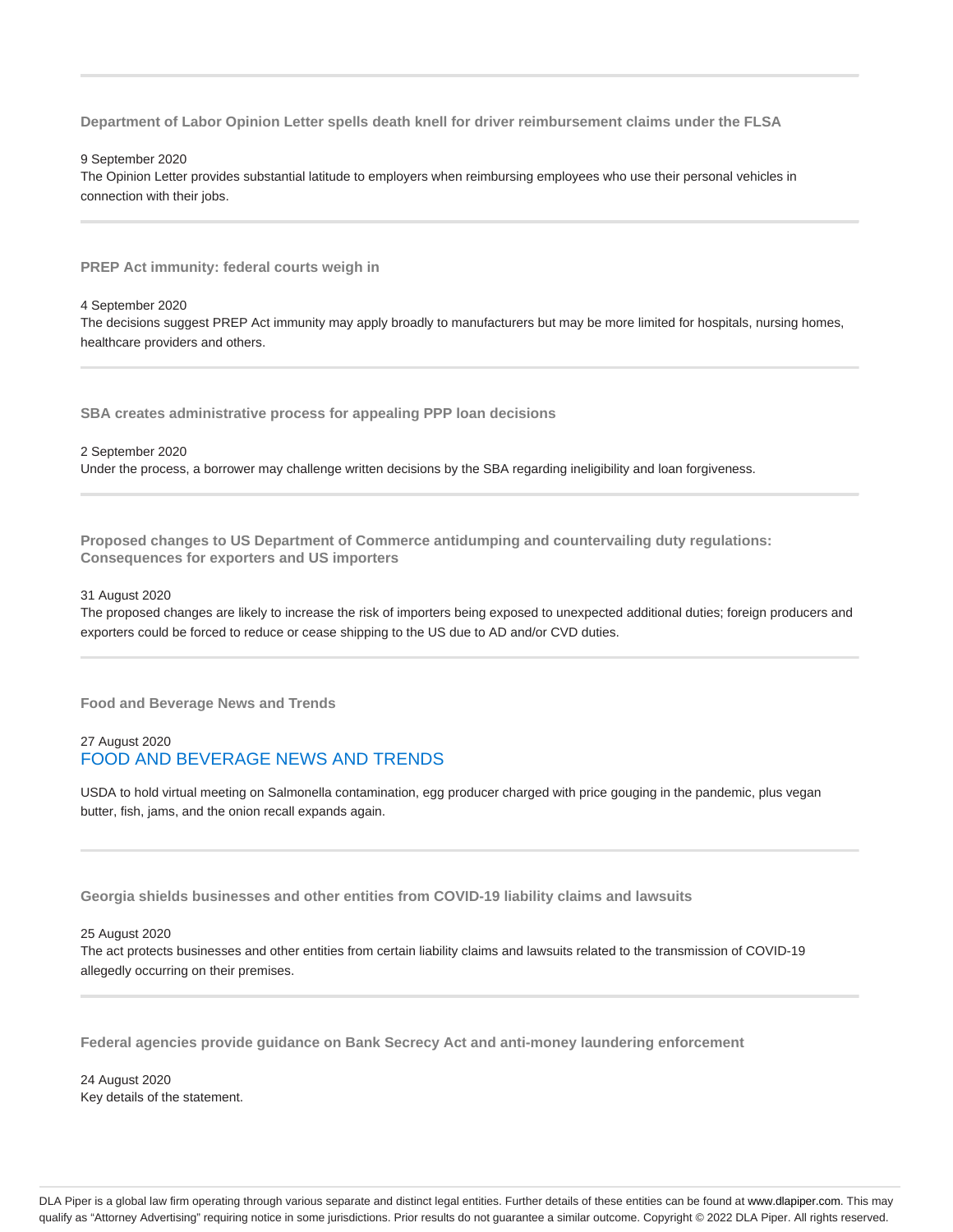**New national security regulations subject more insurance sector transactions to CFIUS review**

#### 20 August 2020

Transactions in the insurance sector are squarely in the CFIUS crosshairs.

**US moves forward on enhanced securities regulations focusing on Chinese companies**

#### 17 August 2020

Latest developments in US efforts to address the financial risks posed by emerging market companies.

**National Security Commission on Artificial Intelligence releases Second Quarterly Report**

#### 12 August 2020 AI OUTLOOK

The report includes recommendations to update export controls, screen foreign investment, accelerate research and establish a National Reserve Digital Corps.

**Highlights from the Medicare Physician Fee Schedule proposal for CY 2021: Remote physiologic monitoring clarity, telehealth expansion, drug and vaccine pricing and more**

#### 10 August 2020

CMS is proposing that certain policy changes implemented on a temporary basis during the present public health emergency be carried forward permanently.

**For the healthcare industry, seeking to incentivize restocking of elective surgery supplies may lead to civil and criminal risk**

#### 6 August 2020

Discounts and incentives may have unforeseen consequences under certain federal anti-bribery laws.

**The US-Mexico-Canada Agreement: A summary of changes in Mexico's laws**

### 6 August 2020

Mexico makes sweeping changes to an array of laws.

**New Executive Order forecasts permanent telehealth funding changes**

#### 5 August 2020

The Order implies a possible mechanism for making telehealth changes in spite of statutory confines and signals to Congress to take further action to permanently expand telehealth access in the Medicare program.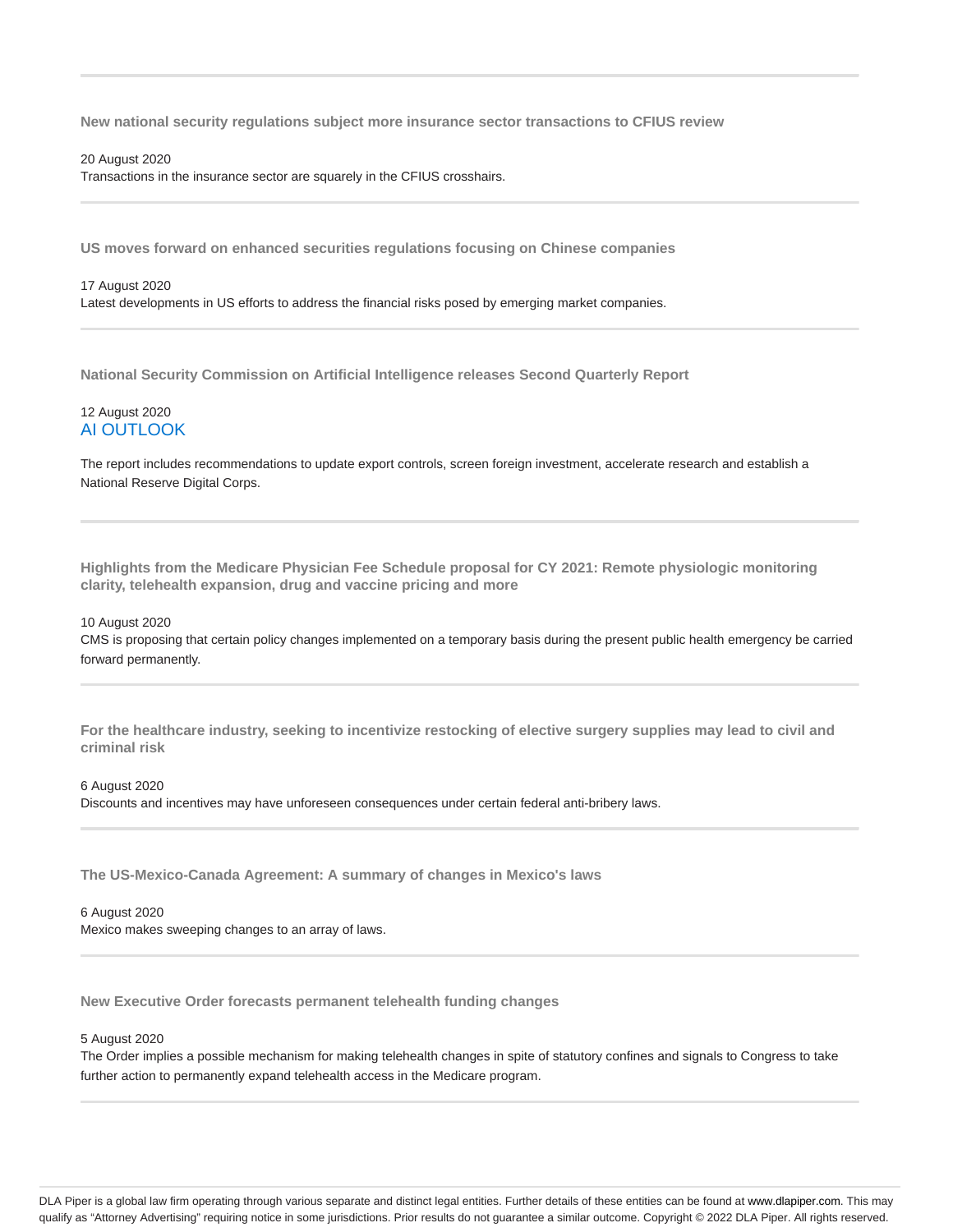**Attorney General Insights podcast with Attorney General Tim Fox of Montana**

#### 4 August 2020 ATTORNEY GENERAL INSIGHTS PODCAST

DLA Piper partner and former Delaware Attorney General Matt Denn interviews Montana Attorney General Tim Fox.

DLA Piper · Attorney General Insights: Tim Fox

#### **SEC proposes updating Form 13F requirements**

30 July 2020

Seeking to raise the reporting threshold from \$100 million to \$3.5 billion to reflect changes in the size and structure of the US equities market.

**COVID-19 and the 2020 US elections**

27 July 2020

COVID-19 has exposed weaknesses in the US healthcare system, education system and economy. The same is true, unfortunately, for US electoral systems and procedures, and the biggest test is still to come.

**HHS extends COVID-19 public health emergency declaration, preserving major Medicare changes (for now)**

27 July 2020

The PHE declaration is an important prerequisite for certain major emergency measures the government has deployed to help address the pandemic.

**Nonprofit organizations may now benefit from the Main Street Lending Program: key takeaways**

23 July 2020

The Federal Reserve moves to provide loans to nonprofit organizations.

**Momentum builds for permanent expansions in federal telehealth policy**

21 July 2020

Recent legislative proposals and administrative initiatives suggest that the federal government may be moving to make permanent certain emergency fixes to the telehealth regulatory landscape.

**Voir dire in the time of COVID-19**

#### 16 July 2020

The COVID-19 pandemic will only further increase limitations on voir dire that may prove detrimental to parties' ability to vet jurors.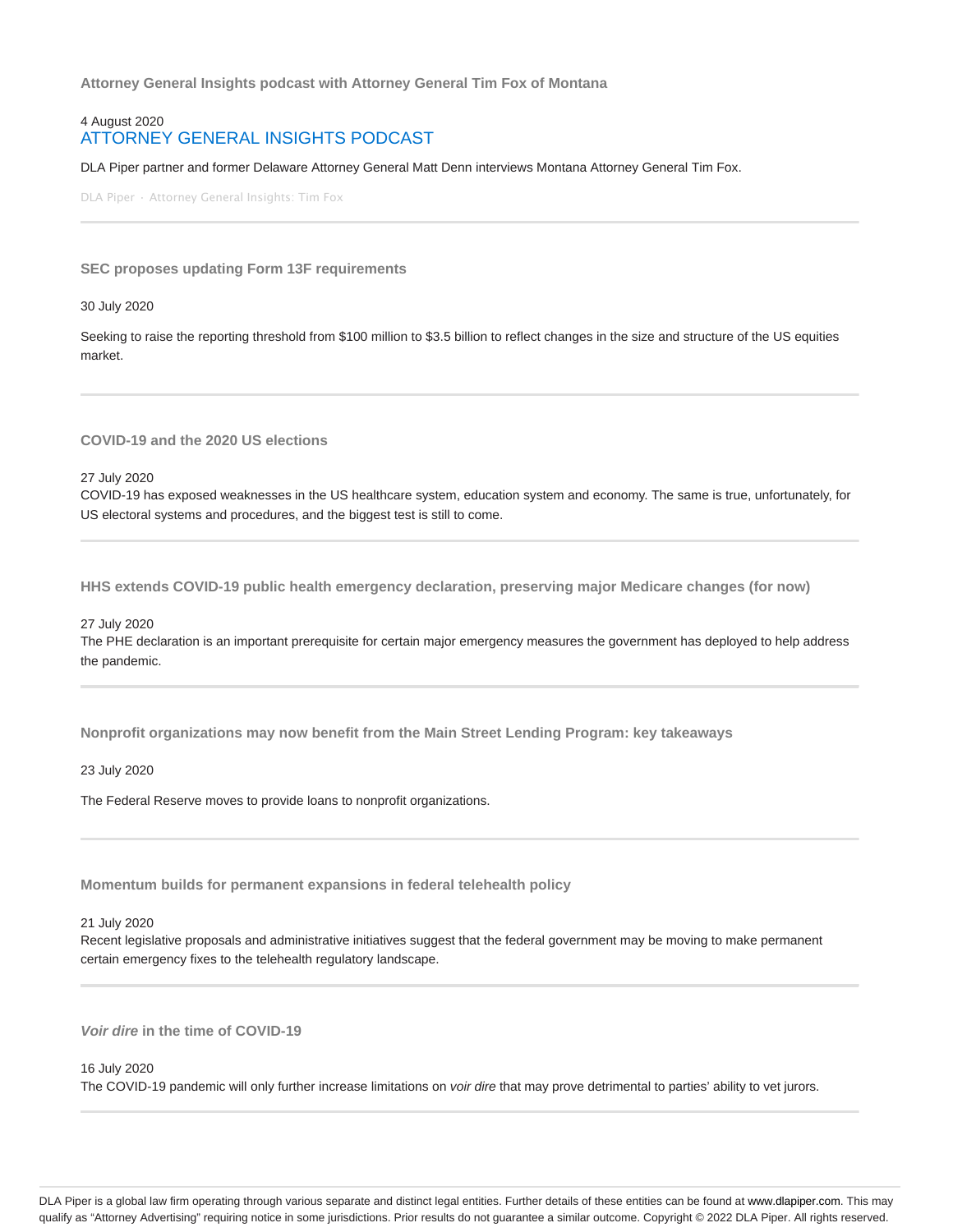**EU's highest court invalidates the EU-US Privacy Shield; European Standard Contractual Clauses remain valid, but subject to conditions**

#### 16 July 2020

The CJEU declared invalid the EU-US Privacy Shield framework for the transfer of personal data from the EU to the US.

**New antidumping and countervailing duty petitions filed against imports of seamless carbon and alloy steel standard, line and pressure pipe from the Czech Republic, the Republic of Korea, Russia and Ukraine: Consequences for exporters and US importers**

16 July 2020

Duties can be imposed if the DOC determines that imported goods are dumped and/or subsidized and if the ITC also determines that the domestic industry is materially injured or threatened with such injury by reason of subject imports.

**Bank Regulatory News and Trends**

### 15 July 2020 BANK REGULATORY NEWS AND TRENDS

Supreme Court rules president can fire CFPB director – but keeps agency intact.

**Food and Beverage News and Trends**

#### 10 July 2020 FOOD AND BEVERAGE NEWS AND TRENDS

Illinois warns bars and restaurants about social distancing, Colorado mandates cage-free hen housing.

**Israel Group News July 2020**

8 July 2020 ISRAEL GROUP NEWS

In this issue, our global activities, latest publications, recent events and more.

**New antidumping and countervailing duty petitions filed against imports of standard steel wire mesh from Mexico: Consequences for exporters and US importers**

7 July 2020

Duties can be imposed if the DOC determines that imported goods are dumped and/or subsidized and if the ITC also determines that the domestic industry is materially injured or threatened with such injury by reason of subject imports.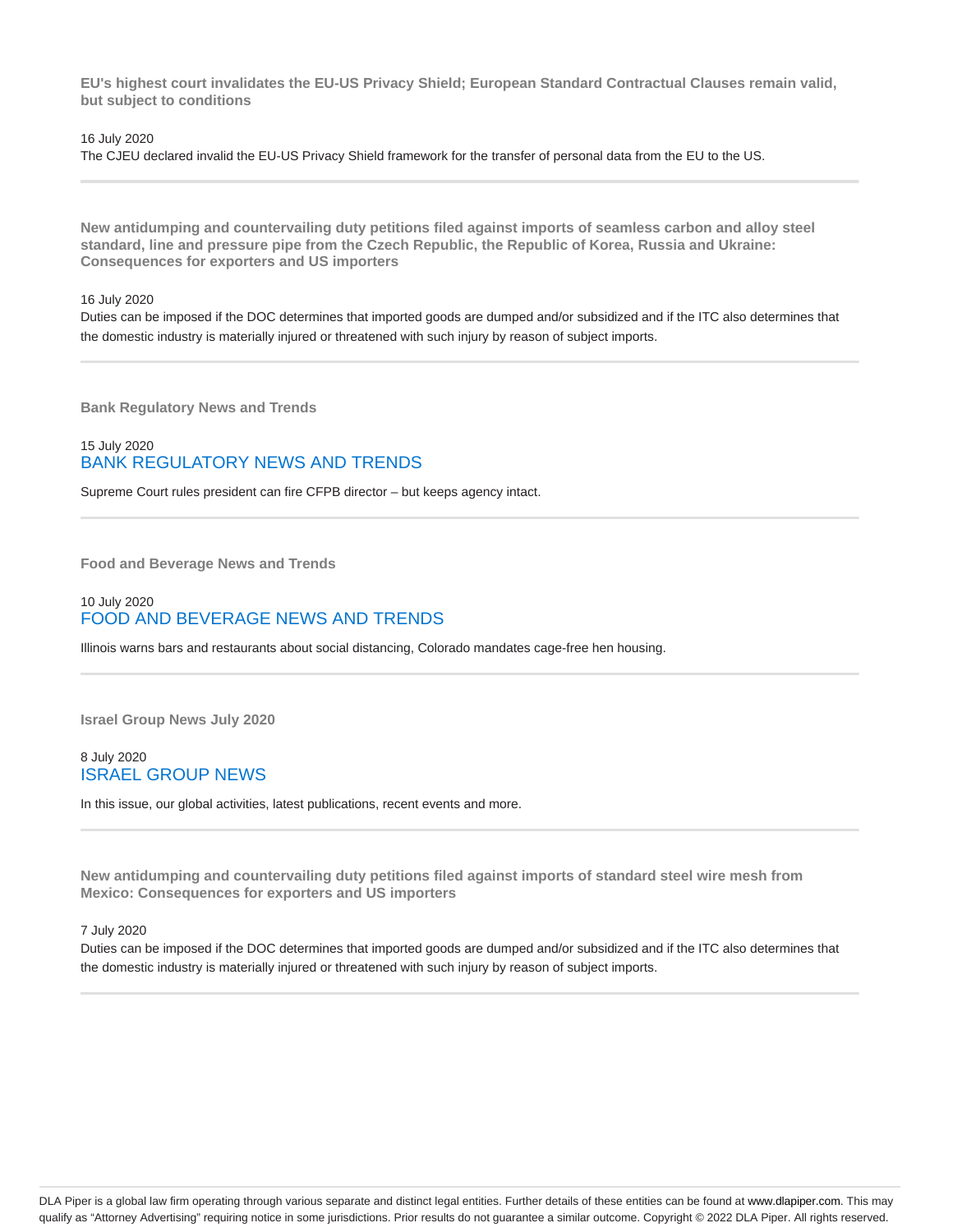**Supreme Court finds the restriction on removal of the Consumer Financial Protection Bureau's single director unconstitutional, but leaves the bureau operational**

7 July 2020

The decision also throws into question the investigative and enforcement actions of the CFPB to date.

**The legal challenges facing the vaping industry in the EU/UK and the US: An overview and a look ahead**

7 July 2020 Notes as the industry matures.

**All quiet on the merger front…right? US antitrust agencies issue joint 2020 Vertical Merger Guidelines**

6 July 2020

The Guidelines focus heavily on two primary concerns – foreclosure or raising rivals' costs and access to competitively sensitive information.

**CMS proposed rule aims to encourage value based purchasing for drugs, now open for comment**

#### 6 July 2020

The rule is intended to spur the development of contractual arrangements between insurers and biopharma companies that rely on the observed value from medicines in exchange for payment.

**Cybersecurity: past is prologue**

29 MAR 2016

During 2016, we will likely see another increase in cyberattacks, and we will see cybersecurity being taken more seriously by its potential victims.

**Opportunity for temporary duty suspension or reduction - submit petitions for Miscellaneous Tariff Bills to ITC by 12/12/16**

#### 1 NOV 2016

Interim rules governing the petition process anda web portal – the MTB Petition System – to facilitate submission of duty suspension requests.